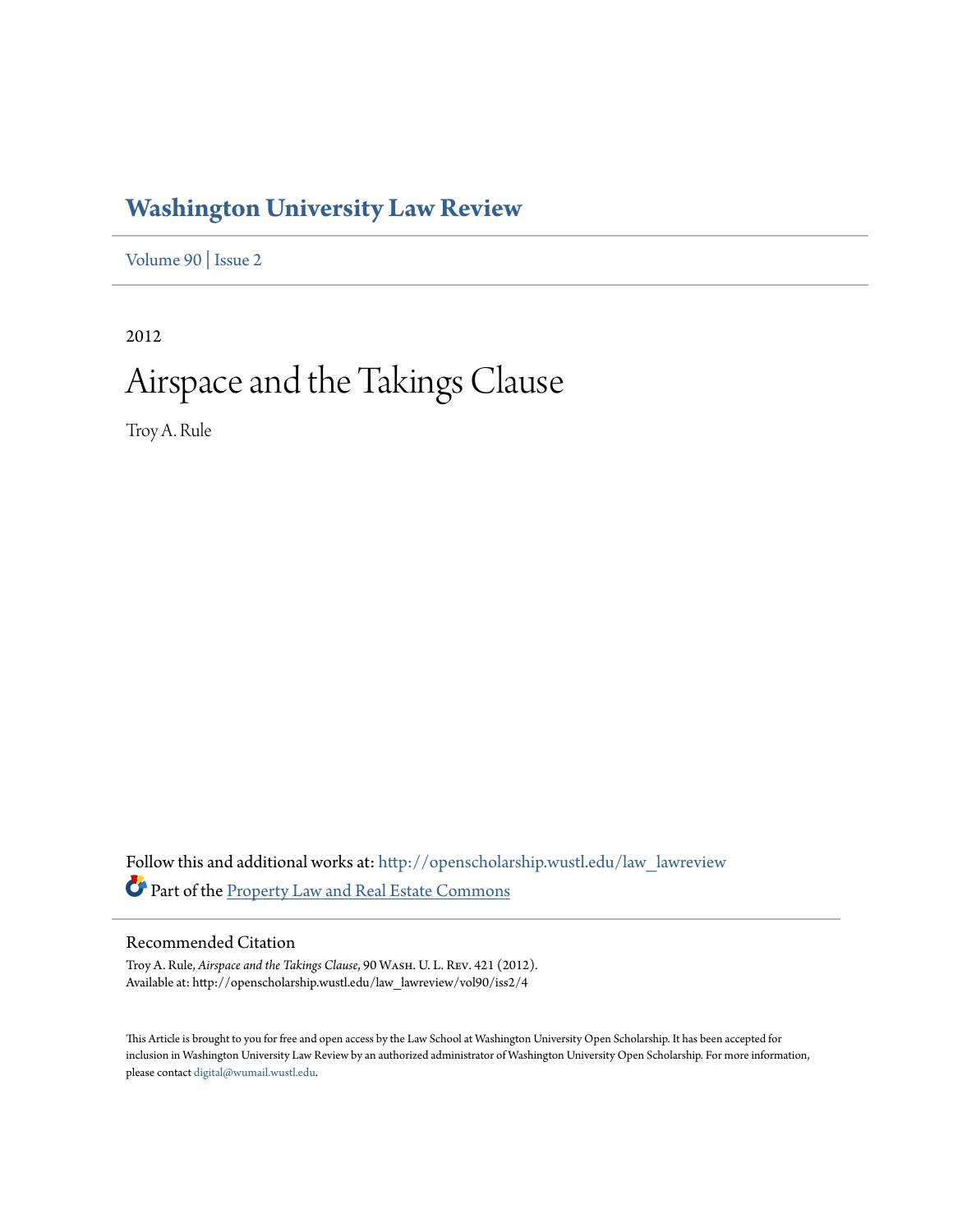# **AIRSPACE AND THE TAKINGS CLAUSE**

# **TROY A. RULE**<sup>∗</sup>

#### **ABSTRACT**

*This Article argues that the United States Supreme Court's takings jurisprudence fails to account for instances when public entities restrict private airspace solely to keep it open for their own use. Many landowners rely on open space above adjacent land to preserve scenic views for their properties, to provide sunlight access for their rooftop solar panels, or to serve other uses that require no physical invasion of the neighboring space. Private citizens typically must purchase easements or covenants to prevent their neighbors from erecting trees or buildings that would interfere with these non-physical airspace uses. In contrast, public entities can often secure their non-physical uses of neighboring airspace without having to compensate neighbors by simply imposing height restrictions or other regulations on the space. The Court's existing regulatory takings rules, which focus heavily on whether a challenged government action involves physical invasion of the claimant's property or destroys all economically beneficial use of the property, fail to protect private landowners against these uncompensated takings of negative airspace easements. In recent years, regulations aimed at keeping private airspace open for specific government uses have threatened wind energy developments throughout the country and have even halted major construction projects near the Las Vegas Strip. This Article highlights several situations in which governments can impose height restrictions or other regulations as a way to effectively take negative airspace easements for their own benefit. This Article also describes why current regulatory takings rules fail to adequately protect citizens against these situations and advocates a new rule capable of filling this gap in takings law. The new rule would clarify the Court's takings jurisprudence as it relates to airspace and would promote more fair and efficient allocations of airspace rights between governments and private citizens.* 

<sup>∗</sup> Associate Professor, University of Missouri School of Law. Many thanks to Dennis Crouch, Wilson Freyermuth, Blake Hudson, Rhett Larson, Dale Whitman, and the faculty at Florida State University School of Law for their insightful comments on early versions of this Article.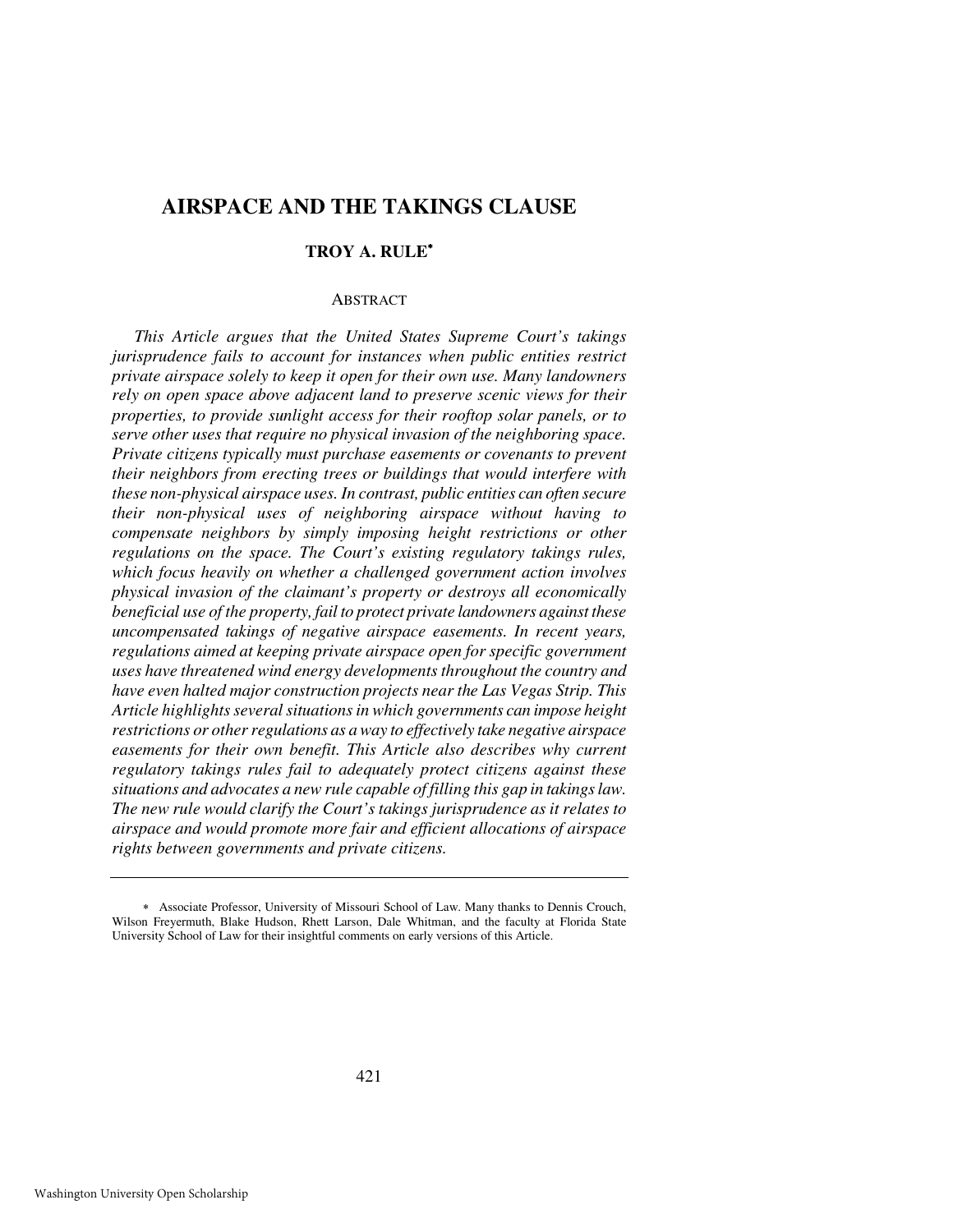# TABLE OF CONTENTS

|                                                              | I. AIRSPACE RIGHTS AND THE POWER OF EMINENT DOMAIN 425                     |  |
|--------------------------------------------------------------|----------------------------------------------------------------------------|--|
| A.                                                           |                                                                            |  |
| В.                                                           | Airspace Rights in Eminent Domain Proceedings 428                          |  |
| II. VEILED AIRSPACE EASEMENTS AND REGULATORY TAKINGS LAW 430 |                                                                            |  |
| A.                                                           | Examples of Veiled Airspace Easement Regulations  430                      |  |
|                                                              | Restricting Wind Farms to Protect Military Radar 430<br>$\mathcal{I}$ .    |  |
|                                                              | Imposing Height Restrictions to Create Buffers near<br>2.                  |  |
|                                                              |                                                                            |  |
|                                                              | Imposing Height Restrictions to Prevent the Shading of<br>$\mathfrak{Z}$ . |  |
|                                                              | Municipal Solar Energy Installations 434                                   |  |
|                                                              | Using Height Restrictions to Preserve Scenic Views for<br>$\overline{4}$ . |  |
|                                                              |                                                                            |  |
| B <sub>1</sub>                                               | Analysis of Veiled Airspace Easement Regulations under                     |  |
|                                                              |                                                                            |  |
|                                                              | Per Se Physical Takings under Loretto? 438<br>1.                           |  |
|                                                              | Total Regulatory Takings under Lucas?  439<br>2.                           |  |
|                                                              | Partial Takings under Penn Central? 442<br>$\mathfrak{Z}$ .                |  |
|                                                              | III. FILLING THE GAP: A TAKINGS RULE FOR VEILED AIRSPACE                   |  |
|                                                              |                                                                            |  |
| A.                                                           | Element #1: Deprivation of a Possessory Interest in                        |  |
|                                                              |                                                                            |  |
| <i>B</i> .                                                   | Element #2: Government Use of the Regulated Space 448                      |  |
|                                                              | Previous Calls for a Government Use Test:<br>$l_{\perp}$                   |  |
|                                                              |                                                                            |  |
|                                                              | 2.<br>The Distinguishing Power of a Government Use                         |  |
|                                                              |                                                                            |  |
| C.                                                           |                                                                            |  |
|                                                              | IV. BENEFITS AND CHALLENGES OF THE ADDITIONAL TAKINGS                      |  |
|                                                              |                                                                            |  |
| A.                                                           |                                                                            |  |
| <i>B</i> .                                                   |                                                                            |  |
| $\overline{C}$ .                                             | Clearer Laws Regarding Airport Height Restrictions 462                     |  |
| D.                                                           | Clearer Takings Rules for Wind Energy Development  464                     |  |
| $E$ .                                                        | Potential Criticisms of the Proposed Takings Rule 467                      |  |
|                                                              | A New Avenue for Frivolous Takings Claims? 468<br>$\mathcal{I}$ .          |  |
|                                                              | 2.<br>An Incentive to Excessively Restrict Airspace? 468                   |  |
|                                                              | An Invitation for New Takings Claims Against<br>$\mathfrak{Z}$ .           |  |
|                                                              |                                                                            |  |
|                                                              |                                                                            |  |
|                                                              |                                                                            |  |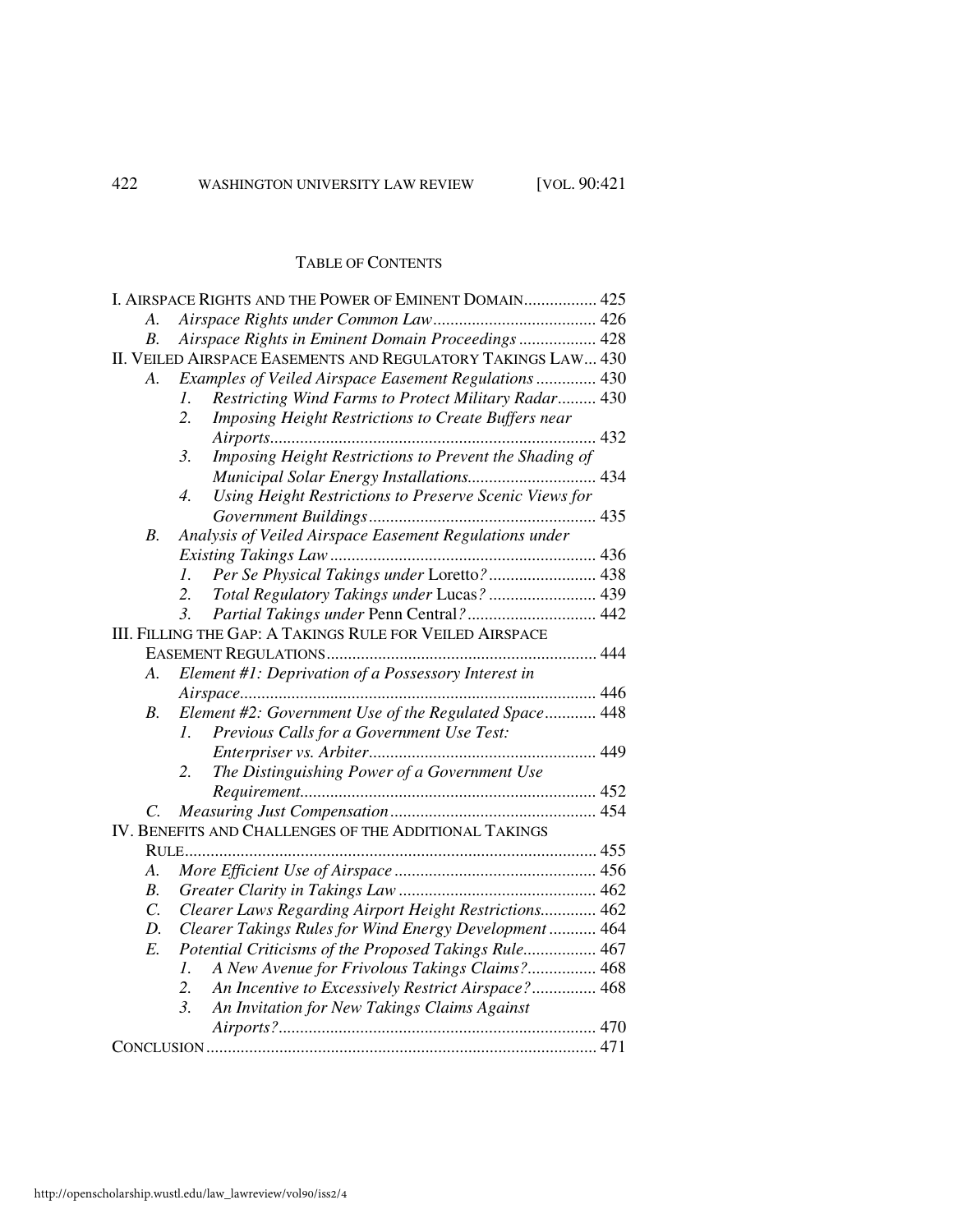#### **INTRODUCTION**

Without ever venturing into the open airspace above private land, public entities can use that space to preserve scenic views for government buildings, to deliver sunlight to publicly-owned solar panels, to transmit military radar signals, or to serve other valuable functions.<sup>1</sup> This ability for governments to use private airspace without physically invading it has important implications in the context of takings law. Public entities typically acquire private property through voluntary sales or eminent domain, compensating citizens for the acquired property. However, governments can sometimes secure their nonphysical uses of private airspace at far less expense by simply restricting the space rather than formally taking it. Through height restrictions or other landuse controls, public entities can take the equivalent of negative airspace easements tailored to serve their own interests. Such restrictions seek not to govern land use conflicts among private landowners but to conscript specific airspace into government service.

Regulations designed to keep airspace open so it can serve a nontrespassory government use typically are not compensable under existing regulatory takings law. Governments can often impose such restrictions without risking takings liability, even though the effective transfer of property rights resulting from such restrictions often mirrors that of an overt taking through eminent domain. Modern regulatory takings jurisprudence focuses heavily on whether the challenged government action involves a physical invasion of the claimant's property or whether it denies the claimant of all economically viable use of the parcel at issue. These shorthand tests, commonly known as the *Loretto* and *Lucas* rules,<sup>2</sup> succeed in detecting many types of government actions that warrant the payment of just compensation

 <sup>1.</sup> The protection of natural indoor lighting for public buildings and sunlight access for city-owned urban gardens are examples of other conceivable non-physical government uses of neighboring open airspace. Governments are increasingly recognizing the significant role that natural lighting designs can play in energy efficiency. *See, e.g.*, ARIZ. ADMIN. CODE § R14-2-1802.B.6 (2007) (providing that "solar daylighting," defined as the "non-residential application of a device specifically designed to capture and redirect the visible portion of the solar beam, while controlling the infrared portion, for use in illuminating interior building spaces in lieu of artificial lighting[,]" constitutes a "Distributed Renewable Energy Resource" together with renewable energy devices such as small wind turbines and passive solar energy systems). Government-sponsored urban gardens in blighted areas of major cities have also grown in popularity in recent years. *See generally* Catherine J. LaCroix, *Urban Agriculture and Other Green Uses: Remaking the Shrinking City*, 42 URB.LAW. 225 (2010) (describing urban garden programs in Cleveland, Ohio, Detroit, Michigan, and elsewhere).

 <sup>2.</sup> Loretto v. Teleprompter Manhattan CATV Corp., 458 U.S. 419 (1982); Lucas v. S. Carolina Coastal Council, 505 U.S. 1003 (1992). For a more detailed description of these two regulatory takings rules and why they fail to adequately protect citizens against the regulatory takings of airspace easements discussed in this Article, see *infra* notes 81–105 and accompanying text.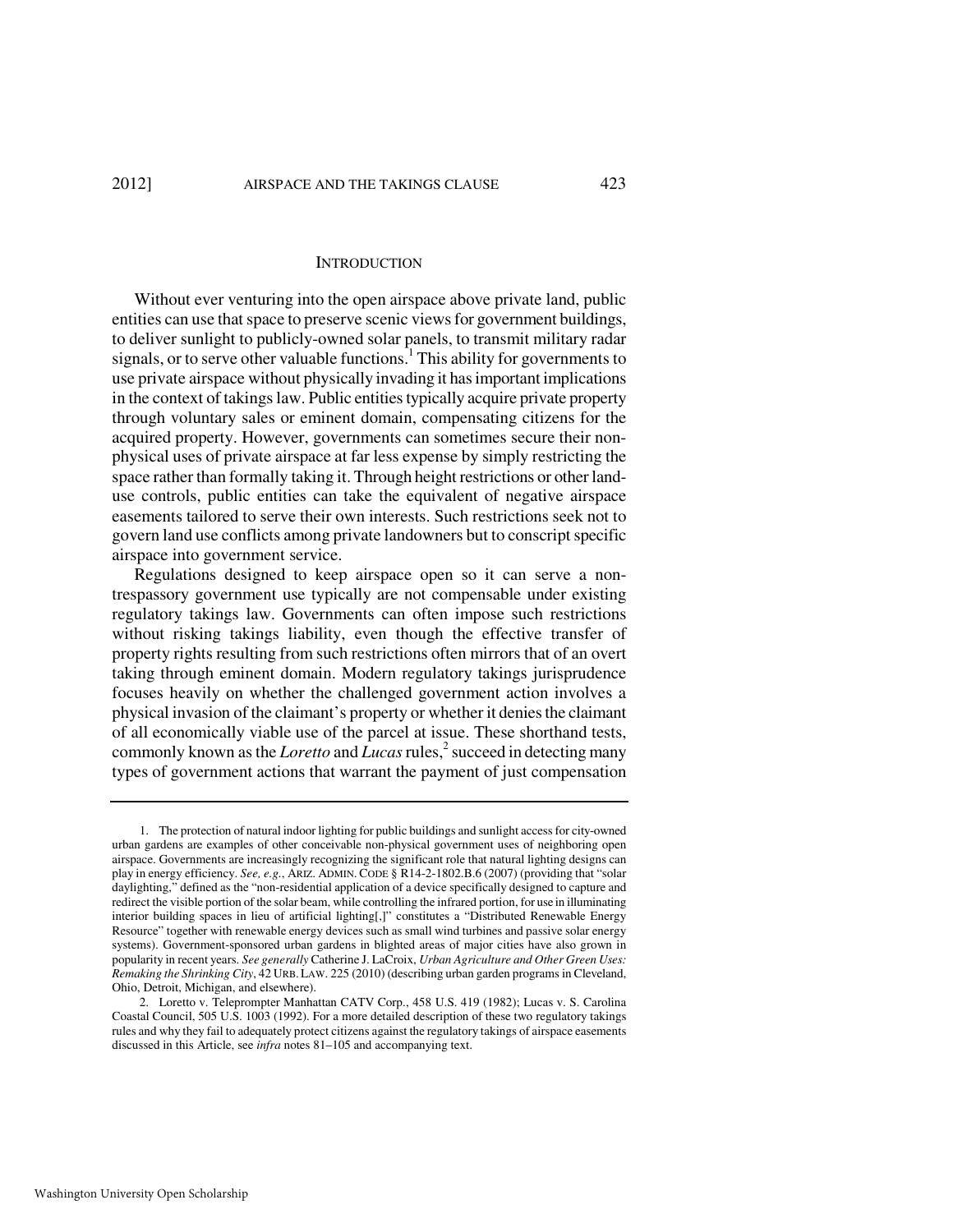under the Takings Clause. However, neither of these rules accounts for instances when public entities restrict private airspace solely so that they can exploit it in ways that require no physical invasion. Landowners whose properties are subjected to such restrictions are thus left to argue their claims under the nebulous test set forth in *Penn Central*,<sup>3</sup> with slim chances of success*.* The legitimate police power restrictions of airspace upheld in *Penn Central* are materially different from the abuses of regulatory authority aimed at enhancing a public entity's own resource position that are described in this Article.<sup>4</sup> Unfortunately, most courts have heretofore been unable or unwilling to recognize this distinction when adjudicating takings claims over airspace.<sup>5</sup>

The imprecision of the Supreme Court's takings jurisprudence relating to airspace rights is increasingly problematic in this era of unprecedented competition for airspace. Airspace is a critical resource for renewable energy and sustainable development. Commercial wind turbines must extend hundreds of feet into rural skies to be fully productive.<sup>6</sup> Solar panels require vast amounts of open airspace to access direct sunlight.<sup>7</sup> And vertical development that extends high into urban airspace is a significant strategy for combating suburban sprawl. $\overline{8}$  As airspace grows ever more important in the coming years, conflicts between private citizens and governments over it will likely grow as well. Regulatory takings law in its present form is ill-equipped to fairly and efficiently govern these conflicts.

This Article draws attention to "veiled airspace easement regulations" government-imposed restrictions that transfer the practical equivalent of negative airspace easements to public entities. Arguing that such regulations are exactly the sorts of government actions that the Takings Clause was intended to protect against, this Article advocates treating these regulations as

 <sup>3.</sup> *See* Penn. Cent. Transp. Co. v. City of New York, 438 U.S. 104 (1978).

 <sup>4.</sup> For detailed examples of such exploitative uses of airspace restrictions, see generally *infra* text accompanying notes 41–68 (describing the potential for government entities to impose height restrictions to protect military radar, create buffers near airports, prevent the shading of municipal solar energy systems, or preserve scenic views for government buildings).

 <sup>5.</sup> For a detailed discussion of *Penn Central*, how its facts are materially distinguishable from the situations that are the focus of this Article, and some possible reasons why the *Penn Central* test fails to adequately protect landowners in these contexts, see *infra* text accompanying notes 100–16 and 154–65.

 <sup>6.</sup> Most commercial wind turbines are well over 300 feet high. *See* AM. WIND ENERGY ASS'N, WIND ENERGY TEACHER'S GUIDE 4 (2003), http://www.ocgi.okstate.edu/owpi/EducOutreach/ Documents/AWEATeachersGuide.pdf (noting that modern "utlity-scale [wind] turbines can be 100 meters (over 300 feet) high or more").

 <sup>7.</sup> For a primer on legal issues relating to solar access, see generally Sara C. Bronin, *Solar Rights*, 89 B.U. L. REV. 1217 (2009); Troy A. Rule, *Shadows on the Cathedral: Solar Access Laws in a Different Light*, 2010 U. ILL. L. REV. 851 (2010).

 <sup>8.</sup> Vertical development can be an effective means of increasing urban densities, and greater urban density is often viewed as promoting sustainability*. See, e.g.*, MIKE DAVIS, PLANET OF SLUMS 134 (2006) (noting that "urban density can translate into great efficiencies in land, energy, and resource use").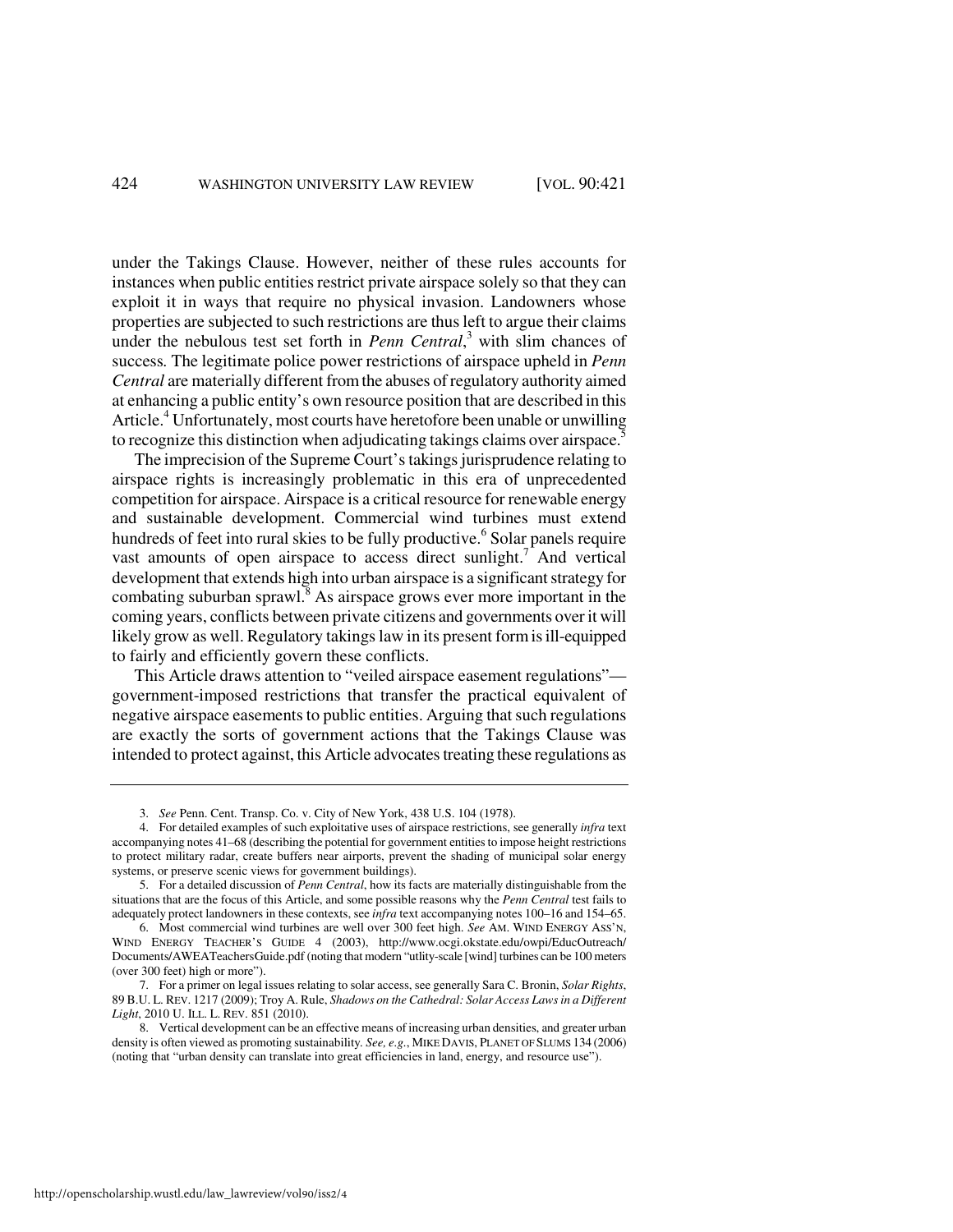#### 2012] AIRSPACE AND THE TAKINGS CLAUSE 425

compensable takings. Part I of this Article highlights courts' longtime recognition of airspace rights as constitutionally protected property, including such recognition within the parallel context of eminent domain proceedings. Part II describes four specific examples of situations in which governments can abuse their regulatory power to effectively acquire valuable interests in private airspace and explains how the unique attributes of airspace have led courts to overlook these scenarios in their takings jurisprudence. Part III suggests that the Supreme Court should consider adopting an additional, supplemental takings rule that requires just compensation to landowners when regulations (i) deprive them of possessory interests in airspace (ii) for the primary purpose of securing the government's own exploitation of that space. Part III also discusses principles set forth in previous writings by Professors Joseph Sax and Jed Rubenfeld that could assist courts in distinguishing ordinary police power regulations of airspace from regulations involving such direct government exploitation of the restricted space that just compensation would be warranted under the proposed rule. Part IV argues that this new takings rule would add sorely-needed clarity to an ambiguous area of regulatory takings law and would promote more just and efficient allocations of airspace rights between public entities and private landowners.

#### I. AIRSPACE RIGHTS AND THE POWER OF EMINENT DOMAIN

Airspace, the layer of open space that blankets the earth's surface, is a complex and oft-forgotten natural resource. Airspace is as immovable and unique as land but differs in that it is also totally invisible and intangible. $9$ Given airspace's peculiar attributes, it is unsurprising that courts and legal scholars have long struggled to formulate rules to govern its use.<sup>10</sup>

For centuries, neighbors have quarreled over conflicting uses of the airspace above their land.<sup>11</sup> Common law doctrines and statutory rules have

 <sup>9.</sup> For a more detailed discussion of the distinct character of airspace as a natural resource, see Troy A. Rule, *Airspace in a Green Economy*, 59 UCLA L. REV. 270, 274–77 (2011).

 <sup>10.</sup> For an excellent historical summary of the painstaking struggle to develop laws in the United States governing airspace rights, see generally STUART BANNER, WHO OWNS THE SKY?: THE STRUGGLE TO CONTROL AIRSPACE FROM THE WRIGHT BROTHERS ON (2008). Other commentators have also remarked on the difficulties and uncertainty associated with airspace rights laws. *See, e.g*., Colin Cahoon, *Low Altitude Airspace: A Property Rights No-Man's Land*, 56 J. AIR L. & COM. 157, 191 (1990) (noting that decades after the advent of modern flight, "courts have yet to adopt a uniform theory of airspace property ownership"); Mary B. Spector, *Vertical and Horizontal Aspects of Takings Jurisprudence: Is Airspace Property?*, 7 CARDOZO L. REV. 489, 502 (1985) (noting that the "characterization and apportionment of rights in airspace became more complicated with the advent of commercial air travel").

 <sup>11.</sup> *See generally* Eugene J. Morris, *Air Rights are "Fertile Soil"*, 1 URB. LAW. 247, 253–56 (1969) (describing numerous airspace-related legal disputes adjudicated in the nineteenth and early twentieth centuries).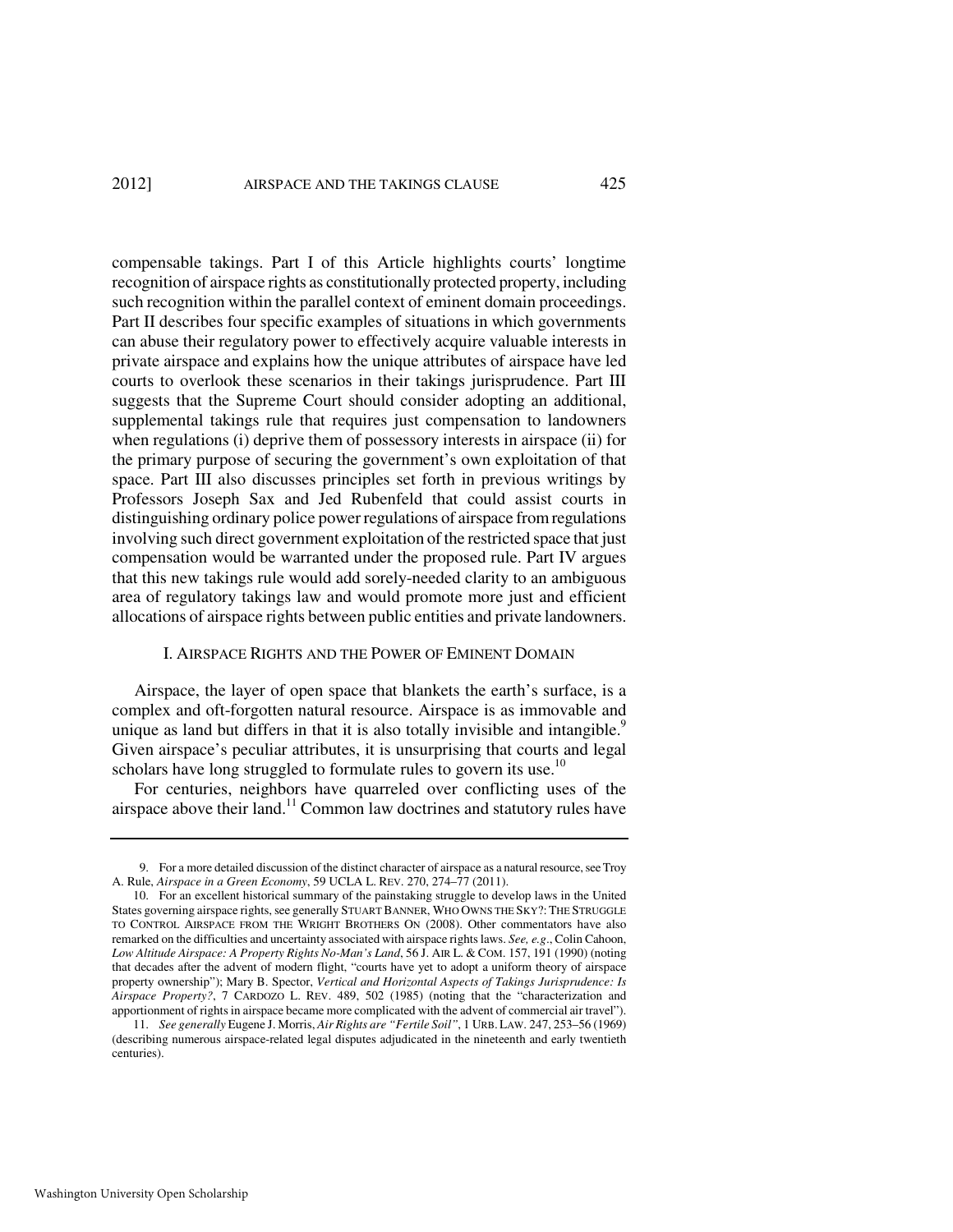gradually evolved to address many of these conflicts among private landowners.<sup>12</sup> However, as the function of government has expanded over time,  $^{13}$  public entities have increasingly made uses of airspace as well. When a government's use of private airspace clashes with a landowner's use of the space, perplexing legal questions can arise. Should the airspace rights in dispute receive the same property protections commonly afforded to surface land? And under what conditions should the law permit public entities to confiscate or interfere with those rights?

The Takings Clause of the Fifth Amendment is the obvious launching point for analyzing conflicts between governments and citizens over private airspace. Its brief language prohibits governments from taking "private property  $\dots$  for public use, without just compensation."<sup>14</sup> A threshold question that arises out of this language is whether the assets at issue in any regulatory taking case are legally cognizable "property" at all.<sup>15</sup> As the following parts show, longstanding case law and more than 70 years of compensated takings of airspace easements through eminent domain are evidence that airspace rights are indeed "property" under the Takings Clause. $^{16}$ 

#### *A. Airspace Rights under Common Law*

Landowners have long held common law property rights in the lowaltitude airspace above their parcels.<sup>17</sup> The origins of modern airspace law date as far back as the 1300s, when the Italian jurist Cino da Pistoia wrote,

 <sup>12.</sup> A discussion of the *ad coelum* doctrine at common law as it relates to airspace and of modern legislation aimed at addressing various airspace use conflicts arising from modern flight follows in Part I.A of this Article. *See infra* text accompanying notes 18–26.

 <sup>13.</sup> Statistics on the growth of government spending as a percentage of Gross Domestic Product (GDP) evidence the substantial increase in government activities over the past century. *See, e.g*., ROBERT C. ELLICKSON & VICKI L. BEEN, LAND USE CONTROLS 616 (2005) (noting that United States government spending increased from 10 percent of GDP in 1929 to 32.4 percent of GDP in 2003).

 <sup>14.</sup> U.S. CONST. amend. V. Although the Fifth Amendment initially applied only to the federal government, courts have long interpreted the Fourteenth Amendment as making the Fifth Amendment applicable to state and local government as well. *See* STEVEN J. EAGLE, REGULATORY TAKINGS 4 (4th ed. 2009) ("Since 1897, the Supreme Court has interpreted the Takings Clause as applying to states and localities as well.").

 <sup>15.</sup> The Supreme Court has made clear that the Takings Clause "only protects property rights as they are established under state law, not as they might have been established or ought to have been established." Stop the Beach Renourishment, Inc. v. Fla. Dept. of Envtl. Prot., 130 S. Ct. 2592, 2612 (2010).

 <sup>16.</sup> *See infra* text accompanying notes 37–39.

 <sup>17.</sup> The author recently published an article featuring a more detailed discussion of the nature of airspace and of the history of airspace rights. *See* Rule, *supra* note 9. Some of the background material in this part draws from that earlier article.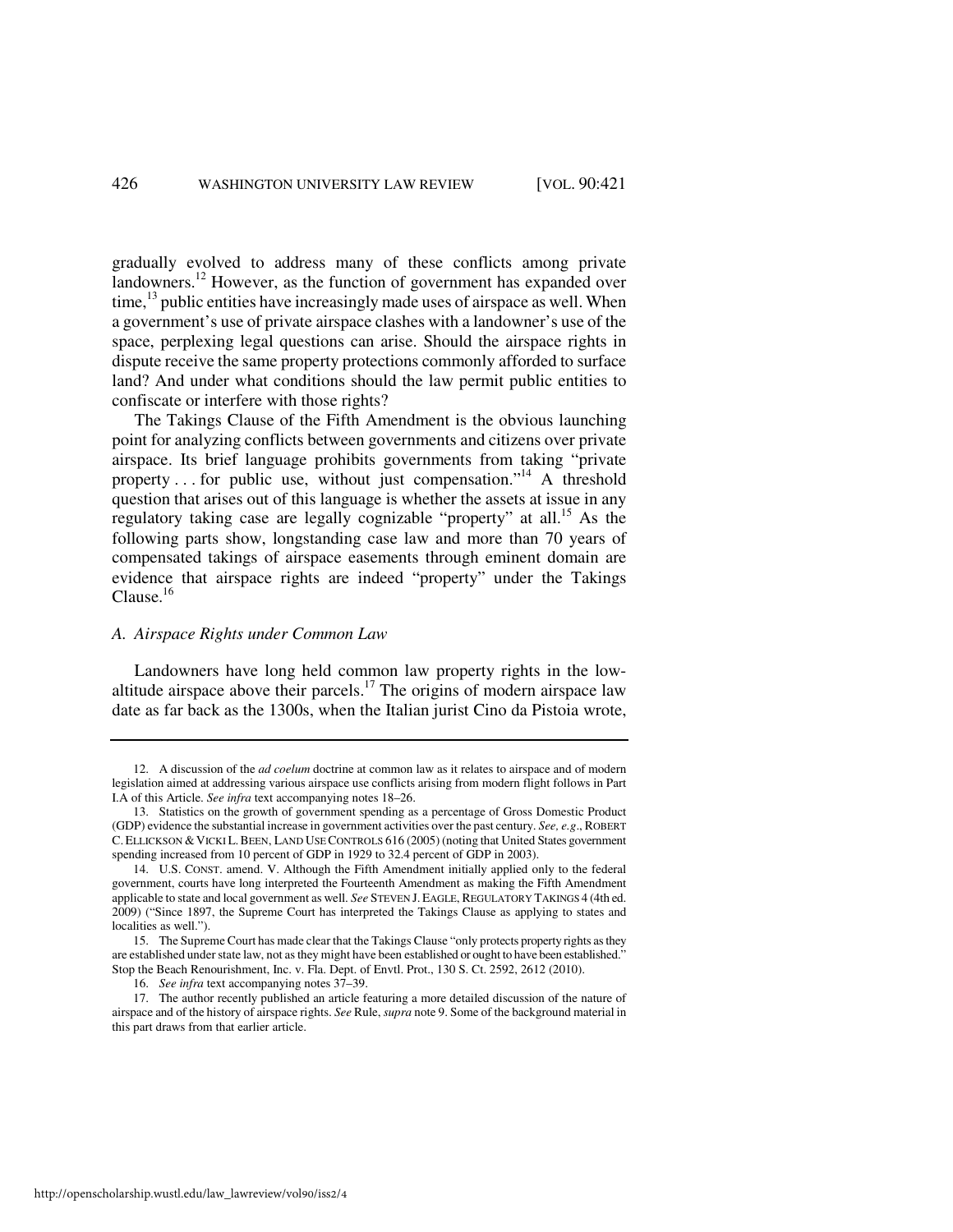"*Cuius est solum, eius est usque ad coelum*,"<sup>18</sup> or "[to] whomsoever the soil belongs, he owns also to the sky."<sup>19</sup> This simple "*ad coelum* doctrine" distributes airspace rights based on ownership of the surface land situated immediately below the space. The doctrine appeared in Coke's commentaries<sup>20</sup> and in Blackstone's commentaries,<sup>21</sup> securing its place within English and American common law.<sup>22</sup> By the early 1900s, courts in the United States were applying it to find trespass for even minor intrusions into neighboring airspace.

The United States Congress and the courts clarified the scope of landowners' airspace rights in the early twentieth century when airplanes began taking to the skies.<sup>24</sup> Federal legislation enacted during that period carefully defined "navigable airspace," which generally encompasses all space situated more than 500 feet above the ground,<sup>25</sup> and designated that space as a nationally-shared common area for modern flight.<sup>26</sup> Although the Supreme Court acknowledged navigable airspace legislation in *United States v. Causby* in 1946, characterizing navigable airspace as a "public highway" for air travel, $^{27}$  the Court emphasized that landowners still held property

 23. *See, e.g.*, John Cobb Cooper, *Roman Law and the Maxim* Cujus Est Solum *in International Air*  Law, 1 MCGILL L.J. 23, 60 (1952) (citing Hannabalson v. Sessions, 90 N.W. 93, 94 (Iowa 1902) (holding that reaching an arm across a property was a trespass because "[i]t is one of the oldest rules of property ... that the title of the owner of the soil extends . . . upward usque ad coelum")); *see also* Butler v. Frontier Tel. Co., 79 N.E. 716 (N.Y. 1906) (finding an action for ejectment in connection with telephone wires strung above the plaintiff's land).

 24. For a discussion of the discourse among courts and commentators regarding how to reconcile common law airspace rules with modern aviation, see generally BANNER, *supra* note 10, at 85–100. *See also* Rule, *supra* note 9, at 280–82; Marc R. Poirier, *The Virtue of Vagueness in Takings Doctrine*, 24 CARDOZO L. REV. 93, 178 (2002) (noting that "[a]irplane overflight provides an example where a technological advance that blossomed into widespread social use spawned a new type of property use conflict" and that, "in the early decades of this new resource use conflict, theories blossomed on how to characterize and resolve the dispute") (citation omitted).

 25. The most current legislation relating to navigable airspace is the Federal Aviation Act of 1958. *See* 49 U.S.C.A. § 40103(a)–(b) (West 2012) (providing that United States citizens have a "public right of transit through the navigable airspace" and authorizing the Administrator of the Federal Aviation Administration to develop regulations more clearly defining what constitutes navigable airspace).

 <sup>18.</sup> Stuart S. Ball, *The Vertical Extent of Ownership in Land*, 76 U. PA. L. REV. 631 (1928) (attributing the phrase to Cino da Pistoia).

 <sup>19.</sup> BLACK'S LAW DICTIONARY 453 (4th ed. 1968). The full maxim reads, "*cujus est solum, ejus est usque ad coelum et ad inferos*." *Id.*

 <sup>20.</sup> *See, e.g.*, EDWARD COKE, COMMENTARIES ON LITTLETON, § 4a (1670).

 <sup>21.</sup> *See, e.g.*, BLACKSTONE, 2 COMMENTARIES 8 (1836).

 <sup>22.</sup> *See* ROBERT R.WRIGHT, THE LAW OF AIRSPACE 34 (1968) ("The *usque ad coelum* maxim, as we have seen, was in large measure a child of Coke, as far as its incorporation into English law was concerned."); *id.* at 35 ("*Blackstone's Commentaries* . . . reiterated Coke's viewpoint on ownership of airspace. These *Commentaries* burst upon the scene practically on the eve of American independence, and were accepted as 'quasi authority' in America.") (internal citations omitted).

 <sup>26.</sup> *See* 14 C.F.R. § 77 (2010).

 <sup>27.</sup> *See* United States v. Causby, 328 U.S. 256, 264 (1946).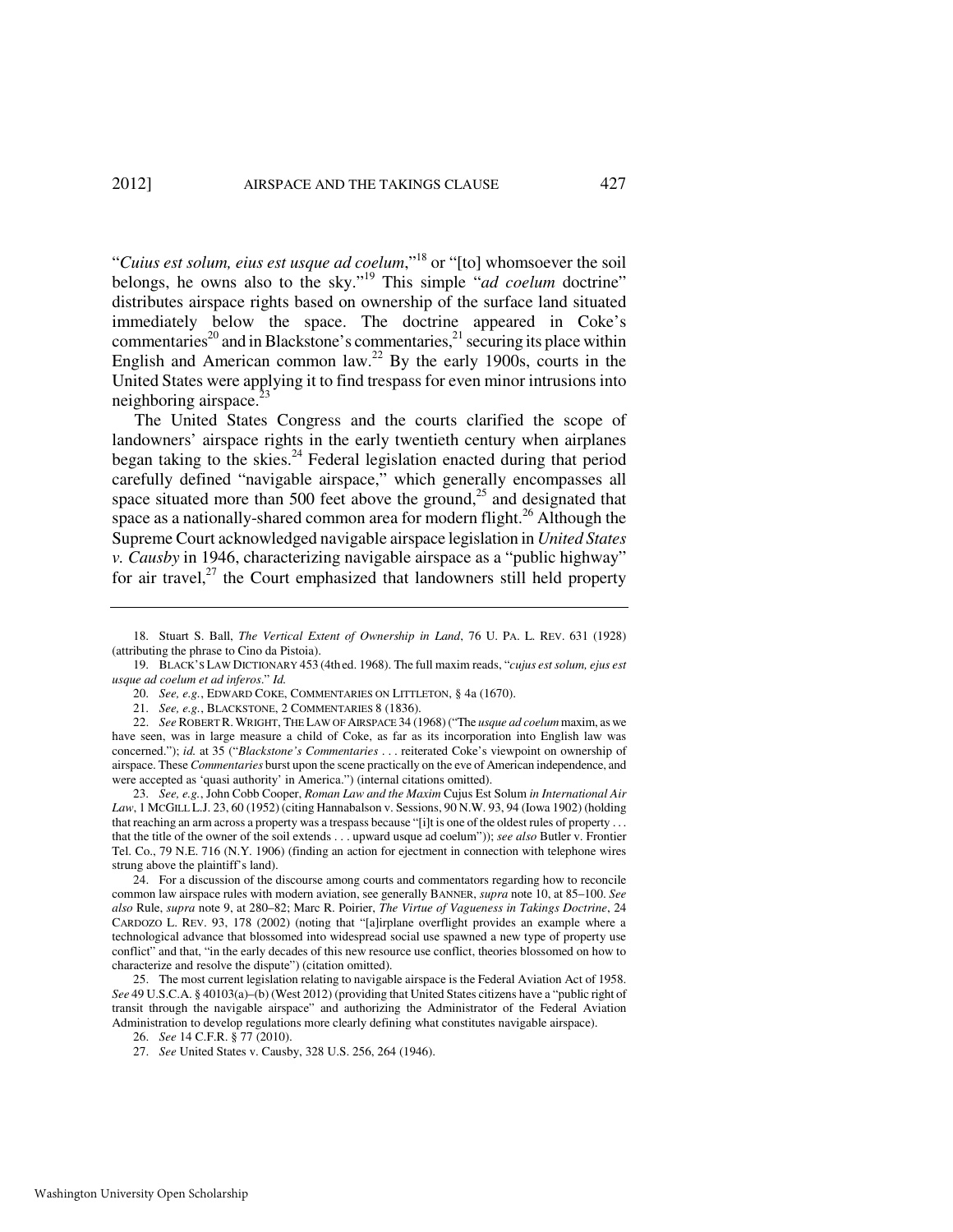interests in the non-navigable airspace above their parcels. In the Court's words, a "landowner owns at least as much of the space above the ground as he can occupy or use in connection with the land[,]" and the "fact that he does not occupy it in a physical sense—by the erection of buildings and the like—is not material" to determining the scope of ownership. $^{28}$  In the decades since *Causby*, courts' frequent recognition of private airspace rights in the context of view easements, $29$  condominium laws, $30$  and solar access easements $31$  has left little doubt that rights in non-navigable airspace are a legitimate form of property and that sub-adjacent landowners inherently possess those rights. $32$ 

#### *B. Airspace Rights in Eminent Domain Proceedings*

Courts' unwavering treatment of airspace rights as property under eminent domain law is further evidence that landowners hold property interests in the non-navigable airspace above their land. Eminent domain authority enables public entities to acquire private property for public use when they are unable to obtain it through a voluntary sale.<sup>33</sup> When appropriately exercised,<sup>34</sup> the eminent domain power deters landowners whose properties are needed for a

 <sup>28.</sup> *Id.* at 264 (citing Hinman v. Pac. Air Lines Trans. Corp., 84 F.2d 755 (9th Cir. 1936)).

 <sup>29.</sup> *See, e.g.*, Schwartz v. Murphy, 812 A.2d 87 (Conn. App. Ct. 2002) (enforcing a view easement contained in a deed); Karen A. Jordan, *Perpetual Conservation: Accomplishing the Goal through Preemptive Federal Easement Programs*, 43 CASE W. RES. L. REV. 401, 407 n.31 (1992) (citing Andrew Dana & Michael Ramsey, *Conservation Easements and the Common Law*, 8 STAN. ENVTL. L.J. 2, 13 (1989)) (noting that "[m]odern courts have . . . recognized 'view easements'").

 <sup>30.</sup> For a recent discussion of airspace rights in the condominium context, see generally Douglas C. Harris, *Condominium and the City: The Rise of Property in Vancouver*, 36 LAW & SOC. INQUIRY 694, 700–01 (2011) (describing the three-dimensional parceling of airspace in urban areas and emergence of condominium law in the United States and in Vancouver, British Columbia), and Bronin, *supra* note 7, at 1250 (describing how the "scarcity of land and the proliferation of dense, high-rise condominium buildings gave rise to horizontal airspace as a unit of real property—a concept in property law, which had not existed before the advent of skyscrapers").

 <sup>31.</sup> Numerous states have enacted statutes expressly recognizing solar access easements as valid and enforceable real property interests. For a list of these state-level solar access statutes as of 2008, see Tawny L. Alvarez, *Don't Take My Sunshine Away: Right-to-Light and Solar Energy in the Twenty-First Century*, 28 PACE L. REV. 535, 547–48 n.90 (2008).

 <sup>32.</sup> Even some state statutes expressly recognize the rights of landowners in the airspace above their parcels. *See, e.g.*, NEV. REV. STAT. § 493.040 (1923) (providing that the "ownership of the space above the lands and waters of this state is declared to be vested in the several owners of the surface beneath, subject to the right of flight  $\dots$ .").

 <sup>33.</sup> For a survey of background principles and recurring issues in eminent domain law, see generally RICHARD A. EPSTEIN, TAKINGS: PRIVATE PROPERTY AND THE POWER OF EMINENT DOMAIN (1985).

 <sup>34.</sup> Much of the scholarly and popular criticism of the eminent domain power in recent years has related to the scope of "public use" under the Takings Clause in the wake of the Supreme Court's decision in *Kelo v. New London, Conn.*, 545 U.S. 469 (2005). For a primer on these issues, see generally William Woodyard & Glenn Boggs, *Public Outcry:* Kelo v. City of New London*—A Proposed Solution*, 39ENVTL. L. 431, 431–43 (2009) (describing *Kelo* and its aftermath).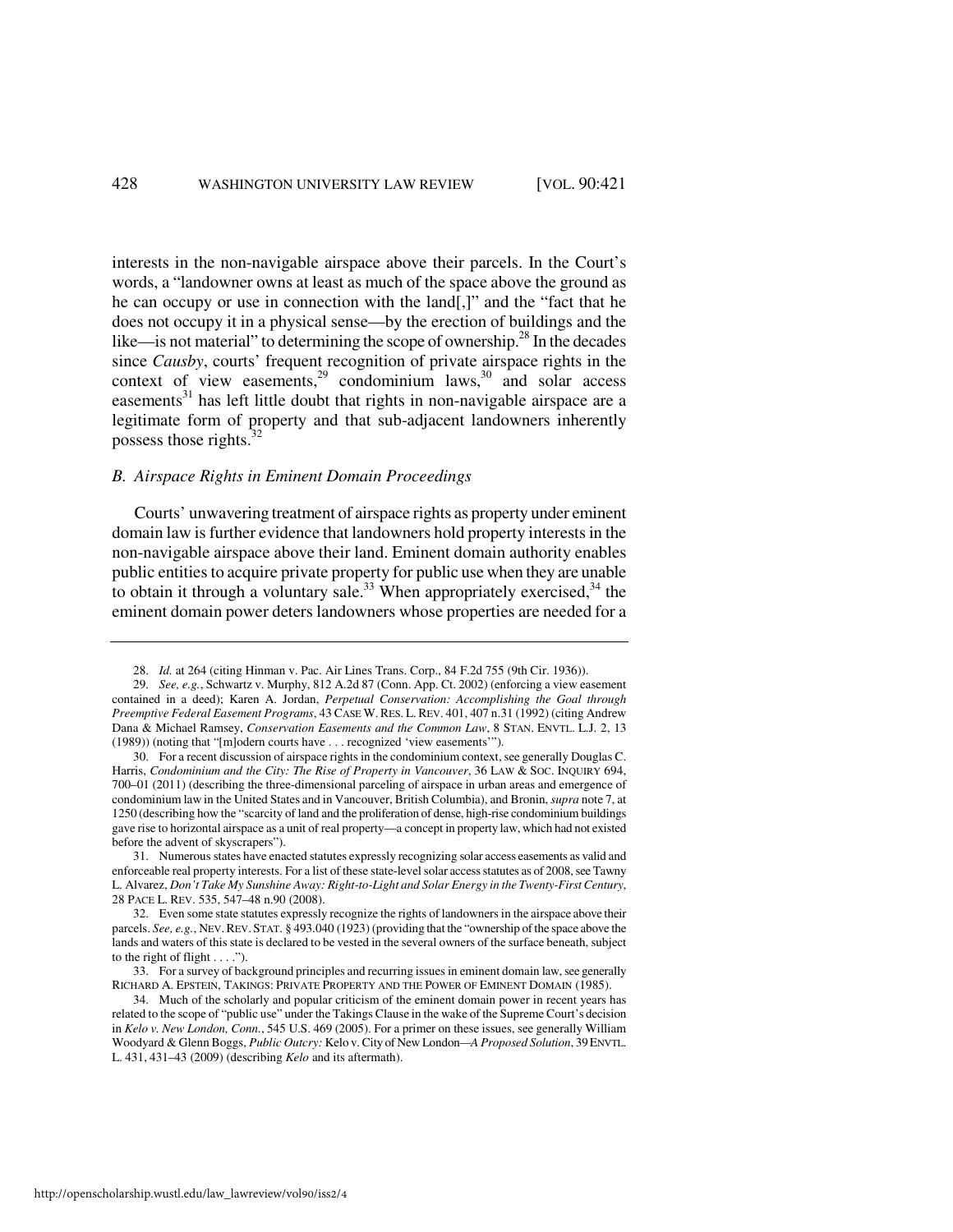public use from "holding out" for excessively high sale prices and thereby impeding worthwhile public projects.<sup>35</sup> Eminent domain proceedings typically conclude with a private party's formal conveyance of a property interest to a government party, who pays some agreed-upon or courtdetermined amount of "just compensation" in return.<sup>36</sup>

Public agencies routinely pay just compensation to acquire airspace interests through eminent domain, engaging in essentially the same process they use to take interests in surface land. For instance, governments have been condemning airspace easements near airports for flight paths since shortly after the advent of modern aviation. Most airplanes require lengthy stretches of low-altitude airspace for takeoffs and landings, so takings of airspace easements through eminent domain often accompany airport construction and expansion projects. $37$  Provisions expressly authorizing such takings of airspace easements upon payment of just compensation were included within the Uniform Airports Act of  $1935$ ,<sup>38</sup> and legislatures in twelve states had enacted laws authorizing the practice by  $1941$ .<sup>39</sup> Governments also occasionally use eminent domain to condemn easements for scenic views.<sup>40</sup> This long history of airspace easement condemnations is further evidence that airspace rights are legally protected property under the Takings Clause.

 <sup>35.</sup> Commentators have long cited eminent domain authority as a means of helping public entities to overcome "holdout problems" in connection with land assemblies for roads and other public projects. *See, e.g.*, STEVEN SHAVELL, FOUNDATIONS OF ECONOMIC ANALYSIS OF LAW 124–25 (2004) (describing how eminent domain can assist in overcoming holdout problems); Thomas W. Merrill, *The Economics of Public Use*, 72 CORNELL L.REV. 61, 75 (1986) (framing eminent domain as a means of mitigating holdout problems in public projects that require the assembly of multiple privately-held parcels).

 <sup>36.</sup> *See* SHAVELL, *supra* note 35, at 182–215 (providing a thorough analysis of issues associated with the "just compensation" requirement and distinguishing between explicit compensation and in-kind compensation).

 <sup>37.</sup> *See* J. Scott Hamilton, *Allocation of Airspace as a Scarce Natural Resource*, 22 TRANSP. L.J. 251, 267 (1994) (noting that the "state or local government developing a public airport may use its power of eminent domain to condemn and purchase both land and aviation easements over land in the vicinity of the airport") (citation omitted). Specific instances abound of the use of eminent domain to take airspace rights near airports. *See, e.g.*, Emily Donohue, *Tree Stands in Flight Path*, THE TROY RECORD (Jan. 14, 2010), http://www.troyrecord.com/articles/2010/01/14/news/doc4b4e8784683f0540 834863.txt (describing a county's plan to take airspace near a municipal airport to prevent interference from a tall tree).

 <sup>38.</sup> *See* Warner Brock, *Constitutionality of a Zoning Regulation Requiring Landowners Abutting on an Airport Not to Build Beyond a Certain Height without Compensation*, 23 TEX. L. REV. 57, 64 (1944) (noting that the "Uniform Airports Act of 1935 gives authority to acquire airspace rights by eminent domain") (citation omitted).

 <sup>39.</sup> *Id.* at 64 n.49 (citing John M. Hunter, Jr. & Lewis H. Ulman, *Airport Legal Developments of Interest to Municipalities—1941*, 13 J. AIR L. & COM. 116, 137 (1942)).

 <sup>40.</sup> *See* Gideon Kanner, *Making Laws and Sausages: A Quarter-Century Retrospective on* Penn Central Transportation Co. v. City of New York, 13 WM. & MARY BILL RTS. J. 679, 777 (2005) (citing Kamrowski v. State, 142 N.W.2d 793 (Wis. 1966)) (noting that "passive easements (such as sight easements for highways, or scenic view easements) are condemned regularly").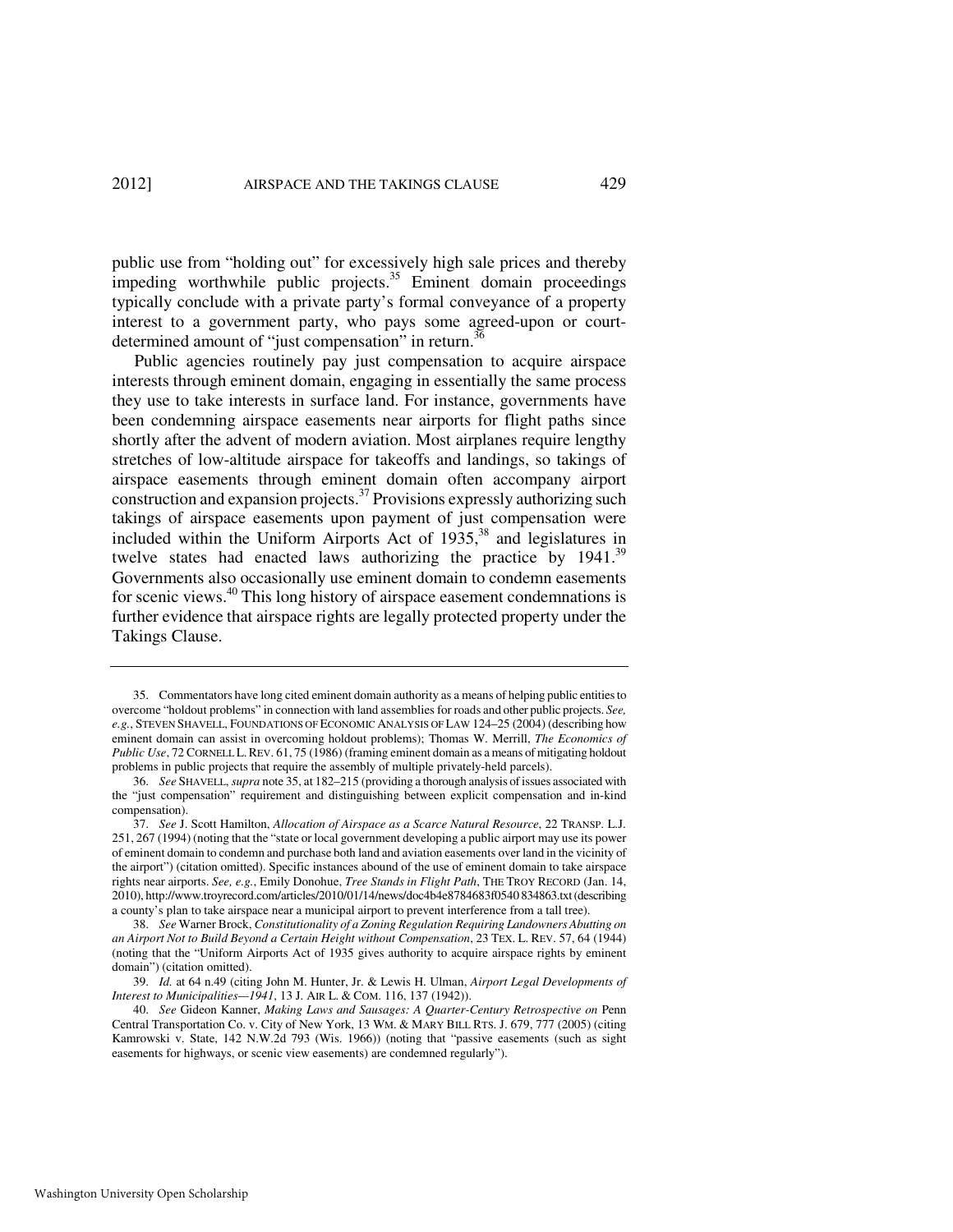#### II. VEILED AIRSPACE EASEMENTS AND REGULATORY TAKINGS LAW

Although airspace rights generally enjoy robust protection under property law and within eminent domain proceedings, they are far less respected in the context of regulatory takings claims. This disparate treatment of airspace rights exists in part because modern regulatory takings laws fail to acknowledge that governments can appropriate and even exploit airspace for their own benefit without ever physically invading it. Overlooking the distinctive attributes of airspace, existing regulatory takings rules inadequately protect private citizens against restrictions that effectively take negative easements across their airspace to benefit government entities.<sup>41</sup> Below are four examples of situations when these "veiled airspace easement regulations" have arisen or could arise and a discussion of why such regulations often are not compensable under existing takings law.

# *A. Examples of Veiled Airspace Easement Regulations*

# *1. Restricting Wind Farms to Protect Military Radar*

Regulations aimed at protecting the United States Armed Forces' use of private airspace have significantly hindered wind energy development in recent years. Federal Aviation Administration (FAA) regulations allow the Department of Defense (DOD) to challenge proposed commercial wind turbine installations that they believe could interfere with military radar. $42$ The FAA has enforced these regulations against wind farm developers,<sup>43</sup> even when the commercial turbines targeted are well within landowners' privately-

 <sup>41.</sup> At least one other commentator has argued that airspace rights receive inadequate protection under current law. *See* EAGLE, *supra* note 76, at 943 (arguing that there is "no substantial reason why property interests such as those involving upper-floor condominiums" or "air rights" should be excluded from stronger takings protections than exist under current law).

 <sup>42.</sup> The DOD published a detailed study in 2006 determining that commercial-scale wind turbines can interfere with existing military radar systems. See generally OFFICE OF THE DIR. OF DEF, RESEARCH & ENG'G, REPORT TO THE CONGRESSIONAL DEFENSE COMMITTEES: THE EFFECT OF WINDMILL FARMS ON MILITARY READINESS, 52 (2006), *available at* http://www.defense.gov/pubs/ pdfs/WindFarmReport.pdf (concluding that "[w]ind turbines are physically large structures that will block the transmission of radar waves," and that "[m]ultiple turbines located in proximity of each other will also cause diffraction of radar waves"). The same study notes that the FAA "has the responsibility to promote and maintain the safe and efficient use of U.S. airspace for all users" and that the DOD "stands prepared to assist and support the FAA in any efforts the FAA may decide to undertake in that regard." *Id.* at 4.

 <sup>43.</sup> *See* Donald Zillman et al., *More Than Tilting At Windmills*, 49 WASHBURN L.J. 1, 17–18 n.117 (2009) (noting that the DOD's "Interim Policy on Proposed Windmill Farm Locations" instructed DOD officials to "contest any establishment of windmill farms 'within radar line of site of the National Air Defense and Homeland Security Radars'") (citation omitted).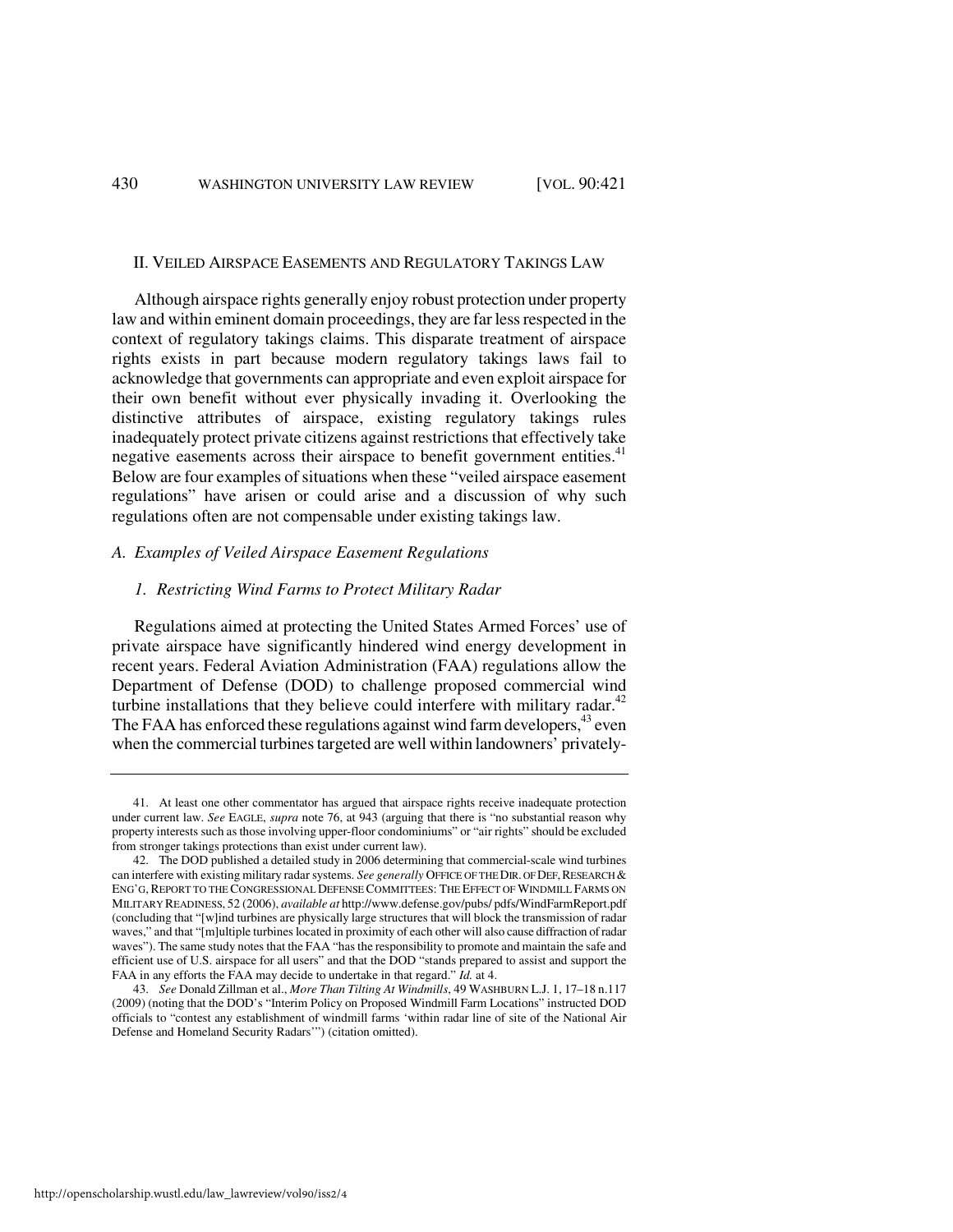held non-navigable airspace,<sup>44</sup> and even when the proposed turbines would be sited dozens of miles away from any military base.<sup>45</sup> According to the American Wind Energy Association, almost as much wind energy generating capacity as was actually built in the United States in 2009 was "abandoned or delayed because of radar concerns raised by the military and the [FAA]."<sup>46</sup> The FAA's highly-publicized delay of a \$2 billion wind energy project in Oregon in 2010 showcased how threatening these military radar-focused restrictions have been to the wind energy industry.<sup>47</sup> In many cases, the DOD could have avoided these conflicts with wind energy developers by installing relatively inexpensive upgrades to its aging radar systems.<sup>4</sup>

Wind energy is an increasingly integral part of the United States' longterm energy strategy. Wind energy generation helps to reduce the nation's reliance on fossil fuels, improves trade balances, and provides greater economic stability.<sup>49</sup> State and federal laws aimed at encouraging renewable energy have helped to drive a significant increase in demand for wind energy over the past decade.<sup>50</sup> Even in the face of the FAA regulations just described

46. Leora Broydo Vestel, *On the Radar, and That's the Problem*, N.Y. TIMES, Aug. 27, 2010, at B1.

 <sup>44. 1.5-</sup>megawatt commercial wind turbines typically have blade "tip heights" of less than 400 feet. Even the largest onshore wind turbines with any significant presence on the U.S. market have tip heights of less than 500 feet. *See, e.g*., SIVA CHOCKALINGAM, GE ENERGY, GE WIND: WIND ENERGY BASICS 3 (2009), *available at* http://www.ge-energy.com/content/multimedia/\_files/downloads/wind\_energy\_basics .pdf (noting that the tip height of a General Electric 1.5 MW wind turbine is roughly 394 feet and that "taller wind turbines with taller towers or longer blades may stand as hight as 150 m (492 feet) from ground level").

 <sup>45.</sup> *See* Kate Galbraith, *Gulf Coast Wind Farms Spring Up, as Do Worries*, N.Y. TIMES (Feb. 10, 2011), http://www.nytimes.com/2011/02/11/us/11ttwind.html# (suggesting that the "Navy would like wind farm construction to stay outside a 30-mile radius of its facilities"); *see also* Zillman, *supra* note 43, at 19 (stating that, in 2006, the FAA, at the request of the DOD, "began issuing notices of 'presumed hazard' to wind project contractors . . . for sites within 60 nautical miles of long-range radar installations"); *see also infra* note 52 and accompanying text.

 <sup>47.</sup> *See* Juliet Eilperin, *Pentagon Objections Hold Up Oregon Wind Farm*, WASH. POST, Apr. 15, 2010, http://www.washingtonpost.com/wp-dyn/content/article/2010/04/15/AR2010041503120.html (describing how a developer had "planned to break ground" in two weeks time on a "845-megawatt, \$2 billion" wind farm in Oregon, but was delayed when "Pentagon officials moved to deny the developer its final [FAA] permit").

 <sup>48.</sup> For a discussion of the potential for relatively inexpensive upgrades to military radar systems to address interference concerns, see *infra* notes 186–87 and accompanying text.

 <sup>49.</sup> The United States Department of Energy cited several of the advantages of wind energy in an executive summary of a 2008 study regarding how to best increase wind energy's share of the United States energy portfolio. *See* U.S. DEP'T OF ENERGY, 20% WIND ENERGY BY 2030: INCREASING WIND ENERGY'S CONTRIBUTION TO THE U.S. ENERGY SUPPLY 13 (2008), *available at* http://www1.eere .energy.gov/windandhydro/pdfs/42864.pdf (describing such wind energy benefits as avoidance of greenhouse gas emissions and other adverse impacts of fossil fuel-generated electric energy, conserved water supplies, national energy security, new income for rural communities and landowners, and new jobs).

 <sup>50.</sup> For a table summary of federal, state and local renewable energy incentives, see *Financial Incentives for Renewable Energy*, DATABASE OF STATE INCENTIVES FOR RENEWABLES & EFFICIENCY,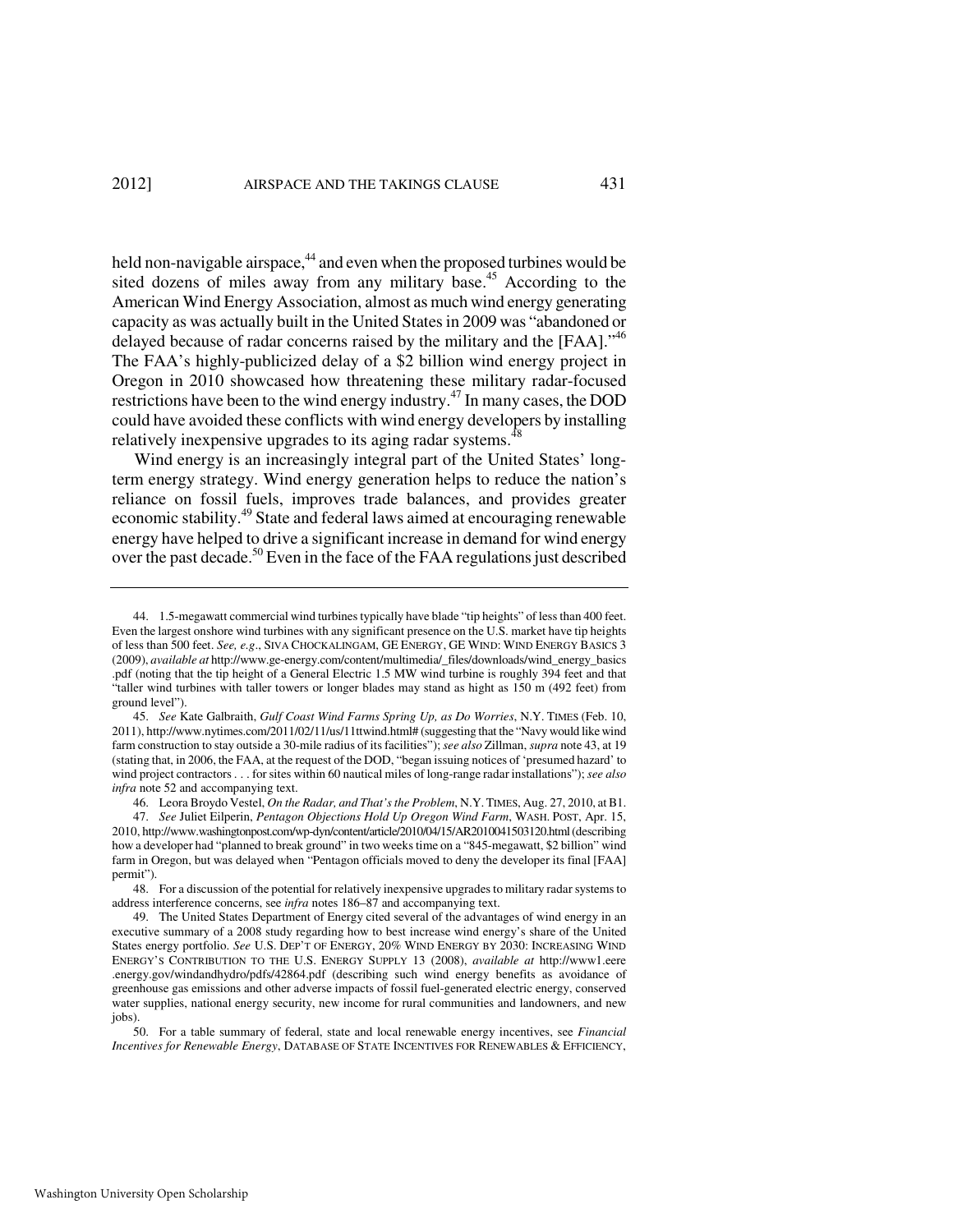and persistent turmoil in the national economy, wind energy development accounted for more than 35% of all new electric generating capacity added in the United States between 2007 and 2011, exceeding the new capacity of nuclear and coal systems combined.<sup>51</sup>

In regions that are ideally suited for commercial-scale wind energy projects, an FAA objection that ultimately thwarts a wind farm project can deprive a single rural landowner of hundreds of thousands of dollars of potential income under a wind energy lease.<sup>52</sup> When the FAA impedes or halts a wind energy project solely to keep private airspace open for military use, it is effectively using its regulatory power to take airspace easements for the DOD without just compensation.

#### *2. Imposing Height Restrictions to Create Buffers near Airports*

Airport development is another context in which veiled takings of airspace easements arise. Public airport construction and expansion projects inherently involve government acquisitions of real property. If a project requires additional, privately-owned surface land to extend a runway, the public entity engaged in the project generally must exercise its eminent domain power and pay just compensation to the owner to obtain the land.<sup>53</sup> Governments also typically purchase avigation easements<sup>54</sup> for the airport's low-altitude glide paths for takeoffs and landings.<sup>55</sup> However, existing case law is less clear

http://www.dsireusa.org/summarytables/finre.cfm (last visited Nov. 15, 2012).

 <sup>51.</sup> *Industry Statistics*, Am, Wind Energy Ass'n, http://www.awea.org/learnabout/industry\_stats/ index.cfm (last updated Oct. 18, 2012).

 <sup>52.</sup> A North Dakota University report from 2009 stated that landowners under commercial wind energy lease agreements typically receive between \$4000 and \$6000 per year per megawatt of generating capacity. *See* DWIGHT AAKRE & RON HAUGEN, WIND TURBINE LEASE CONSIDERATIONS FOR LANDOWNERS 3 (Feb. 2009), *available at* http://www.ag.ndsu.edu/pubs/agecon/market/ec1394 .pdf. A single modern commercial wind turbine often has a generating capacity of between one to three wegawatts, and commercial wind leases usually have durational terms of 20 to 50 years. Vicki Harding, *Wind Farm Leases: Some Basics*, 35 MICH. REAL PROP. REV. 168, 169–71 (2008).

 <sup>53.</sup> The general legitimacy of the use of eminent domain power to assemble land for airport runways is well settled. *See, e.g.*, Richard A. Epstein, *Heller's Gridlock Economy in Perspective: Why there is Too Little, Not Too Much Private Property*, 53 ARIZ. L. REV. 51, 73 (2011) (stating that "no one disputes that airports and runways often require use of the eminent domain power for land assembly").

 <sup>54.</sup> Avigation easements are easements to "allow aircraft to fly through a given airspace." Cnty. of Westchester v. Town of Greenwich, Conn., 793 F. Supp. 1195, 1204 (S.D.N.Y. 1992), *rev'd sub. nom.*  Cnty. of Westchester, N.Y. v. Comm'r of Transp. of State of Conn., 9 F.3d 242 (2d Cir. 1993).

 <sup>55.</sup> *See supra* text accompanying notes 37–39. It is worth noting that, although takings of avigation easements for flight paths near airports often involve the payment of just compensation, the FAA has challenged wind turbines near airports on some occasions without offering compensation to landowners. *See, e.g.*, Katheleen Conti, *Losing Altitude: With the airport nearby, Winthrop's high hopes for a wind turbine, revenue are sinking toward disappointment*, THE BOSTON GLOBE, Mar. 26, 2009, at 1 (describing the FAA's objections to multiple commercial wind turbine installation proposals in Winthrop, Massachusetts, due to concerns about impacts on takeoffs and landings at Logan International Airport and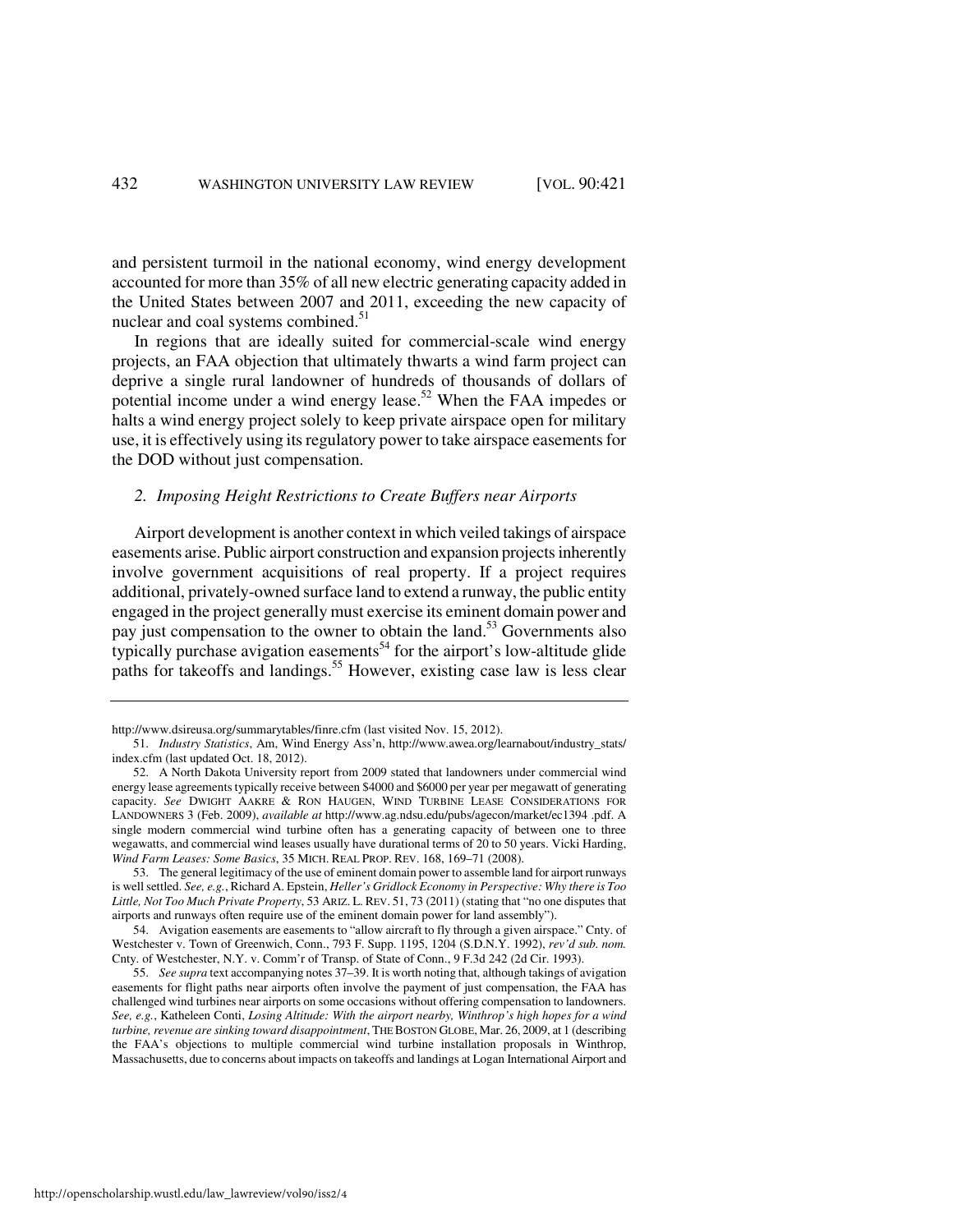regarding whether municipalities must compensate landowners in connection with height restrictions imposed to create airspace buffer areas adjacent to those flight paths.<sup>56</sup> Although airplanes may not regularly traverse these areas, airports must keep them open as a precaution against instances when planes veer outside of flight paths due to weather, aircraft malfunctions, or other unpredictable factors. $57$ 

Multiple lawsuits arose recently when Clark County, Nevada, imposed new height restrictions to accommodate expanded runways at the McCarran International Airport.<sup>58</sup> The airport is situated close to the Las Vegas Strip an area renowned for its glitzy hotel towers and casinos.<sup>59</sup> Clark County's new "transition zone" height restrictions were specifically tailored to convert airspace above several private parcels near the airport into flight path buffer areas.<sup>60</sup> The restrictions severely limited the development potential of the burdened properties near the Strip, diminishing property values and imposing substantial financial losses on landowners.<sup>61</sup>

Ordinances like those challenged in Clark County that restrict building heights so that private airspace can serve a specific airport function are effectively veiled takings of airspace easements. The economic value transferred from landowners to the government is essentially the same regardless of whether a public entity restricts airspace for a regular aircraft flight path or merely for a buffer or transition zone. Restrictions imposed for either purpose prohibit citizens from occupying their airspace solely so that the government can exploit the space without paying for it.

describing one resident's belief that "if the FAA is preventing the town from acquiring wind power, then it should compensate the town").

 <sup>56.</sup> A more detailed discussion of the ongoing debate in the common law over whether restrictions for airport buffer zones trigger regulatory takings liability follows in Part IV.B below. *See infra* text accompanying notes 190–202.

 <sup>57.</sup> *See, e.g.*, Petition for Writ of Certiorari at ∗3, Hsu v. Cnty. of Clark, 2005 WL 689492 (Nev. 2005) (No. 04-1282) [Hereinafter Petition for Writ of Certiorari, *Hsu*] (describing the "'transition' zone" at issue in that case as "an area adjacent to the runway for pilots to use when they are unable to confine the flight of their aircraft within the approach/departure zone acquired by [the County] for the airport and stray off to the side").

 <sup>58.</sup> *See, e.g.*, *id.*; McCarran Int'l Airport v. Sisolak, 137 P.3d (Nev. 2006); Vacation Vill., Inc. v. Clark Cnty., Nev., 497 F.3d 902 (2007).

 <sup>59.</sup> *See* Petition for Writ of Certiorari, *Hsu*, *supra* note 57, at ∗6 (describing the area of one takings claimant's property as within "what would be considered a 'high rent' district, being near the famous Las Vegas Strip, and in close proximity to the Luxor, Mandalay Bay, Monte Carlo, Bellagio, Alladdin, and Balley's casino/resorts").

 <sup>60.</sup> Deposition testimony quoted in an unpublished opinion relating to this dispute suggests that the transition zones at issue were designed to give aircraft "some maneuvering room down close to the runway". *See* Cnty. of Clark v. Hsu, 2004 WL 5046209 at ∗5 (Nev. 2004).

 <sup>61.</sup> A claimant's attorney in one of the Las Vegas airport cases characterized the county's imposition of the height restrictions as a "naked attempt to have unrelated neighbors shoulder part of the financial burden of operating [the] public airport." Petition for Writ of Certiorari, *Hsu*, *supra* note 57, at ∗1–2.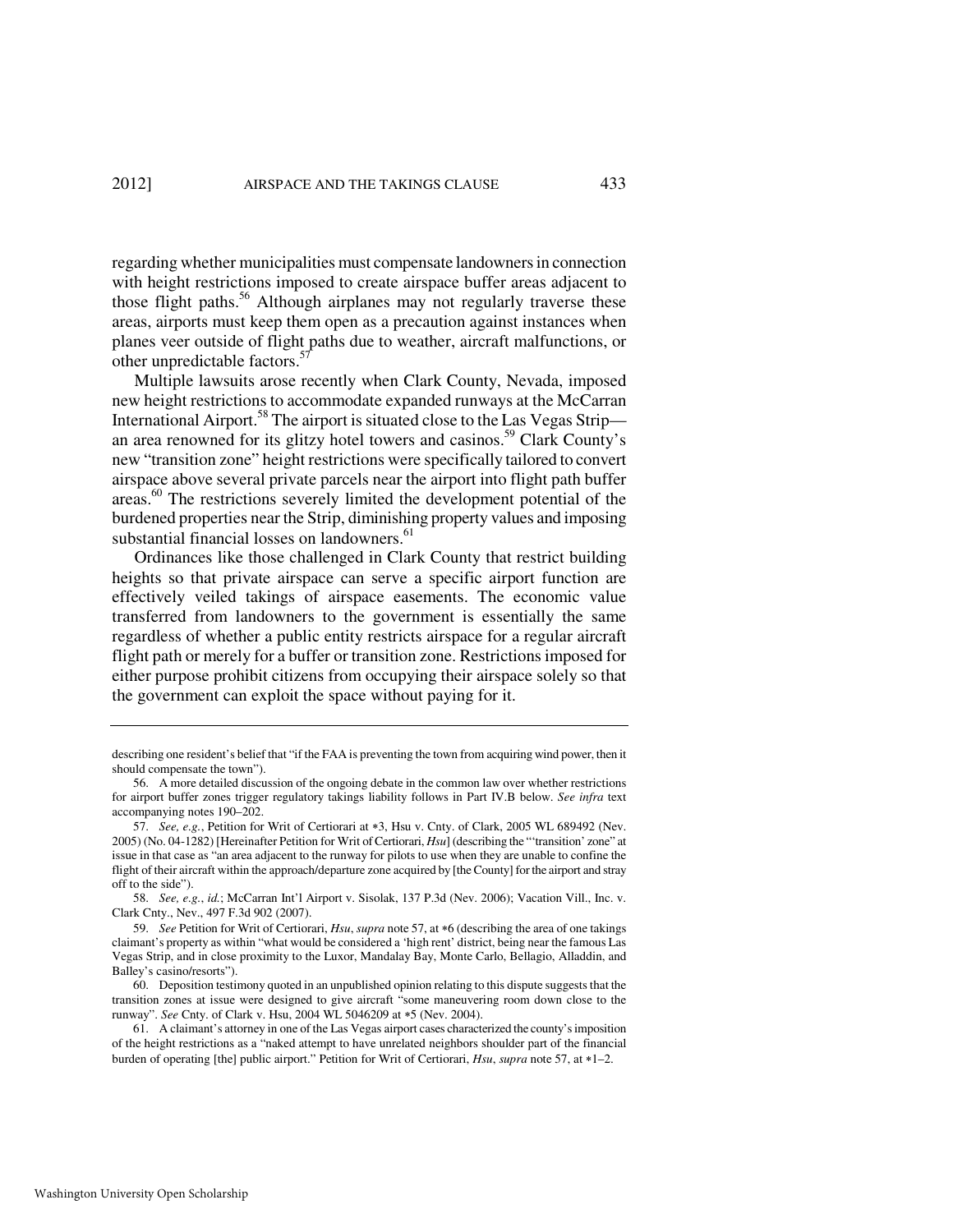# *3. Imposing Height Restrictions to Prevent the Shading of Municipal Solar Energy Installations*

Veiled takings of airspace easements could eventually arise in connection with municipal solar energy installations as well. In recent years, local governments have increasingly installed photovoltaic solar panels and other solar energy systems on publicly owned buildings.<sup>62</sup> Most solar energy devices need direct sunlight access to be fully productive, and protecting such access often requires that some airspace above neighboring property be kept clear of trees or buildings to prevent shading.<sup>63</sup> As government-owned solar energy systems become ever more prevalent, some municipalities could seek to secure solar access protection for their systems through new height restrictions tailored to that purpose.<sup>64</sup> Although no widely publicized instances of this type of veiled taking of a solar access easement have surfaced yet, $65$  the persistent growth of municipally-owned solar energy systems suggests that such regulations could appear in the coming years.<sup>66</sup>

 63. For an informative article on the substantial impact of shading on solar panel productivity, see Ralf J. Muenster, *Shade Happens*, RENEWABLEENERGYWORLD.COM (Feb. 2, 2009), http://www.re newableenergyworld.com/rea/news/article/2009/02/shade-happens-54551 (stating that even a "10% shading of a solar array can lead to a 50% decline in efficiency and even, on occasion, total system shutdown").

 <sup>62.</sup> Examples of this growing practice abound. *See, e.g.*, Cesar Neyoy, *Somerton Council OKs Solar Panels*, YUMA SUN, July 29, 2011, http://www.yumasun.com/articles/city-71794-solar-ener gy.html (reporting on the Somerton, Arizona, City Council's approval of a bond issue for solar panels to "provide electricity for the city's public safety building and its senior center"); Rich Lord, *City Installing Solar Panels on Public Works Building*, PITTSBURGH POST-GAZETTE, May 5, 2010, http://old.post-gazette .com/pg/10125/1055569-53.stm (describing new solar panel installations on a Pittsburgh Public Works Department building and plans for several other city-owned solar energy systems); Justin A. Rice, *MBTA May Go for Solar*, THE BOSTON GLOBE (July 24, 2011), http://www.boston.com/news/local/ massachusetts/articles/2011/07/24/mbta\_may\_go\_for\_solar/ (noting plans for the Massachusetts Bay Transit Authority to install solar panels on rooftops of multiple buildings within its transit system).

 <sup>64.</sup> Although a handful of state and local jurisdictions have laws that prohibit neighbors from growing trees or buildings that shade nearby solar panels, a greater proportion of states have statutes authorizing citizens to privately negotiate with neighbors for solar access easements. *See supra* note 31.

 <sup>65.</sup> Government-owned solar energy installations are still relatively uncommon, so it is not surprising that height restrictions aimed at securing sunlight access for government solar energy systems have yet to surface. However, public entities have imposed height restrictions in the past to secure other types of government uses of private airspace. At least one state court case, decided long before the Supreme Court embraced its current set of regulatory takings rules, held that a height restriction specifically designed to benefit a government property amounted to a compensable taking. *See* Piper v. Ekern, 194 N.W. 159, 163 (Wis. 1923) (finding that a zoning height restriction near the Wisconsin state capitol building aimed at protecting the building from fire required exercise of eminent domain power because it was "not designed to promote the public welfare of the private owners of property abutting upon the Capitol Square" but was "solely based upon a selfish motive, and is confined to the protection, from fire, of the state's property").

 <sup>66.</sup> For the author's own summary of the recent growth in solar energy development, see Rule, *supra*  note 7, at 854–56 (noting, among other things, that "[t]he generating capacity of photovoltaic ("PV") solar collector installations installed in the US in 2008 was triple the amount installed in 2005 and more than ten times the amount installed in 2000").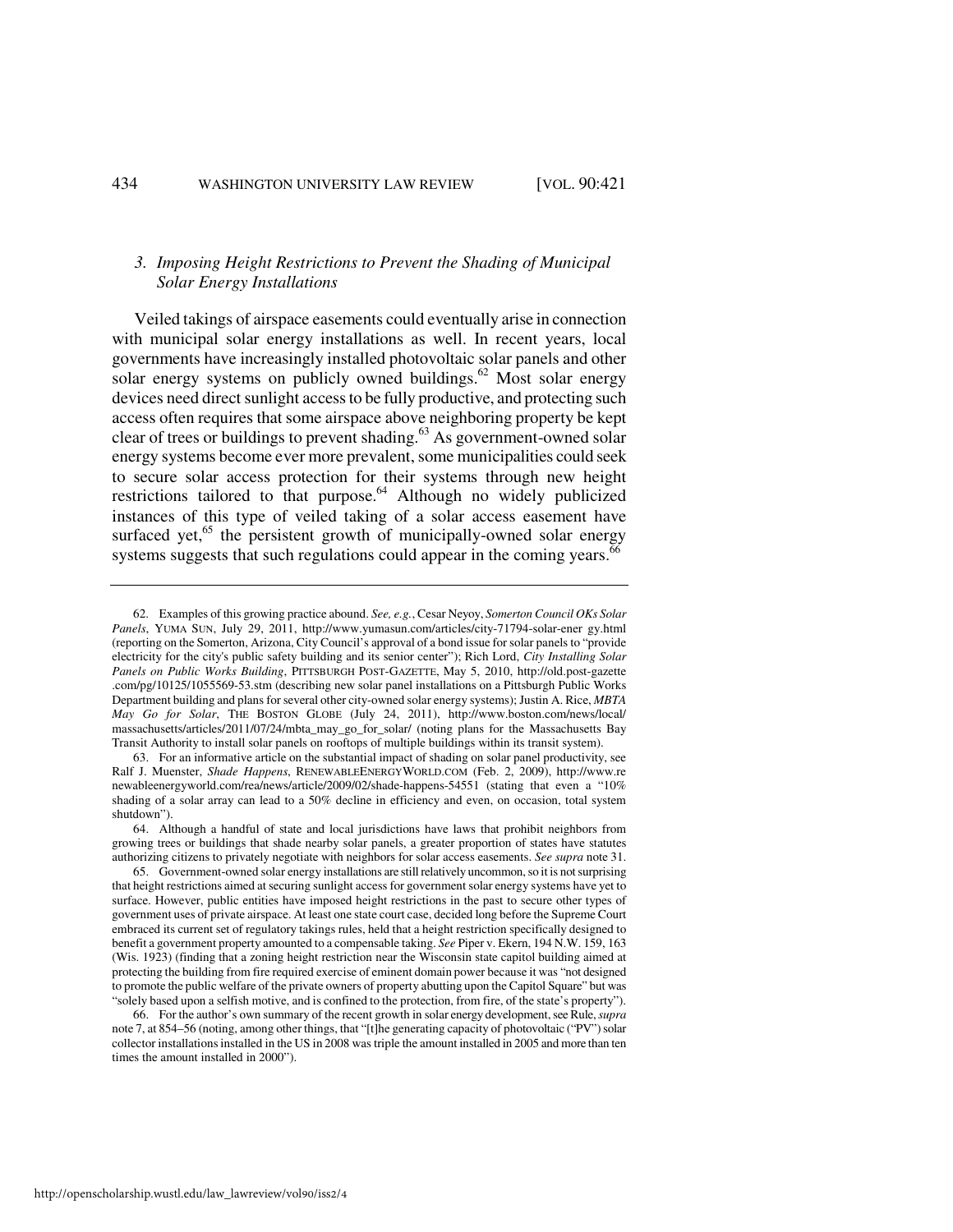A hypothetical example helps to illustrate this potential type of veiled airspace easement regulation. Suppose that the fictional city of Suntown had plans to install rooftop solar panels on its two-story city hall in a downtown area that had long been subject to a 120-foot height restriction. Although no existing buildings were tall enough to shade the city's new solar panel array, city officials worried that buildings constructed in the area in future years might shade the panels and dramatically reduce their productivity. Suntown considered protecting against future shading by acquiring solar access easements from nearby landowners through voluntary purchases or eminent  $domain<sup>67</sup>$  However, the city ultimately determined that it could obtain the same solar access protection at far less expense by tightening the area's height restriction instead. The city thus amended its zoning ordinance to limit building heights on two blocks located immediately south of city hall to just 60 feet instead of 120 feet.

Suntown's new height restriction ordinance would effectively create solar access easements in favor of the city. The ordinance would prohibit landowners from occupying their airspace solely so that the city could use the space to provide sunlight access for its solar panels.

# *4. Using Height Restrictions to Preserve Scenic Views for Government Buildings*

Municipalities could conceivably even impose land use restrictions as a means of securing view easements for government properties. Scenic views can substantially bolster a property's value.<sup>68</sup> Countless private landowners have thus protected valuable views on their properties by purchasing easements or covenants that prevent neighbors from building structures or growing trees that would impair the views. Of course, municipalities also hold title to land, and occasionally they too have an interest in preserving scenic views for their own parcels. Armed with regulatory authority,

 <sup>67.</sup> For a general discussion of solar access easements as a means of securing sunlight access for solar energy installations and for a list of state statutes recognizing the validity of such easements, see generally Bronin, *supra* note 7, at 1228–29.

 <sup>68.</sup> Multiple empirical studies have confirmed that attractive scenic views tend to have positive effects on market prices for real estate. *See, e.g.*, Michael T. Bond et al., *Residential Real Estate Prices: A Room with a View*, 23 J. REAL EST. RES. 129, 135 (2002) (summarizing a study of 1999 tax assessment values of 1,172 lakefront and adjacent properties in Cuyahoga County, Ohio, that concluded that, "after controlling for significant home characteristics, the premium added to homes with a view [of Lake Erie] equals \$256,544.72"); C.Y. Jim & Wendy Y. Chen, *Value of Scenic Views: Hedonic Assessment of Private Housing in Hong Kong, 91 LANDSCAPE & URB. PLANNING 226 (2009)* (describing use of hedonic pricing model to analyze effects of mountain and harbor views on housing values in Hong Kong and determining that a "broad harbor view could increase the value of an apartment by 2.97%, equivalent to . . . [\$]15,173").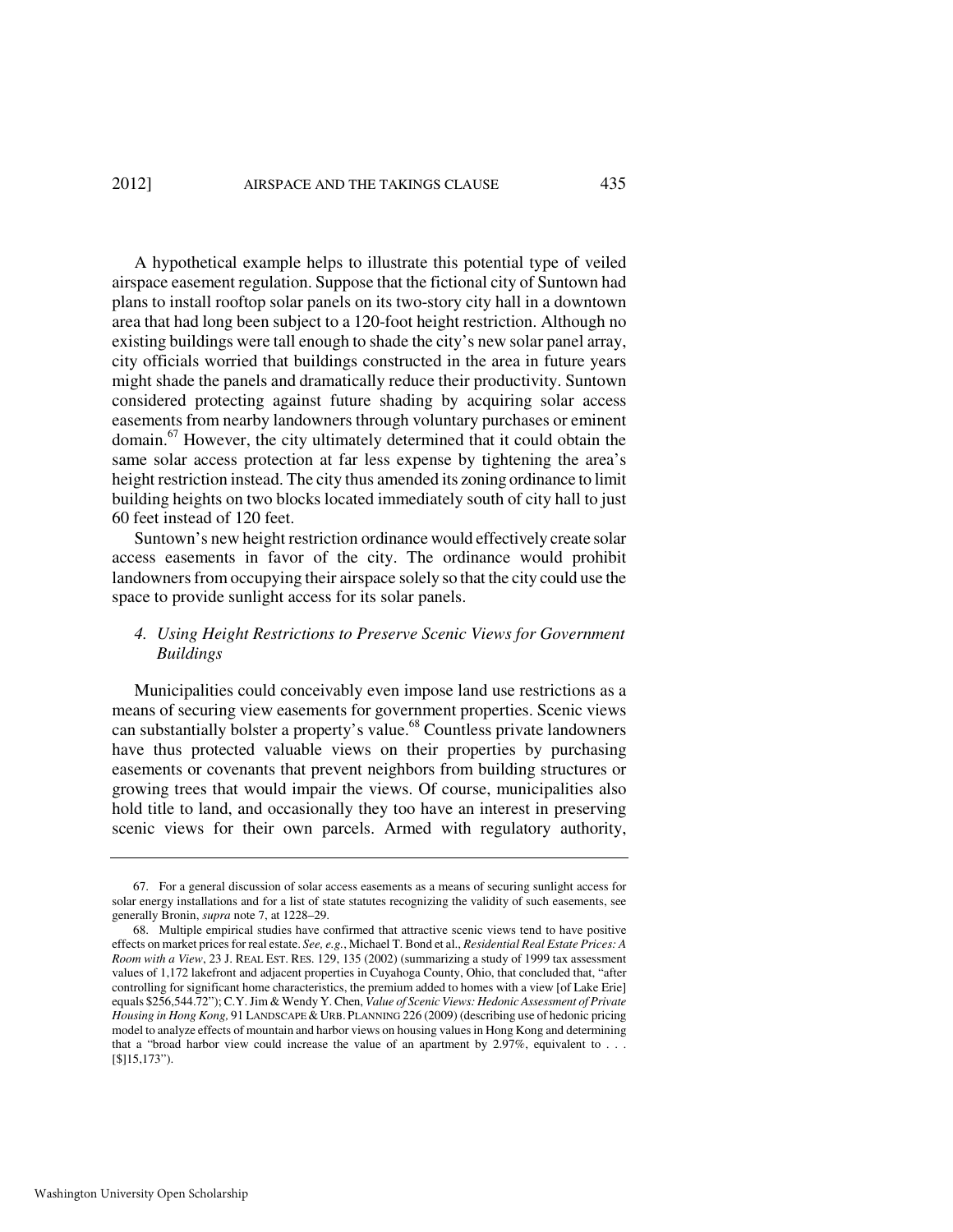municipal governments could potentially impose height restrictions as a means of protecting scenic views on their properties without having to compensate neighbors.<sup>69</sup>

A fact pattern similar to that described for Suntown above illustrates how veiled takings of airspace easements could arise in the view easement context. Suppose that the hypothetical city of Beachville planned to erect a new government building with large windows specifically designed to showcase picturesque views of a nearby ocean beach. City officials feared that owners of private parcels situated between the building and the beach could eventually build structures that blocked the building's views. Rather than purchasing view easements from the owners through eminent domain,  $\frac{70}{2}$ Beachville decided to secure view protections less expensively by imposing new height restrictions in the area that were tailored to prohibit any new structures from blocking the city building's views. Like Suntown's solar access-driven height restrictions, such laws would transfer the equivalent of negative airspace easement rights to Beachville without any exercise of eminent domain authority or payment of just compensation.

# *B. Analysis of Veiled Airspace Easement Regulations under Existing Takings Law*

When regulations like those described above effectively transfer private property interests to governments, citizens often turn to the law of regulatory takings for a remedy.<sup>71</sup> Regulatory takings law "aims to identify regulatory actions that are functionally equivalent to the classic taking."<sup>72</sup> Its rules are

 <sup>69.</sup> In at least one published case, a claimant has argued that a land use regulation was a disguised attempt to impose a view easement on private property near an attractive beachfront. However, it is not clear from the case's opinion whether the alleged view easements would have benefited public property or private property. *See* Connor v. City of Seattle, 223 P.3d 1201, 1204, 1213–14 (Wash. Ct. App. 2009) (describing the regulated property as comprising a "gently sloping hill overlooking Puget Sound" and dismissing for a lack of evidence the claimant's argument that the Seattle Landmarks Preservation Board was "seeking to impose a view easement" by enforcing the city's Landmarks Preservation Ordinance against portions of the property).

 <sup>70.</sup> Cities can, and sometimes do, acquire view easements through eminent domain. *See* Kanner, *supra* note 40, at 777 (citing Kamrowski v. State, 142 N.W.2d 793 (Wis. 1966)) (noting that "passive easements (such as sight easements for highways, or scenic view easements) are condemned regularly").

 <sup>71.</sup> A student note published more than 25 years ago sought to address taking issues associated with airspace. *See generally* Spector, *supra* note 10. However, the note offered only limited analysis of these issues and proposed a very different approach to addressing them. *Id.* at 516 (suggesting that "where a height restriction or other government action has the effect of limiting a landowner's ability to make use of his airspace, courts should ask whether extrajudicial factors created any reasonable preexisting expectations with respect to that airspace" and should decide whether to award compensation based primarily on "whether the government action altered those expectations").

 <sup>72.</sup> Lingle v. Chevron U.S.A. Inc., 544 U.S. 528, 539 (2005).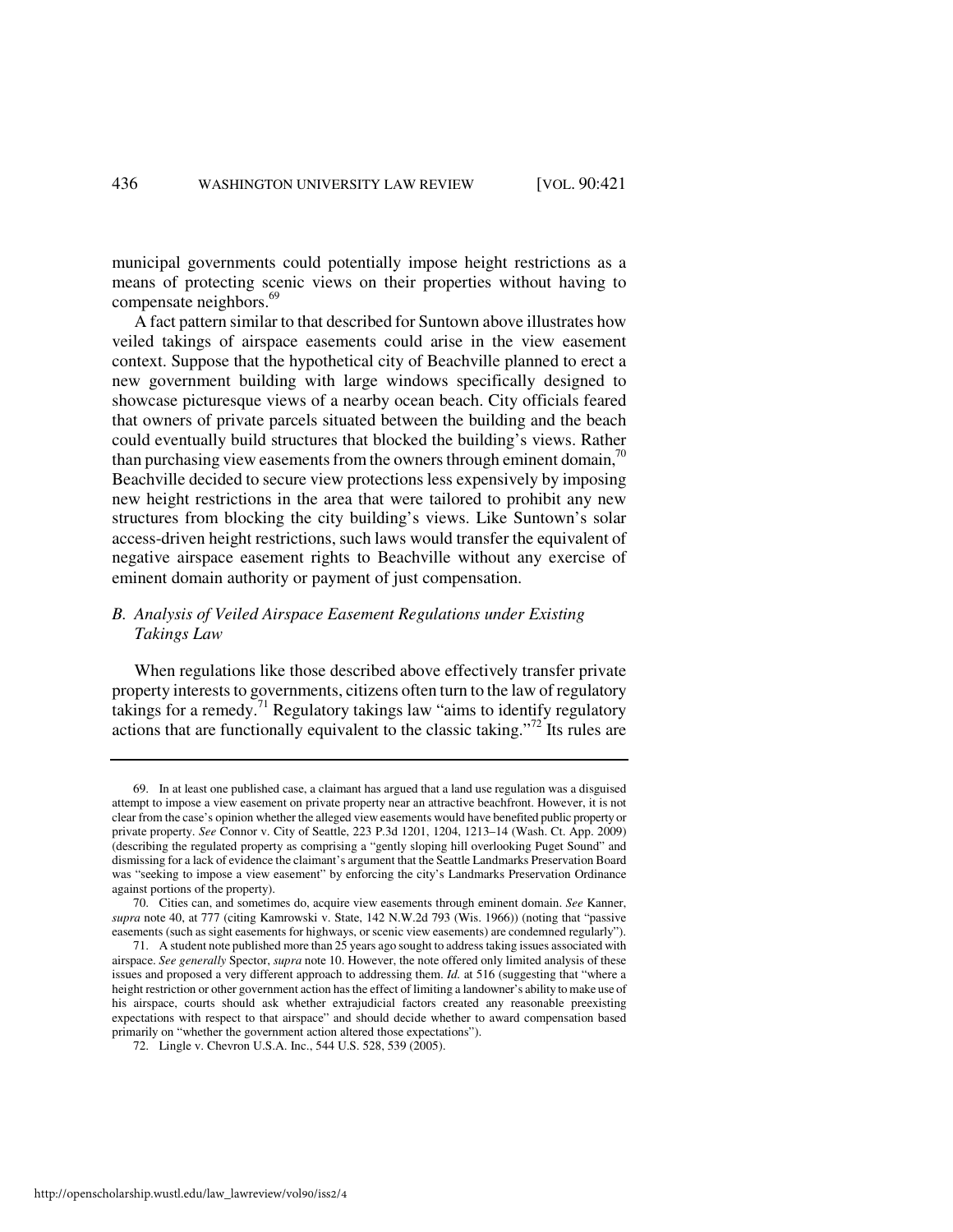intended to prevent public entities from using their regulatory power to "acquire rights in private property which [they] may only acquire by purchase or by the exercise of . . . eminent domain."<sup>73</sup>

Modern regulatory takings law traces its beginnings to the 1922 Supreme Court case of *Pennsylvania Coal Co. v. Mahon*. <sup>74</sup> Justice Oliver Wendell Holmes famously declared in his majority opinion in *Mahon* that, "while property may be regulated to a certain extent, if regulation goes too far it will be recognized as a taking."<sup>75</sup> In the 89 years since *Mahon*, the Court has repeatedly grappled with the question of how far is "too far" in the context of a regulatory takings claim. The Court's much-maligned jurisprudence of this question<sup>76</sup> is presently distillable into a set of three general categories of compensable regulatory takings that are familiar to practitioners and scholars in land use law.<sup>77</sup> Two of the three categories, labeled *per se* takings, involve relatively straightforward rules that can greatly simplify the adjudication of claims within their scope.<sup>78</sup> The third category of regulatory takings involves a cumbersome multi-factor, ad hoc test aimed at identifying those government actions that are functionally equivalent to classic takings but that

 <sup>73.</sup> Yara Eng'g Corp. v. City of Newark, 40 A.2d 559 (N.J. 1945); *see also* Stop the Beach Ren. v. Fla. Dept. of Envtl. Prot., 130 S. Ct. 2592, 2601 (2010) ("[T]hough the classic taking is a transfer of property to the State or to another private party by eminent domain, the Takings Clause applies to other state actions that achieve the same thing.").

 <sup>74. 260</sup> U.S. 393 (1922).

 <sup>75.</sup> *Id.* at 415.

 <sup>76.</sup> Numerous commentators have expressed dissatisfaction at the unsettled state of regulatory takings law. *See, e.g.*, Steven J. Eagle, *Property Tests, Due Process Tests, and the Regulatory Takings Jurisprudence*, 2007 B.Y.U. L. REV. 899, 899 (2007) (declaring that the "United States Supreme Court's regulatory takings jurisprudence has long been infamous for its incoherence"); Eduardo Moises Penalver, *Is Land Special? The Unjustified Preference for Landownership in Regulatory Takings Law*, 31 ECOLOGY L.Q. 227, 228 (2004) (describing modern regulatory takings jurisprudence as a "massive (and growing) swamp of muddled contraditions"); Jed Rubenfeld, *Usings*, 102 YALE L.J. 1077, 1078 (1993) (describing the Takings Clause as "engulfed in confusion" and citing similar statements by Professors Bruce A. Ackerman, Allison Dunham, Frank I. Michelman, Jeremy Paul, Andrea L. Peterson, Carol M. Rose, Joseph L. Sax, and John A. Humbach as evidence of widespread dissatisfaction with takings jurisprudence). Even some of the Justices on the Supreme Court have acknowledged the imperfection of modern takings jurisprudence. *See, e.g.*, *Lingle*, 544 U.S. at 539 ("Our regulatory takings jurisprudence cannot be characterized as unified."); Lucas v. S. Carolina Coastal Council, 505 U.S. 1003, 1016 n.7 (1992) (conceding in dicta the ambiguities associated with the "deprivation of all economically feasible use" rule that the Court upholds in the case).

 <sup>77.</sup> The Court summarized all three categories of regulatory takings in its opinion in *Lingle*, 544 U.S. at 538–39. A right to just compensation under the Takings Clause can also arise in the narrow context of land use exactions, but such situations fall outside the scope of this Article. For a primer and thoughtful critique of Takings Clause issues associated with land use exactions, see generally Lee Anne Fennell, *Hard Bargains and Real Steals: Land Use Exactions Revisited*, 86 IOWA L. REV. 1 (2000) (arguing that Takings Clause limitations on land use exactions can constrain efficient bargaining between municipalities and developers).

 <sup>78.</sup> *See Lucas*, 505 U.S. at 1015 (describing categorical takings as ones that are "compensable without case-specific inquiry into the public interest advanced in support of the restraint").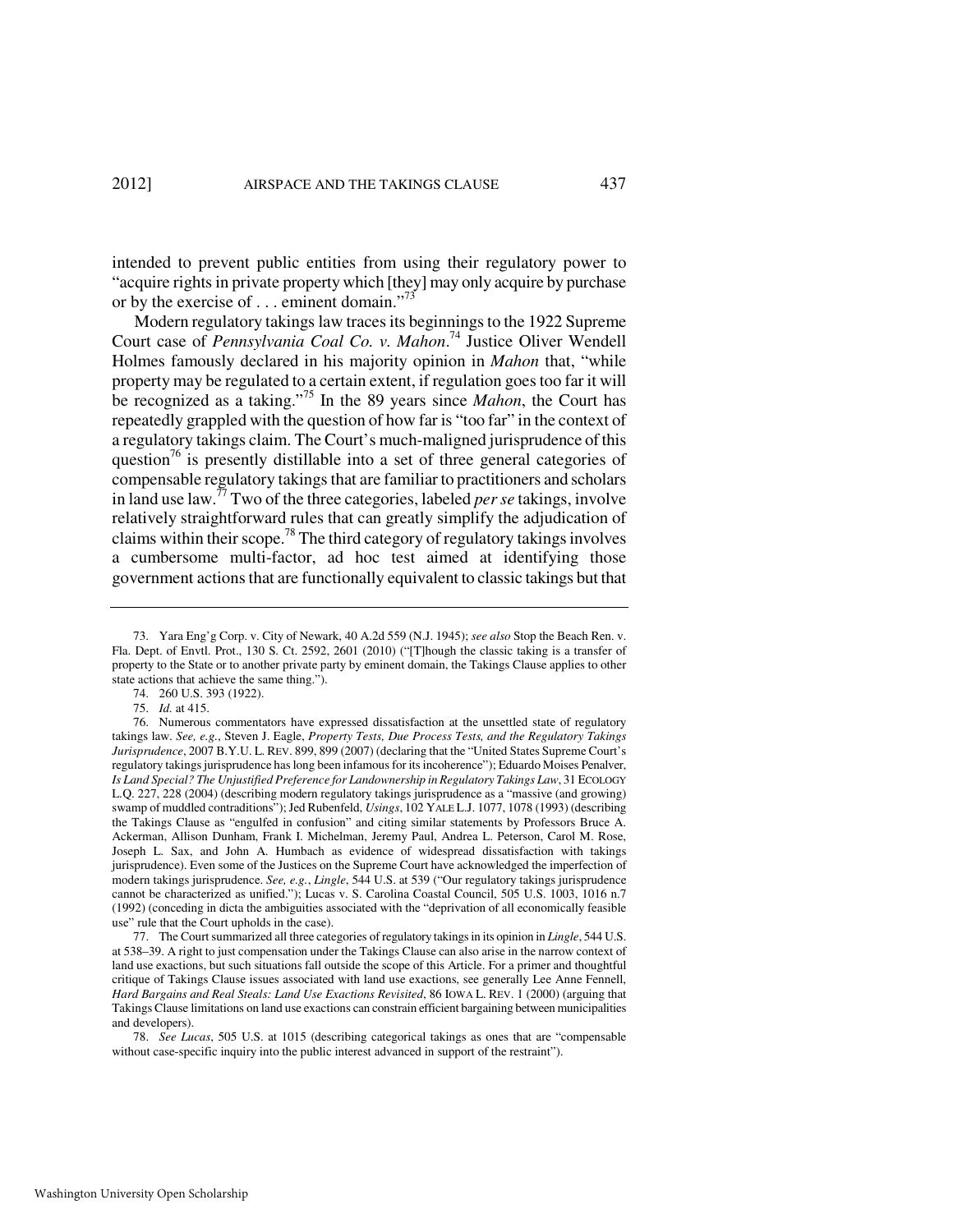fall outside the parameters of the two *per se* rules.<sup>79</sup> As the following Parts show, many veiled airspace easement regulations like those imposed by the FAA, Clark County, Suntown, and Beachville<sup>80</sup> are unlikely to fit within any of these three familiar categories of regulatory takings.

# *1. Per Se Physical Takings under* Loretto*?*

Courts are unlikely to view veiled airspace easement regulations as per se "physical takings" of airspace rights under current law because such regulations arguably involve no physical occupation or invasion of private property.

*Loretto v. Teleprompter Manhattan CATV Corp.*<sup>81</sup> is commonly cited for the rule that a regulation can effect a per se physical taking if it requires an owner to suffer a "permanent physical occupation" of private property.<sup>82</sup> The permanent physical occupation in *Loretto* resulted from a regulation allowing a television cable company to install cable equipment on the roof and side of a private apartment building. $83$  Even though the cable equipment occupied only a small area on the claimant's building and had minimal impacts on the property's overall value, the *Loretto* Court held that the regulation triggered a taking.<sup>84</sup> The Supreme Court has since reiterated the *Loretto* rule, emphasizing that it applies "regardless of whether the interest that is taken constitutes an entire parcel or merely a part thereof."<sup>85</sup>

The Court has similarly classified the regular flying of government airplanes through private airspace as a compensable per se physical taking "no matter how small" the airspace invasion at issue.<sup>86</sup> In *United States v*.

 <sup>79.</sup> *See infra* text accompanying notes 106–08.

 <sup>80.</sup> For descriptions of these types of actual and hypothetical regulations, see *supra* text accompanying notes 42–70.

 <sup>81. 458</sup> U.S. 419 (1982).

<sup>82</sup>*. Id.* at 426 (holding that a "permanent physical occupation authorized by government is a taking without regard to the public interests that it may serve").

<sup>83.</sup> *Id.* at 421 (stating that the regulation at issue authorized the cable company to install facilities that "occupied portions of appellant's roof and the side of her building").

 <sup>84.</sup> Indeed, some commentators have noted that the ultimate determination of Loretto's compensation suggests that the cable equipment on her building may have actually increased its market value. *See* ROBERT C. ELLICKSON & VICKI L. BEEN, LAND USE CONTROLS 168 (2005) (noting that the Commission on Cable Television charged with determining just compensation in the wake of *Loretto* "made only nominal awards of \$1" to claimants under the statute challenged in the case, "reasoning that the presence of cable television usually increased, rather than decreased, a building's value").

 <sup>85.</sup> Tahoe-Sierra Pres. Council, Inc. v. Tahoe Reg'l Planning Agency, 535 U.S. 302, 322 (2002).

 <sup>86.</sup> *Id.* (citing United States v. Causby, 328 U.S. 256 (1946)); *see also Loretto*, 458 U.S. at 438 n.16 (noting that "whether the installation is a taking does not depend on whether the volume of space it occupies is bigger than a breadbox" and that the "displaced volume" of space at issue in the *Loretto* case was "in excess of 1 ½ cubic feet").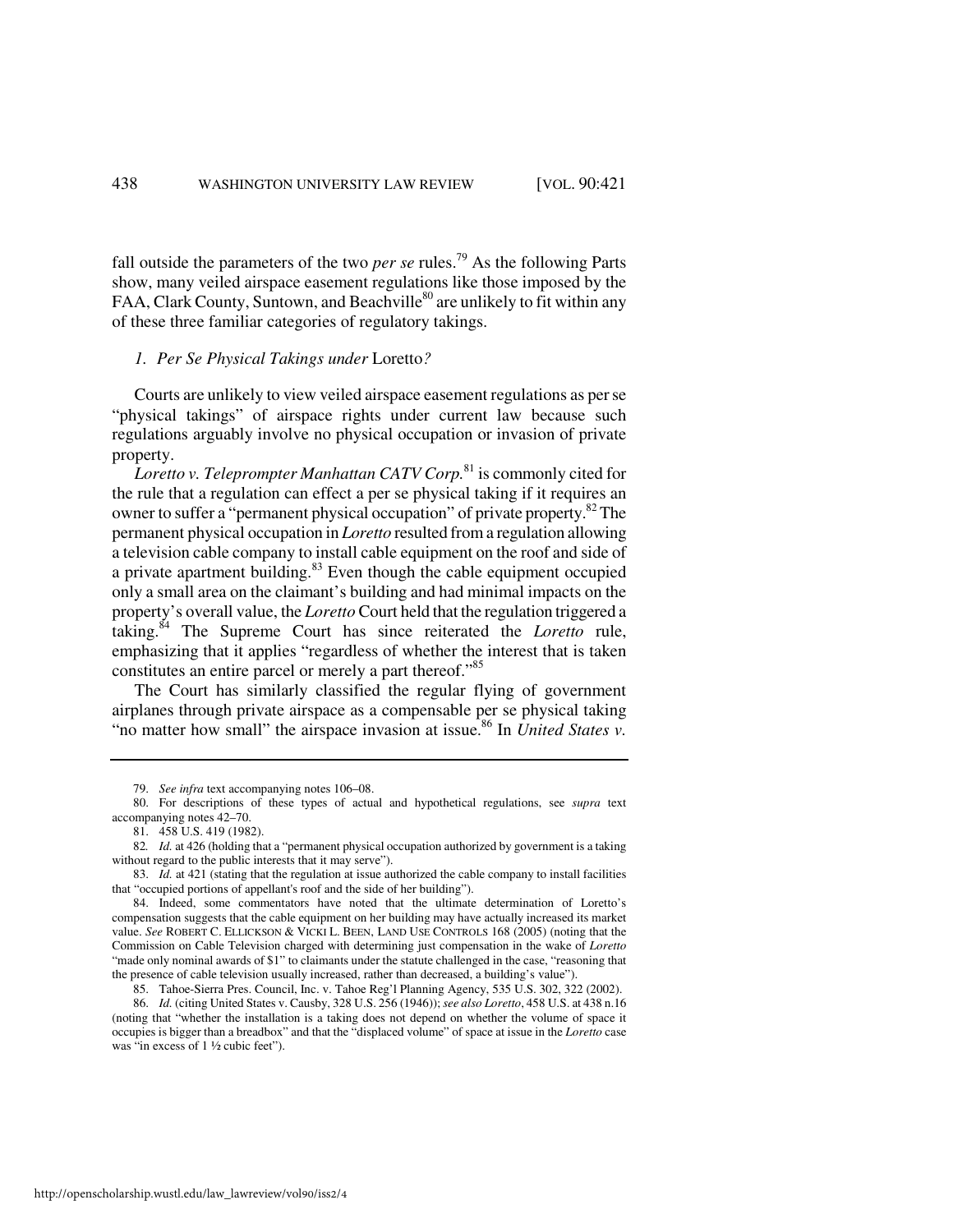*Causby*, the Court awarded just compensation to landowners when recurrent military overflights substantially interfered with their chicken farm.<sup>87</sup> The *Causby* Court held that the military's use of private airspace as a glide path for airplanes amounted to the compensable taking of an easement, even though the overflights did not totally destroy the value of the claimants' property.<sup>88</sup> According to the Court, the fact that the overflights "would limit the utility of the land and cause a diminution in its value" was enough to trigger a compensable taking.<sup>89</sup>

Like the military overflights in *Causby*, veiled airspace easement regulations involve governmental use of private airspace and can result in substantial financial injury to owners of that space.<sup>90</sup> Nonetheless, such regulations likely are not compensable takings under *Loretto* or *Causby* because they involve no physical invasion or occupation of private space.<sup>91</sup> This strong emphasis on actual physical invasion under modern takings jurisprudence has drawn sharp criticism from takings scholars over the  $\gamma$ ears<sup>92</sup> and is partly to blame for the current shortcomings in regulatory takings law related to airspace. By allowing cases to hinge largely on the question of physical invasion, existing takings rules underprotect citizens against regulations imposed to secure private airspace for non-physical government uses.

#### *2. Total Regulatory Takings under* Lucas*?*

The sorts of airspace restrictions described in Part II.A above are also unlikely to trigger compensable takings under the familiar per se rule set forth by the Supreme Court in *Lucas v. South Carolina Coastal Council*. <sup>93</sup> The

 <sup>87.</sup> *See Causby*, 328 U.S. 256.

<sup>88.</sup> *Id.* at 261–62 (reasoning that there is "no material difference" between a case where government overflights through private airspace prevented any use of the underlying land and a case where "[s]ome value would remain" in the land but it would be worth less by virtue of the overflights).

 <sup>89.</sup> *Id.* at 262.

 <sup>90.</sup> For the earlier description of the FAA regulations at issue, see *supra* text accompanying notes 42–45.

 <sup>91.</sup> A wind energy developer might be able to argue that the military's radar waves themselves are invading private airspace, although such an argument would run counter to the weight of case law that narrowly interprets "physical invasion" when distinguishing nuisance from trespass. *See* Adams v. Cleveland-Cliffs Iron Co., 602 N.W.2d 215, 67–68 (Mich. App. 1999) (determining that noise, vibrations and dust were not sufficiently tangible for invasions of them onto a landowner's property to give rise to a trespass claim).

 <sup>92.</sup> *See, e.g.*, Andrea L. Peterson, *The False Dichotomy between Physical and Regulatory Takings Analysis: A Critique of* Tahoe-Sierra*'s Distinction between Physical and Regulatory Takings*, 34 ECOLOGY L.Q. 381, 384 (2007) (asserting that the Supreme Court's emphasis on physical invasion in its takings jurisprudence is "analytically unsound").

 <sup>93.</sup> Lucas v. S. Carolina Coastal Council, 505 U.S. 1003 (1992).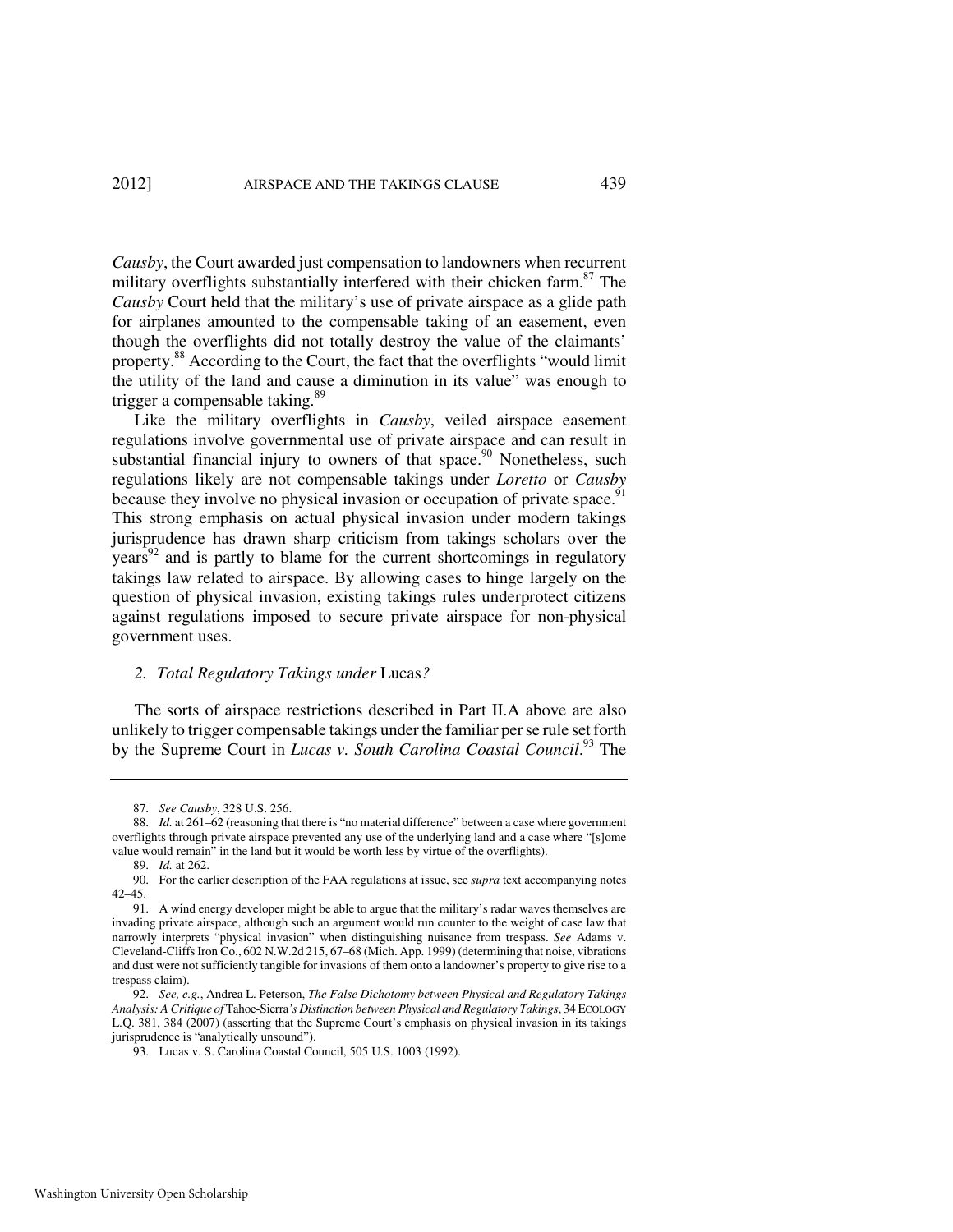*Lucas* rule requires that governments justly compensate private citizens whenever their regulations deprive citizens of "all economically beneficial uses" of their property.<sup>94</sup> At first glance, the *Lucas* rule may seem like a more promising approach to challenging veiled airspace easement regulations than the *Loretto* rule because the *Lucas* rule requires no evidence of a physical invasion. Justice Scalia specifically described the *Lucas* rule as an identifier of restrictions that, "from a landowner's point of view, [are] the equivalent of a physical appropriation."<sup>95</sup> Veiled airspace easement regulations often fit that description.<sup>96</sup> However, for the reasons that follow, United States courts' established approach to applying the *Lucas* rule excludes veiled airspace easement regulations from its purview.

The perpetual challenge in applying the *Lucas* rule is that of defining the property to which its "all economically beneficial use" test should apply. The Court had no difficulty defining the relevant property in *Lucas* because the claimant in that case held an undivided fee simple interest in a clearly-defined parcel and the challenged regulation precluded economically viable use of all of it.<sup>97</sup> Unfortunately, identifying the relevant property for takings analysis under the *Lucas* rule is not always so straightforward. As Justice Scalia famously noted in his majority opinion in *Lucas*:

Regrettably, the rhetorical force of our "deprivation of all economically feasible use" rule is greater than its precision, since the rule does not make clear the "property interest" against which the loss of value is to be measured  $\dots$ . Unsurprisingly, this uncertainty regarding the composition of the denominator in our "deprivation" fraction has produced inconsistent pronouncements by the Court.<sup>98</sup>

This persistent uncertainty regarding how to determine the appropriate "denominator" for a *Lucas* analysis has been the focus of much legal

 <sup>94.</sup> *Id.* at 1019.

 <sup>95.</sup> *Id.* at 1017.

 <sup>96.</sup> The similarities between veiled airspace easement regulations and physical appropriations of airspace were highlighted in the previous Part. *See also infra* text accompanying note 130.

 <sup>97.</sup> *See Lucas*, 505 U.S. at 1016 n.7 (noting that the Court was able to circumvent the difficult task of the identifying relevant property "in the present case, since the 'interest in land' that Lucas has pleaded (a fee simple interest) is an estate with a rich tradition of protection at common law").

 <sup>98.</sup> *Id.* (citing *Pennsylvania* Coal Co. v. Mahon, 260 U.S. 393, 414 (1922)); Keystone Bituminous Coal Ass'n v. DeBenedictis, 480 U.S. 470, 497–502 (1987)). Amidst this uncertainty, some courts have sought to set forth factors for determining the relevant parcel for a takings analysis. *See, e.g.*, Norman v. United States, 63 Fed. Cl. 231, 253 (2004) (stating "[t]here is no rigid formula for determining the appropriate parcel in regulatory takings cases," and listing multiple factors courts may consider in determining what is the relevant parcel), *aff'd*, 429 F.3d 1081 (Fed. Cir. 2005).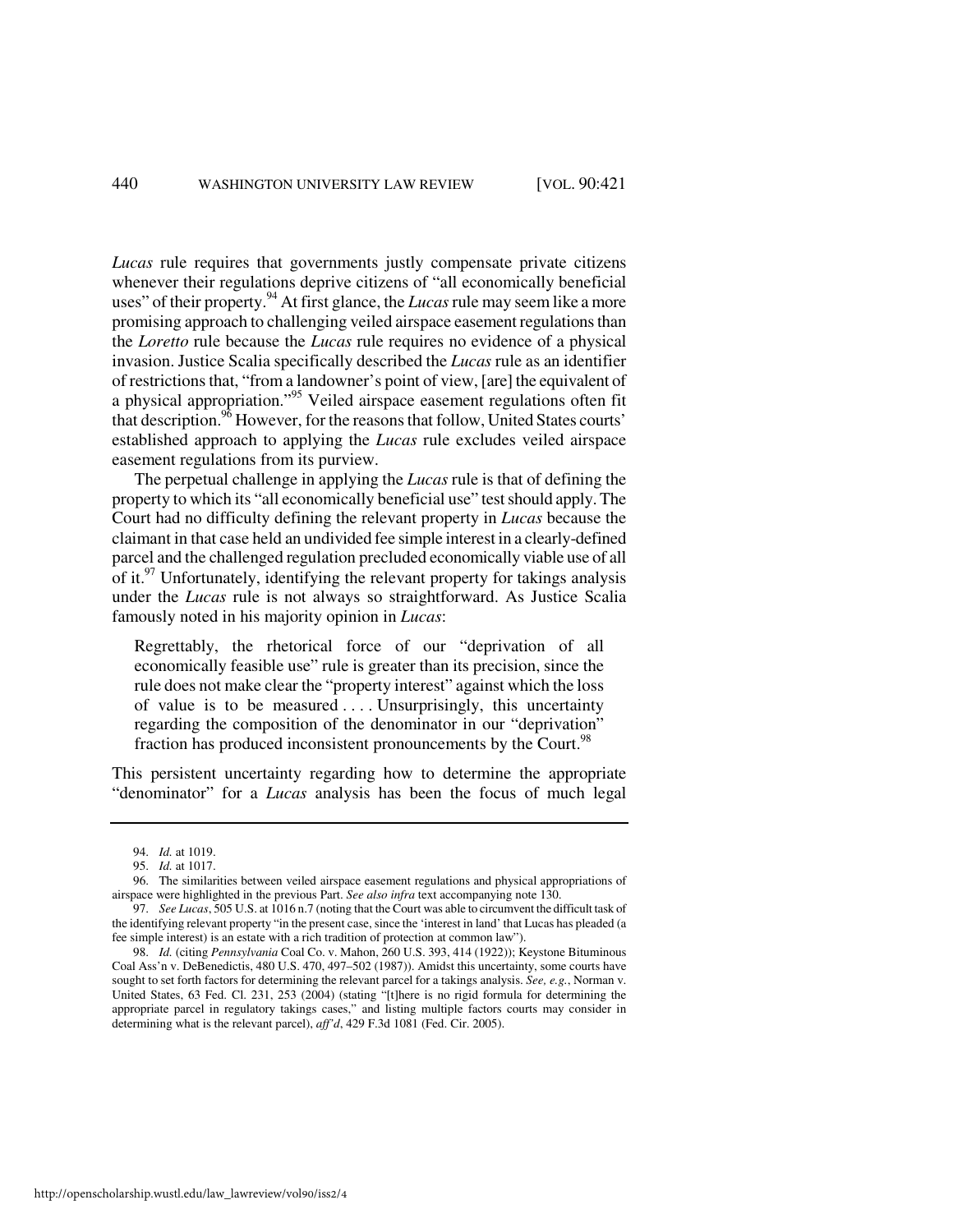scholarship over the years and continues to complicate applications of the Lucas rule.<sup>99</sup>

Most veiled airspace easement regulations are unlikely to constitute compensable takings under the *Lucas* rule because courts are reluctant to designate airspace rights alone as the "denominator" when applying the rule. The Court famously declined to isolate airspace rights from the fee estate for purposes of takings analysis in *Penn Central Transportation Co. v. City of New York*. <sup>100</sup> The joint plaintiffs in *Penn Central* were owners of Manhattan's famous Grand Central Terminal and lessees of rights in the airspace above it. When the City of New York refused to approve a proposal for an office tower above the terminal because of the site's historic landmark status under a city ordinance,<sup>101</sup> the plaintiffs filed a claim arguing that the ordinance took their airspace rights—a "valuable property interest"—without just compensation.<sup>102</sup> The Court ultimately dismissed the claim, effectively rejecting the notion that airspace can be considered separately from the fee estate for regulatory takings analysis. Writing for the majority, Justice Brennan declared:

'Taking' jurisprudence does not divide a single parcel into discrete segments and attempt to determine whether rights in a particular segment have been entirely abrogated  $\dots$ <sup>103</sup>

In the decades following *Penn Central*, the Court has reiterated that claimants may not "conceptually sever" specific property interests such as airspace rights from the fee estate for purposes of takings analysis.<sup>104</sup> This rule against

 <sup>99.</sup> *See, e.g.*, Eagle, *supra* note 14, at 934 (suggesting that "courts look to the concept of the 'commercial unit'" under the Uniform Commercial Code in determining the denominator); John E. Fee, *Unearthing the Denominator in Regulatory Taking Claims*, 61 U. CHI. L. REV. 1535, 1538 (1994) (proposing an "independent economic viability" standard for defining the denominator in regulatory takings cases)**;** Marc R. Lisker, *Regulatory Takings and the Denominator Problem*, 27 RUTGERS L.J. 663, 721 (1995) (advocating for a rule that "[i]f the state law applicable to the property at issue recognizes the separate and distinct existence of the estate that one of the litigants seeks to sever (in making the denominator determination), then such severance is appropriate"); Daniel R. Mandelker, *New Property Rights under the Taking Clause*, 81 MARQ. L.REV. 9, 19 (1997) (arguing that the "Court should not make the rules on [defining the denominator] a 'set formula' that determines whether a taking has occurred" but should instead "decide takings cases by making explicit value choices in the wide array of land use conflicts in which takings claims arise").

 <sup>100. 438</sup> U.S. 104 (1978).

 <sup>101.</sup> *Id.* at 104 (stating that the *Penn Central* case initially arose after New York City's Landmark Preservation Commission rejected the claimants' plans for a building project above Grand Central Terminal as "destructive of the Terminal's historic and aesthetic features").

 <sup>102.</sup> *Id.* at 130.

 <sup>103.</sup> *Id.*

 <sup>104.</sup> *See* Tahoe-Sierra Pres. Council, Inc. v. Tahoe Reg'l Planning Agency, 535 U.S. 302, 331 (2002) (stating that the claimants' "conceptual severance" argument was "unavailing because it ignores *Penn Central's* admonition that in regulatory takings cases we must focus on 'the parcel as a whole'" and noting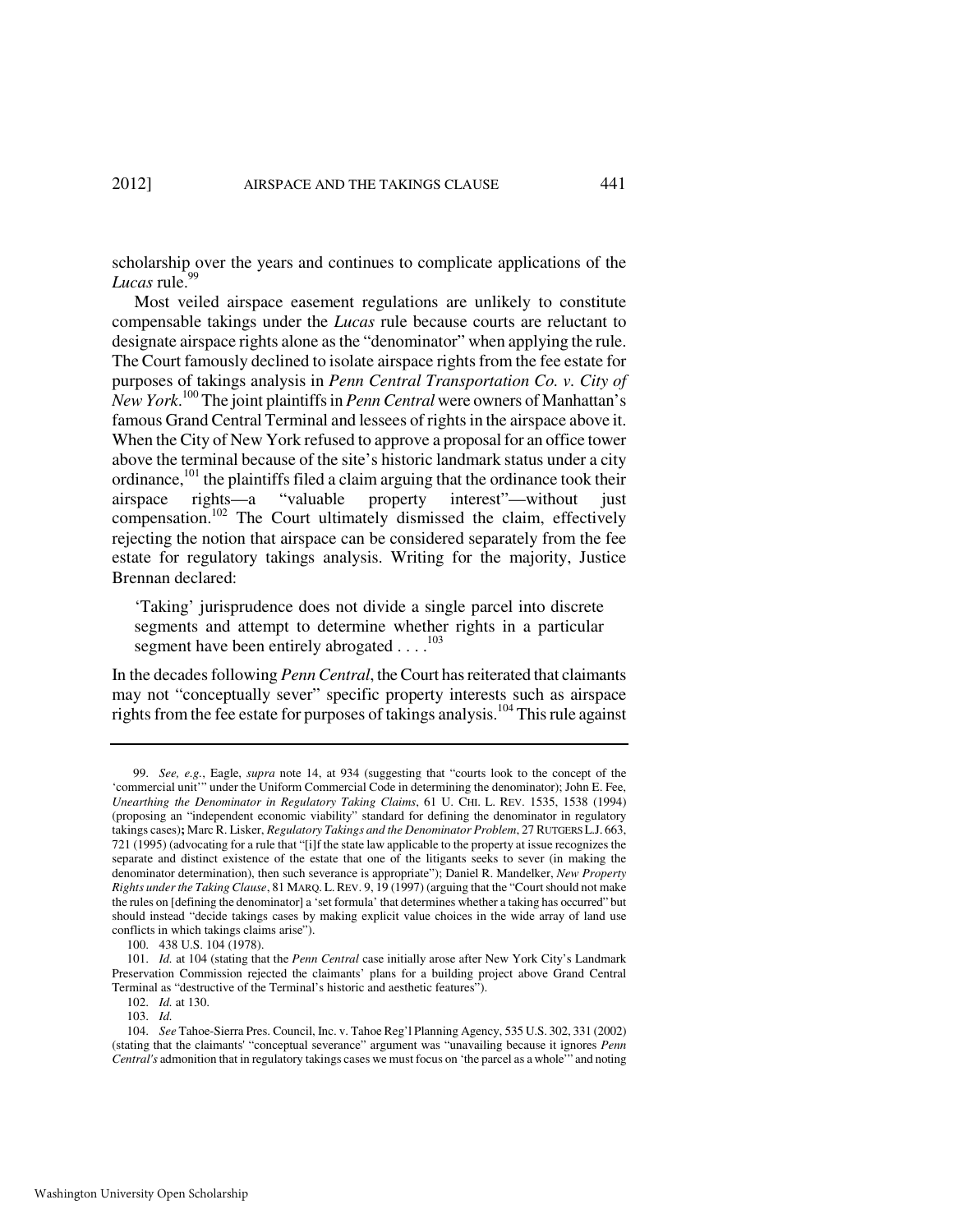analyzing airspace separately from the fee estate precludes just compensation under *Lucas* for most veiled airspace easement regulations. Because landowners whose properties are burdened by such regulations usually retain some possessory rights in their parcel's surface, the regulations do not destroy all economically viable use of their land and would not ordinarily trigger compensation under the *Lucas* rule.<sup>105</sup>

#### *3. Partial Takings under* Penn Central*?*

Claimants who cannot establish compensable regulatory takings under *Loretto* or *Lucas* are relegated to arguing their claims under the ad hoc test set forth in *Penn Central Transportation Co. v. City of New York*. <sup>106</sup> Most veiled airspace easement regulations are also unlikely to trigger compensable takings under this *Penn Central* test.

As mentioned above, the regulatory takings claim in *Penn Central* centered on the expensive column of airspace situated directly above New York City's historic Grand Central Terminal.<sup>107</sup> The *Penn Central* court analyzed the claim using multi-factor test that required "essentially ad hoc, factual inquiries"<sup>108</sup> into the "economic impact" of the regulation at issue, the "extent to which it has interfered with investment-backed expectations," and the "character of the governmental action" involved.<sup>109</sup> Upon weighing each of these factors, the Court ultimately held that no just compensation was due for the severe airspace restrictions resulting from the city's landmark preservation ordinance. $110$ 

that the Court had "consistently rejected such an approach to the 'denominator' question").

 <sup>105.</sup> *See, e.g.*, Fitzgerrald v. City of Iowa City, 492 N.W.2d 659, 665–66 (Iowa 1992) (determining that landowners whose properties were subjected to airport height restrictions were not entitled to just compensation under the Takings Clause because their claims were based solely on property value decreases from a resulting loss in development potential and the landowners retained some economically viable use of the property); *see also* Kimberlin v. City of Topeka, 710 P.2d 682, 688 (Kan. 1985) (refusing to award just compensation to landowners whose properties were burdened by airport height restrictions based on principle set forth in *Penn Central* that analysis of such claims requires consideration of the "parcel as a whole" and that the challenged restriction in no way "interferes with the present use of the property").

 <sup>106.</sup> *See supra* note 3. For a discussion of the facts of the *Penn Central* case and how the case impacts the question of whether regulations on wind energy development could ever amount to a compensable taking, see *infra* text accompanying notes 100–04.

 <sup>107.</sup> *See supra* text accompanying notes 100–02.

 <sup>108.</sup> *Penn Central*, 438 U.S. at 124.

 <sup>109.</sup> The Supreme Court summarized *Penn Central*'s multi-factor test in a later court decision. *See*  Lingle v. Chevron U.S.A. Inc., 544 U.S. 528 (2005).

 <sup>110.</sup> *See Penn Central*, 438 U.S. at 138. Among other things, the Court found that the challenged ordinance did not preclude the terminal from continuing to operate as it had done for decades and that its owners reciprocally benefited from the preservation of other historic structures in the city. *Id.* at 134–36.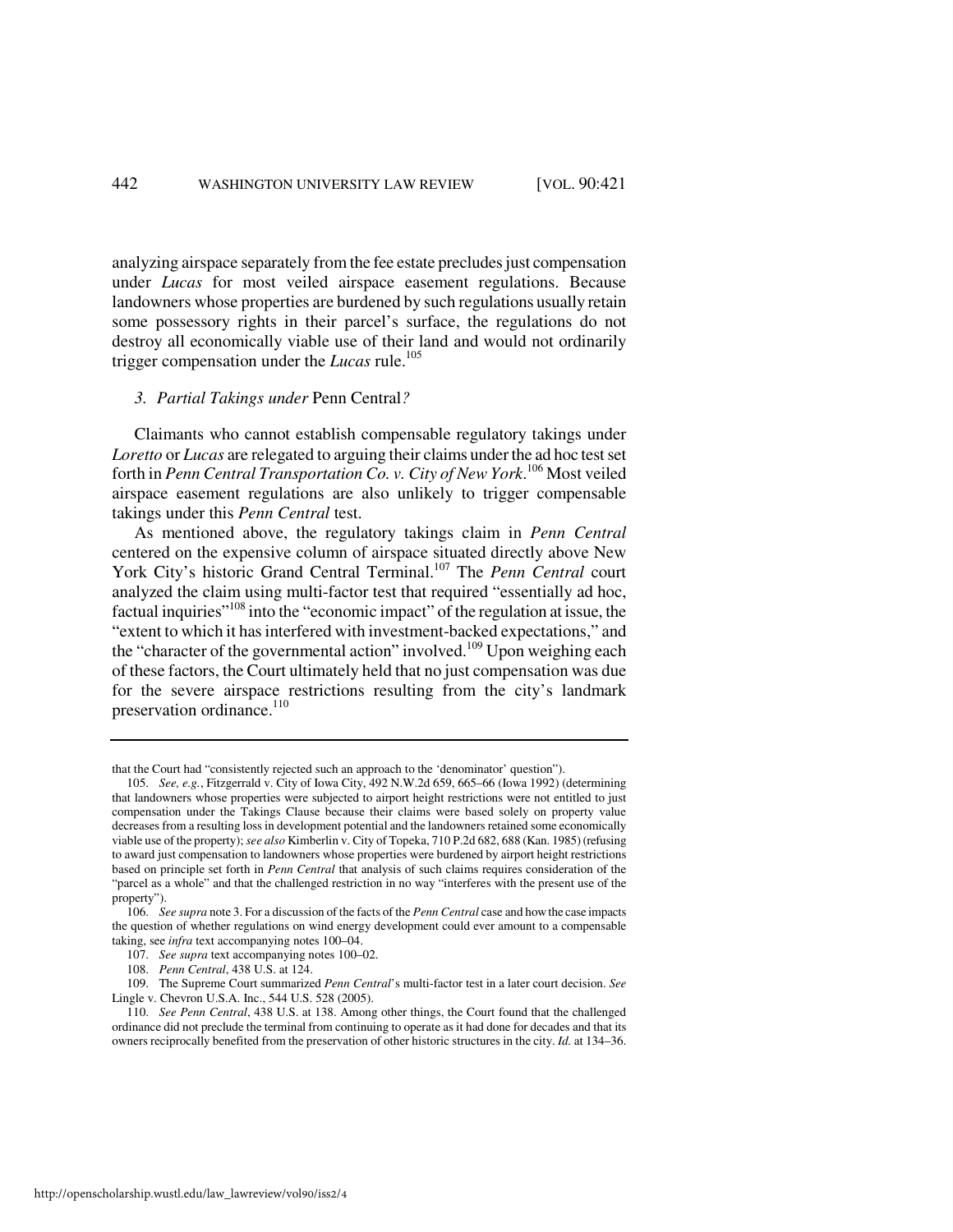Some veiled airspace easement regulations could conceivably be deemed compensable takings under the *Penn Central* test. The Supreme Court has emphasized in the years following *Penn Central* that takings that deprived owners of less than all economically viable use of their property were sometimes compensable under the test, $111$  and under the right circumstances a court applying it might determine that a veiled taking of an airspace easement warranted just compensation.<sup>112</sup>

However, the basic characteristics of such regulations make it difficult to successfully challenge them under *Penn Central*. For example, courts weighing the "economic impact" of a regulation under the *Penn Central* test tend to consider the entire fee estate rather than looking solely at impacts on airspace or some other discrete stick in the claimant's bundle of rights.<sup>113</sup> Landowners generally retain surface rights under veiled airspace easement regulations, so the economic impact of such restrictions is often comparatively small, reducing the prospect of just compensation.<sup>114</sup> Inquiries into whether a veiled airspace easement regulation substantially interferes with "investment-backed expectations" are also unlikely to favor the awarding of just compensation because in most instances landowners can continue their existing property uses under such regulations.<sup>115</sup> And the significant discretion afforded to courts under the *Penn Central* test's

 <sup>111.</sup> *See, e.g.*, Palazzolo v. Rhode Island, 533 U.S. 606, 617 (2001) (citing *Penn Central*, 438 U.S. at 124) (stating that a regulation that "fall[s] short of eliminating all economically beneficial use" can still constitute a compensable taking, "depending on a complex of factors including the regulation's . . . [interferences] with reasonable investment-backed expectations, and the character of the government action").

 <sup>112.</sup> For instance, land use regulations that overtly singled out and burdened a very small number of properties would tend to exhibit less reciprocity of advantage and would thus be more compensable in "character" under the test. Likewise, in cases where a claimant had already expended large sums of money on a proposed project only to have a veiled airspace easement regulation halt it, higher "investment-backed expectations" are involved so claimants under *Penn Central* might stand a better chance of success.

 <sup>113.</sup> The *Penn Central* Court adopted this approach of focusing on the "parcel as a whole" when considering economic impacts. *See Penn Central*, 438 U.S. at 130–31 (noting that courts considering the economic impact of a regulation in the takings context must look at the "extent of the interference with rights in the parcel as a whole").

 <sup>114.</sup> Courts analyzing the "economic impact" of regulations under the *Penn Central* test face the same sort of denominator problem that arises under *Lucas* and may also be reluctant to conceptually sever airspace rights from the surface estate when applying this element of *Penn Central*. *See* Mandelker, *supra*  note 99, at 11 (noting that the segmentation problem with respect to determining the "property interests a land use regulation affects" arises under both *Lucas* and the "balancing test" prescribed under *Penn Central*).

 <sup>115.</sup> For instance, the *Penn Central* Court cited the claimant's ability to continue operating Grand Central Terminal when finding minimal interference with investment-backed expectations in that case. *See Penn Central*, 438 U.S. at 136 (noting that New York City's Landmark Preservation Ordinance "not only permits but contemplates that appellants may continue to use the property precisely as it has been used for the past 65 years: as a railroad terminal containing office space and concessions").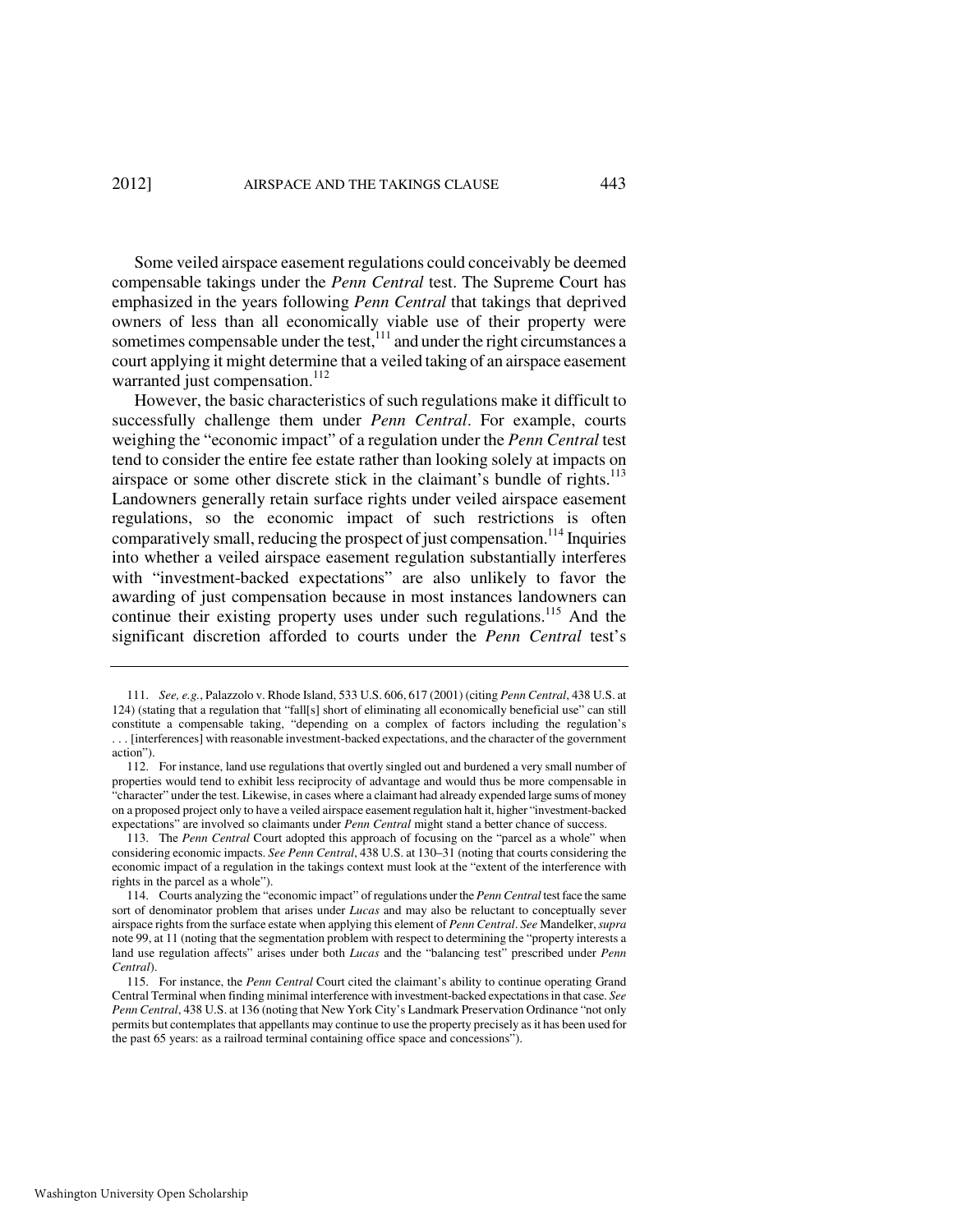nebulous factors invites uncertainty and expense capable of deterring even the strongest of claimants from seeking compensation under the test.<sup>116</sup>

Unfortunately, the *Penn Central* test often provides the only plausible line of argument for victims of veiled takings of airspace easements under current law. For the reasons just described, this heavy reliance on the *Penn Central* test to identify veiled takings of airspace easements makes it difficult for modern takings laws to ensure fair and efficient allocations of airspace rights between private citizens and their governments.

# III. FILLING THE GAP: A TAKINGS RULE FOR VEILED AIRSPACE EASEMENT REGULATIONS

How could the Supreme Court best address the deficiencies in its takings jurisprudence relating to airspace? As renewable energy and sustainable development strategies steadily increase landowner competition for scarce airspace, $117$  the temptation for public entities to secure airspace use rights through regulation will only grow. Courts could help to deter this practice by embracing an additional, supplemental takings rule that distinguishes veiled airspace easement regulations from ordinary land use controls and requires governments that impose the former to justly compensate affected citizens. If carefully designed, such a rule could fill a significant gap in takings law without materially disrupting existing takings jurisprudence.

The Court has emphasized on multiple occasions that its regulatory takings rules seek above all to identify government actions that are functionally equivalent to classic takings under eminent domain.<sup>118</sup> Regulatory takings can occur in myriad contexts and disguises, and the facts and circumstances that give rise to them are seldom the same from case to case. Crafting a manageable set of rules that is capable of rooting out the full subset of regulations that warrant just compensation under the Takings Clause from a vast spectrum of diverse government activities is thus extremely difficult, if not impossible.<sup>119</sup>

 <sup>116.</sup> *See, e.g.*, Joel R. Burcat & Julia M. Glencer, Tahoe-Sierra Preservation Council, Inc. v. Tahoe Regional Planning Agency*: Is There a There There?*, 32 ENVTL. L. REP. 11212, 11220 (2002) (declaring that the Supreme Court's "emphasis in *Tahoe-Sierra* on the case-by-case evaluation to be made under *Penn Central* leaves the fate of takings claims more uncertain than ever").

 <sup>117.</sup> For a discussion of the role of airspace in sustainable development and renewable energy, see generally Rule, *supra* note 5, at 285–90.

 <sup>118.</sup> *See supra* notes 72–73 and accompanying text; *see also* Rubenfeld, *supra* note 76, at 1129 ("[F]rom *Mugler* to *Lucas*, the [Supreme Court] Justices have repeatedly invoked the language of usings to support . . . [the] takings doctrine, [and know] that the strongest case for compensation is presented by facts closely analogous to exercises of eminent domain . . . .").

 <sup>119.</sup> The majority in *Penn Central* plainly conceded that the "question of what constitutes a 'taking'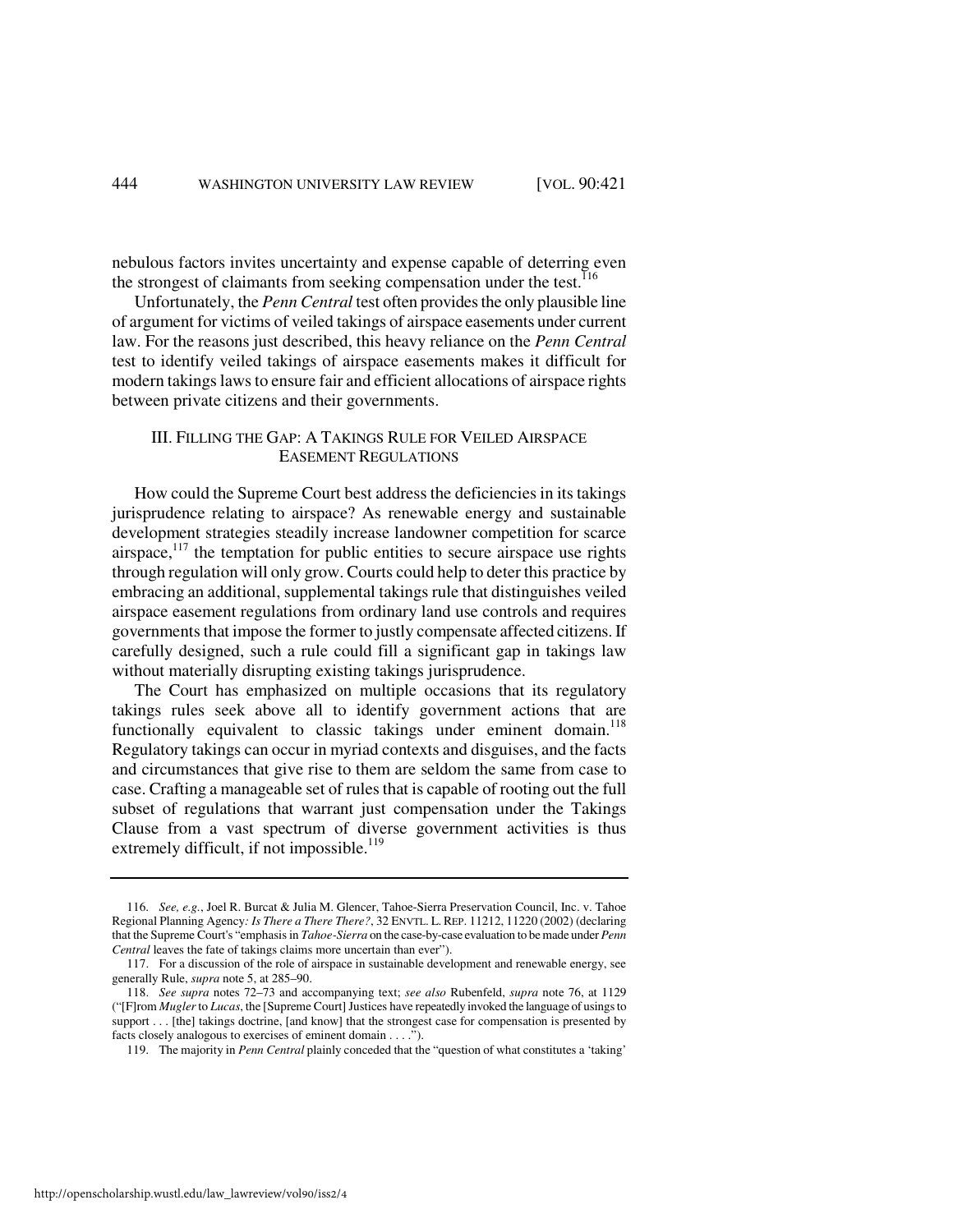The Court has at least tentatively settled upon its present, imperfect twopart approach to detecting compensable regulatory takings. On the one hand, the Court has set forth the amorphous multi-factor test in *Penn Central*, which gives courts broad discretion to sniff out compensable takings through highly fact-specific inquiries and comparatively loose analysis.<sup>120</sup> On the other hand, the Court has adopted the *Lucas* and *Loretto* rules—bright-line tests that allow for relatively low-cost identification of the most obvious regulatory takings and thereby spare a large subset of takings claimants from having to argue their claims under *Penn Central*'s cumbersome ad hoc test.<sup>121</sup>

A major shortcoming of the Court's two-part approach to regulatory takings law is that it systematically underprotects citizens against compensation-worthy regulations that happen to fall outside the *Lucas* and *Loretto* rules. The only option available to victims of such regulations is risky litigation under *Penn Central*'s ambiguous and discretionary factors. Facing such an uncertain course, some legitimate takings claimants are apt to never file claims at all, allowing government exploitation of private property to continue unchecked.

Over the years, commentators have offered up several broad ideas for improving takings law, and some of those approaches, if adopted, might well have provided for just compensation to victims of veiled takings of airspace easements.<sup>122</sup> However, the simplest and least disruptive way to improve upon the Supreme Court's existing two-part approach to takings law as it

for purposes of the Fifth Amendment has proved to be a problem of considerable difficulty" for the Supreme Court. *Penn Central*, 438 U.S. at 123.

 <sup>120.</sup> *Id.* at 124 (noting that the Supreme Court had been "unable to develop any 'set formula'" for identifying compensable regulatory takings and that such analysis required "essentially ad hoc, factual inquiries" aimed at finding cases where justice and fairness necessitated an award of just compensation).

 <sup>121.</sup> The *Loretto* Court signaled that its test was intended to be a shorthand rule, arguing that a permanent physical occupation is "of such a unique character that it is a taking without regard to other factors that a court might ordinarily examine." Loretto v. Teleprompter Manhattan CATV Corp., 458 U.S. 419, 432 (1982). The *Lucas* court similarly justified its rule on the ground that any regulation involving total deprivation of all economically beneficial use was "the equivalent of a physical appropriation" of property and thus compensable without further inquiry. Lucas v. S. Carolina Coastal Council, 505 U.S. 1003, 1017 (1992). Legal scholars have recognized the Supreme Court's apparent trend toward bright line rules to help complement *Penn Central*'s ad hoc approach. *See* Penalver, *supra* note 76, at 229 (citing multiple academic articles as defending the view that *Lucas* was a "prime example of the Court's efforts to create clarity out of murkiness" by adopting some concrete takings rules).

 <sup>122.</sup> *See, e.g.*, Richard A. Epstein, Lucas v. South Carolina Coastal Council*: A Tangled Web of Expectations*, 45 STAN. L. REV. 1369, 1374 (1993) (arguing that just compensation under the Takings Clause should be due for any "partial restriction that tracks in content a private restrictive covenant"); John E. Fee, *The Takings Clause as a Comparative Right*, 76 S. CAL. L. REV. 1003, 1007 (2003) (suggesting that just compensation should be payable in any circumstance "where the government legitimately targets merely one or a few owners to bear a unique legal burden for the benefit of the general community"); Rubenfeld, *supra* note 76, at 1127–29 (advocating a jurisprudence of "usings" that awards just compensation whenever property is taken "for some particular use dictated by the state").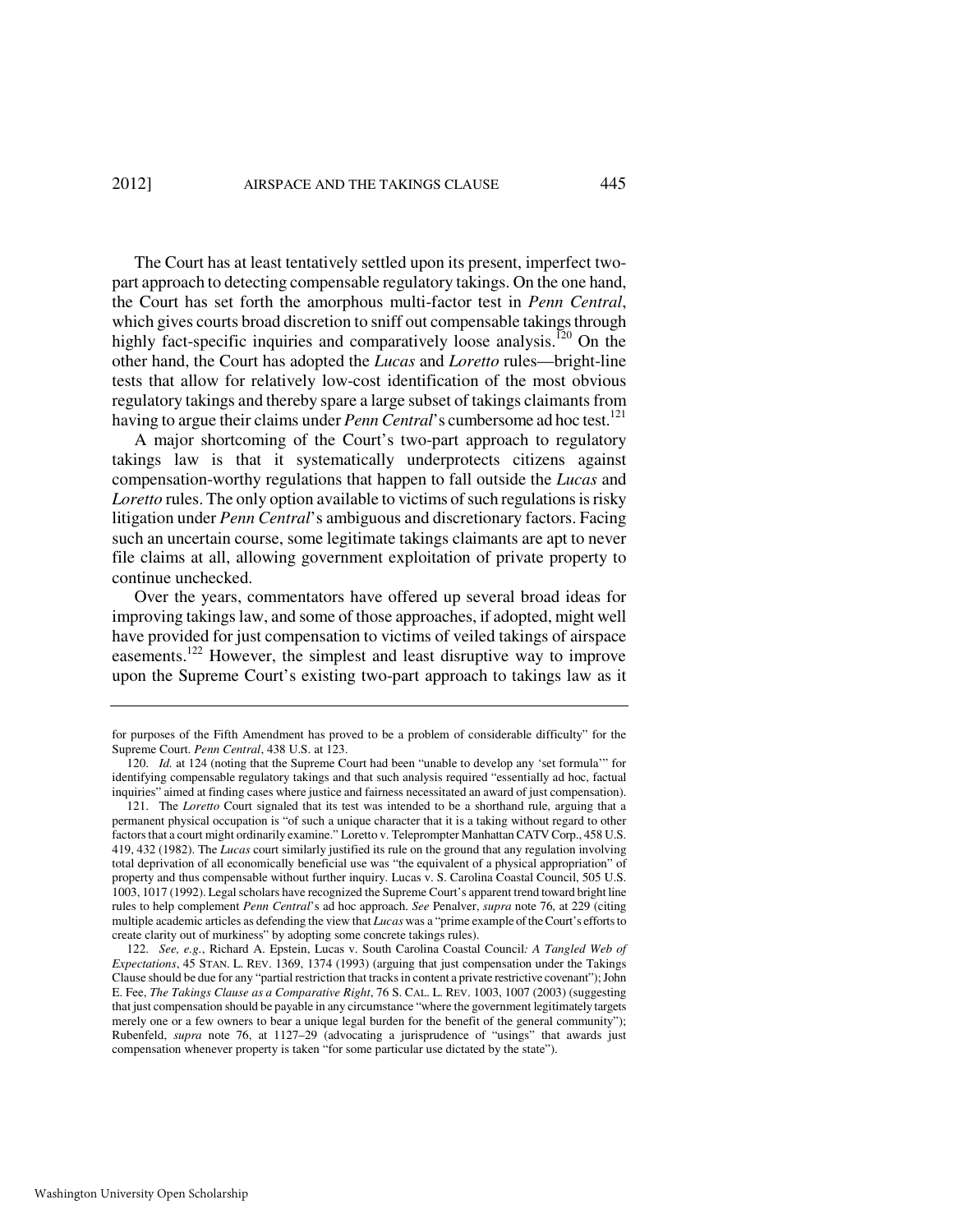relates to airspace would be to introduce an additional carve-out rule to supplement the existing categorical taking rules under *Lucas* and *Loretto*. This new rule could be narrowly tailored to protect citizens against the sorts of regulations described in Part II.A above without unduly constraining governments' legitimate regulation of airspace. Specifically, the new rule could require just compensation for government actions that (i) deprived citizens of possessory interests in airspace to (ii) facilitate a public entity's own exploitation of that space. The following two Parts discuss each element of this proposed rule.

#### *A. Element #1: Deprivation of a Possessory Interest in Airspace*

As a threshold matter, any new takings rule for veiled airspace easement regulations would need to require a showing that the challenged government action deprived the claimant of a valuable property interest.<sup>123</sup> Proving deprivation of a property interest is admittedly not as straightforward for veiled takings of airspace easements as it is in most other takings cases. Veiled airspace easement regulations involve no government invasion or occupation of private property, so they tend not to produce hard physical evidence of deprivation. Rather, they involve more subtle losses of airspace rights under height restrictions or other land use controls that prohibit possessory use of the restricted space.<sup>124</sup> The scope of acceptable means for establishing deprivation in the veiled airspace easement regulation context would thus need to be broad enough to encompass cases involving neither physical contact with the restricted space nor interference with existing surface uses. Claimants would need to be able to satisfy this first prong by showing no more than a loss of possessory airspace rights equivalent to those forfeited under a negative airspace easement.<sup>125</sup>

This liberal standard for establishing deprivation of private property would more closely resemble the standard in *Loretto* than that in *Lucas* because it would require only proof of deprivation of airspace rights—rights amounting to less than a fee simple or fully-severed estate.<sup>126</sup> Admittedly, the

 <sup>123.</sup> The *Penn Central* case, which focused on airspace rights, emphasizes that such evidence of deprivation is a basic requirement under the Takings Clause. *Penn Central*, 438 U.S. at 142–43 (describing the need to determine whether a challenged government action has destroyed valuable "property" and emphasizing that the Court broadly interprets "property" in this context).

 <sup>124.</sup> The FAA, Clark County, Suntown, and Beachville examples above all fit this description. Descriptions of these regulations are found in Part II.A above. *See supra* text accompanying notes 42–70.

 <sup>125.</sup> A negative easement is "[a]n easement that prohibits the servient-estate owner from doing something, such as building an obstruction" on the burdened parcel. BLACK'S LAW DICTIONARY 587 (9th ed. 2009).

 <sup>126.</sup> To review the basic characteristics of these two per se regulatory takings rules, see *supra* text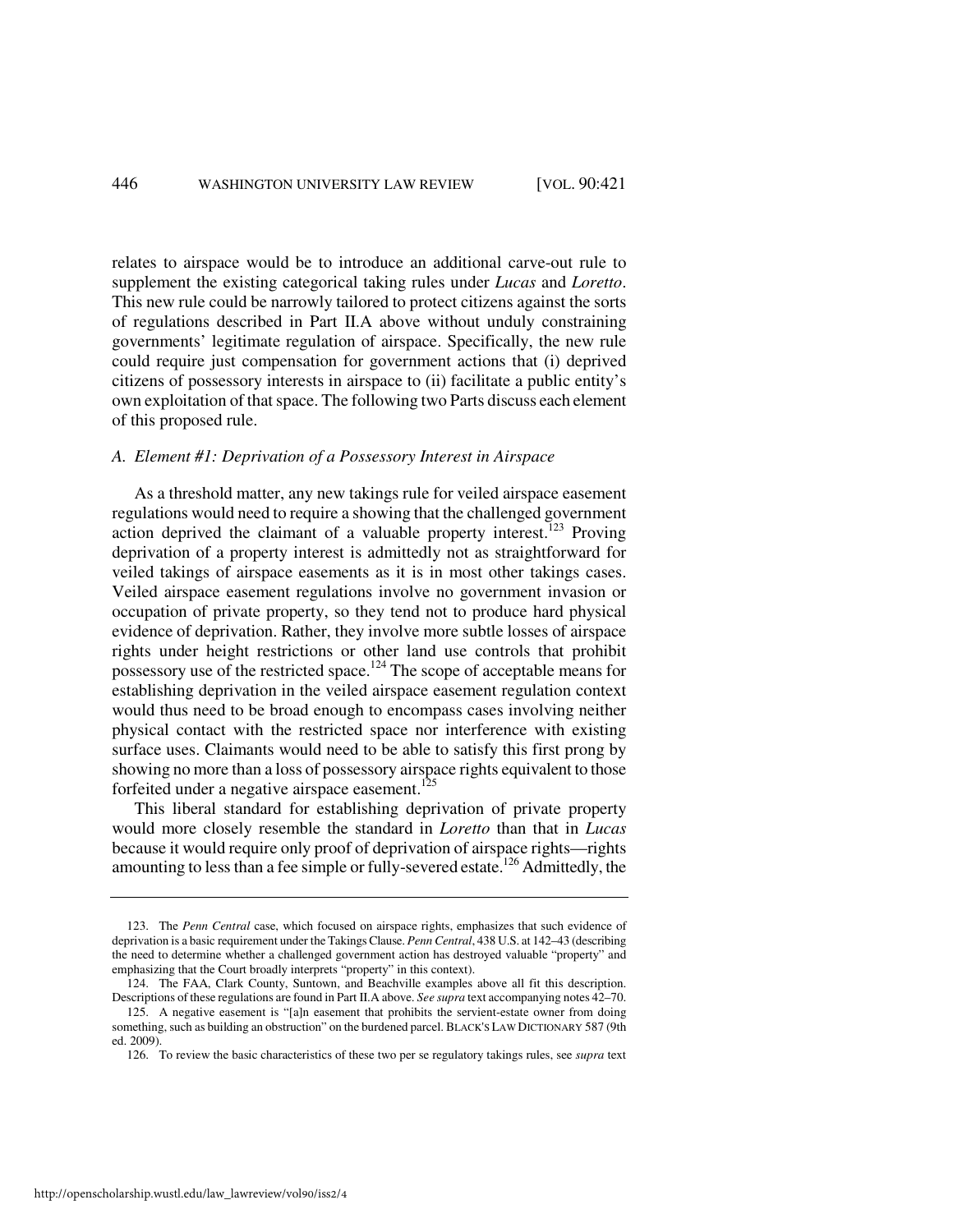sorts of permanent physical occupations that can trigger *Loretto* takings tend to make for stronger takings arguments than can be made against veiled airspace easement regulations. Permanent physical occupations not only deprive citizens of possession and physical use of the occupied property; they also effectively divest citizens of rights to exclude another party from those areas. In contrast, veiled airspace easement regulations involve no physical intrusion and would not ordinarily give rise to a trespass claim.<sup>127</sup> In that sense, the higher deprivation standard in *Lucas* requiring evidence of a loss of economically viable use of an entire fee estate might seem more appropriate.

However, excessive focus on whether a government action involves a physical invasion distracts attention from the basic objective of the *Lucas* and *Loretto* rules. Above all, such rules are intended to be shorthand tools for identifying cases that are functionally equivalent to classic takings,  $128$  and the economic transfers resulting from veiled airspace easement regulations can resemble classic takings as much as the physical occupations and total deprivations that trigger just compensation under *Loretto* and *Lucas*. From the perspective of a private landowner, the economic loss suffered from a prohibition on physical airspace uses—no buildings, trees, wind turbines, or anything else within the restricted space—is often the same regardless of whether a government entity ever invades the space.<sup>129</sup> The burden on a landowner whose property is subjected to a veiled airspace easement regulation closely mirrors that of a servient owner under a negative airspace easement in that neither can make possessory use of the space.<sup>130</sup> Likewise, the practical benefits inuring to governments under such regulations resemble those of grantees under negative easements.<sup>131</sup> When public entities exercise their eminent domain power to formally take airspace easements for airport flight paths, they must compensate landowners for those rights regardless of

accompanying notes 81–83, and 93–99.

 <sup>127.</sup> At common law, liability for trespass can arise whenever a defendant "enters land in the possession of the other, or causes a thing or a third person to do so." RESTATEMENT (SECOND) OF TORTS § 158 (1965).

 <sup>128.</sup> Other commentators have emphasized this idea. *See, e.g.*, Rubenfeld, *supra* note 76, at 1127–28 (noting that "taking an easement by eminent domain need not deprive an owner of all beneficial use of his property, yet always has required compensation"); *see also supra* note 121 and accompanying text.

 <sup>129.</sup> The *Lucas* majority clearly embraced this view of the impact of deprivation of use. *See* Lucas v. S. Carolina Coastal Council, 505 U.S. 1003, 1017 (1992) ("[T]otal deprivation of beneficial use is, from the landowner's point of view, the equivalent of physical appropriation."). In support of its position, the Court referenced Coke's famous line: "[F]or what is the land but the profits thereof[?]". *Id.* (citation omitted).

 <sup>130.</sup> For a definition of "negative easement," see *supra* note 125.

 <sup>131.</sup> *See* Cheyenne Airport Bd. v. Rogers, 707 P.2d 717, 730 (Wyo. 1985) (stating that the "holder of a negative easement has, by virtue of such an interest, no right to active use; rather the holder can merely insist that the burdened party refrain from certain uses or uses in certain areas").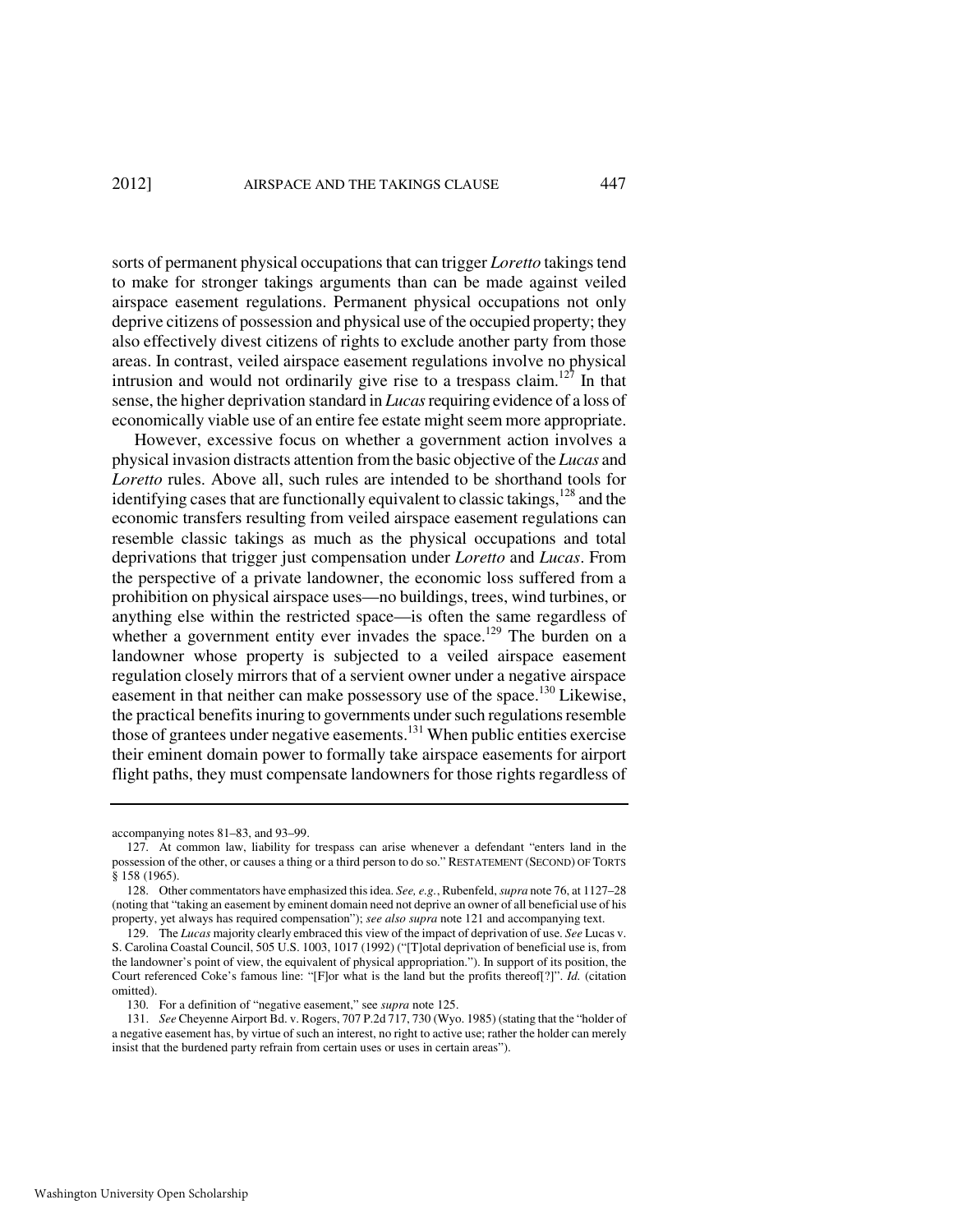whether the private landowner retains some interest in the surface.<sup>132</sup> Why not, then, award just compensation when a public entity seeks to improve its own resource position by securing similar airspace easement rights under the guise of land use regulation?

Of course, a chief risk of expanding the scope of categorical takings protections is that doing so could open the floodgates for more takings claims that could excessively constrain governments' ability to regulate. From the early stages of its regulatory takings jurisprudence, the Supreme Court has taken great pains to prevent the Takings Clause from unduly stifling land use regulatory authority. Justice Holmes famously encapsulated this caution in his statement in *Mahon* that "government could hardly go on" under regulatory takings rules that too liberally awarded just compensation.<sup>133</sup> The second prong of the proposed takings rule for veiled airspace easement regulations described immediately below is expressly aimed at limiting the rule's applicability and thereby mitigating this risk.

# *B. Element #2: Government Use of the Regulated Space*

In addition to showing that the challenged regulation deprived them possessory use of their airspace, claimants under the proposed takings rule for veiled airspace easement regulations would have to prove that the government actually exploited the restricted space for its own benefit. Such non-incidental government use of private property is what makes veiled airspace easement regulations "functionally equivalent to the classic taking" and distinguishes them from ordinary police power restrictions.<sup>134</sup>

Local governments have been using height restrictions and other land use controls for nearly a century to coordinate airspace uses among landowners and thereby promote the general welfare of the citizenry.<sup>135</sup> Conventional height restrictions compel all landowners in the restricted area to forfeit possessory rights in some of the airspace above their parcels but also benefit all landowners by ensuring open space above neighboring parcels.<sup>136</sup> This "reciprocity of advantage" among landowners is a familiar characteristic of

 <sup>132.</sup> For a description of some common situations in which governments use eminent domain to acquire rights in airspace, see generally *supra* text accompanying notes 37–39.

 <sup>133.</sup> Pennsylvania Coal Co. v. Mahon, 260 U.S. 393, 413 (1922)*.*

 <sup>134.</sup> Lingle v. Chevron U.S.A. Inc., 544 U.S. 528, 539 (2005).

 <sup>135.</sup> For an abstract model illustrating this role of height restrictions in more detail, see Rule, *supra* note 9; *see also infra* text accompanying notes 173–78.

 <sup>136.</sup> Rule, *supra* note 9, at 285 ("Although bulk and height restrictions force landowners to forfeit their rights to occupy the airspace above their land, such restrictions are typically reciprocal in that they require nearly all neighboring landowners to give up those same rights and nearly all landowners get the same general benefit from the restrictions.").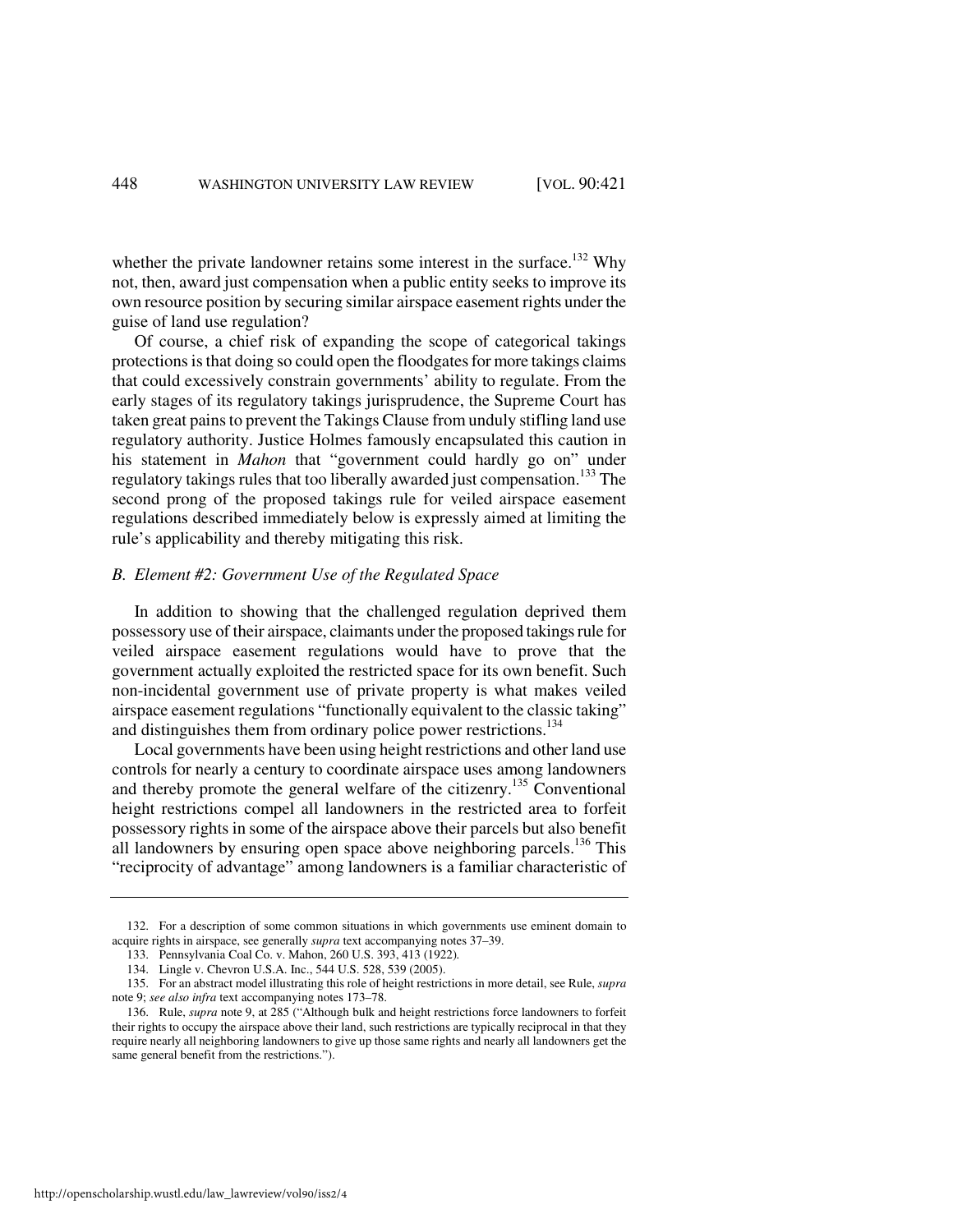the sorts of legitimate police power regulations that tend not to trigger compensable takings. $137$ 

Regulatory takings laws seek not to hinder valuable police power regulation but to target those restrictions by which "private property is being pressed into some form of public service under the guise of mitigating serious public harm."<sup>138</sup> Restrictions conforming to this description resemble classic takings by eminent domain and warrant the payment of just compensation under the Takings Clause.

#### *1. Previous Calls for a Government Use Test: Enterpriser vs. Arbiter*

Professor Joseph Sax highlighted the distinction between ordinary police power regulations and laws that facilitate governmental use of private property in a 1962 law review article that advocated broad use of this distinction in regulatory takings law. In Sax's view:

[W]hen an individual or limited group in society sustains a detriment to legally acquired existing economic values as a consequence of government activity which enhances the economic value of some governmental enterprise, then the act is a taking, and compensation is constitutionally required; but when the challenged act is an improvement of the public condition through resolution of conflict within the private sector of the society, compensation is not constitutionally required.<sup>139</sup>

Sax expounded on the important difference between the government's role as an enterpriser and its role as an arbiter of private disputes, noting that the government as an enterpriser:

". . . operates in a host of areas, requiring money, equipment and real estate. It maintains an army which must be fed and clothed and

 <sup>137.</sup> *See* Tahoe-Sierra Pres. Council, Inc. v. Tahoe Reg'l Planning Agency, 535 U.S. 331, 350 (2002) (citing references to "reciprocity of advantage" considerations in *Penn Central*, *Lucas*, and *Mahon*).

 <sup>138.</sup> Lucas v. S. Carolina Coastal Council, 505 U.S. 1003, 1018 (1992).

 <sup>139.</sup> Joseph L. Sax, *Takings and the Police Power*, 74 YALE L.J. 36, 67 (1964). A somewhat comparable distinction at common law that is worthy of mention in this context is that between "governmental" and "proprietary" functions. Although many "enterprise" activities under Sax's test would also be "proprietary" government functions under that common law distinction, at least some enterpriser activities—such as fire protection—would not qualify as proprietary, so the government-proprietary distinction is of limited value in this discussion. For a basic description of this other distinction, see generally OSBORNE M. REYNOLDS, JR., LOCAL GOVERNMENT LAW 12 (1982) (describing the difference between proprietary and governmental local government functions and noting that "police and fire protection" were usually classified as governmental functions).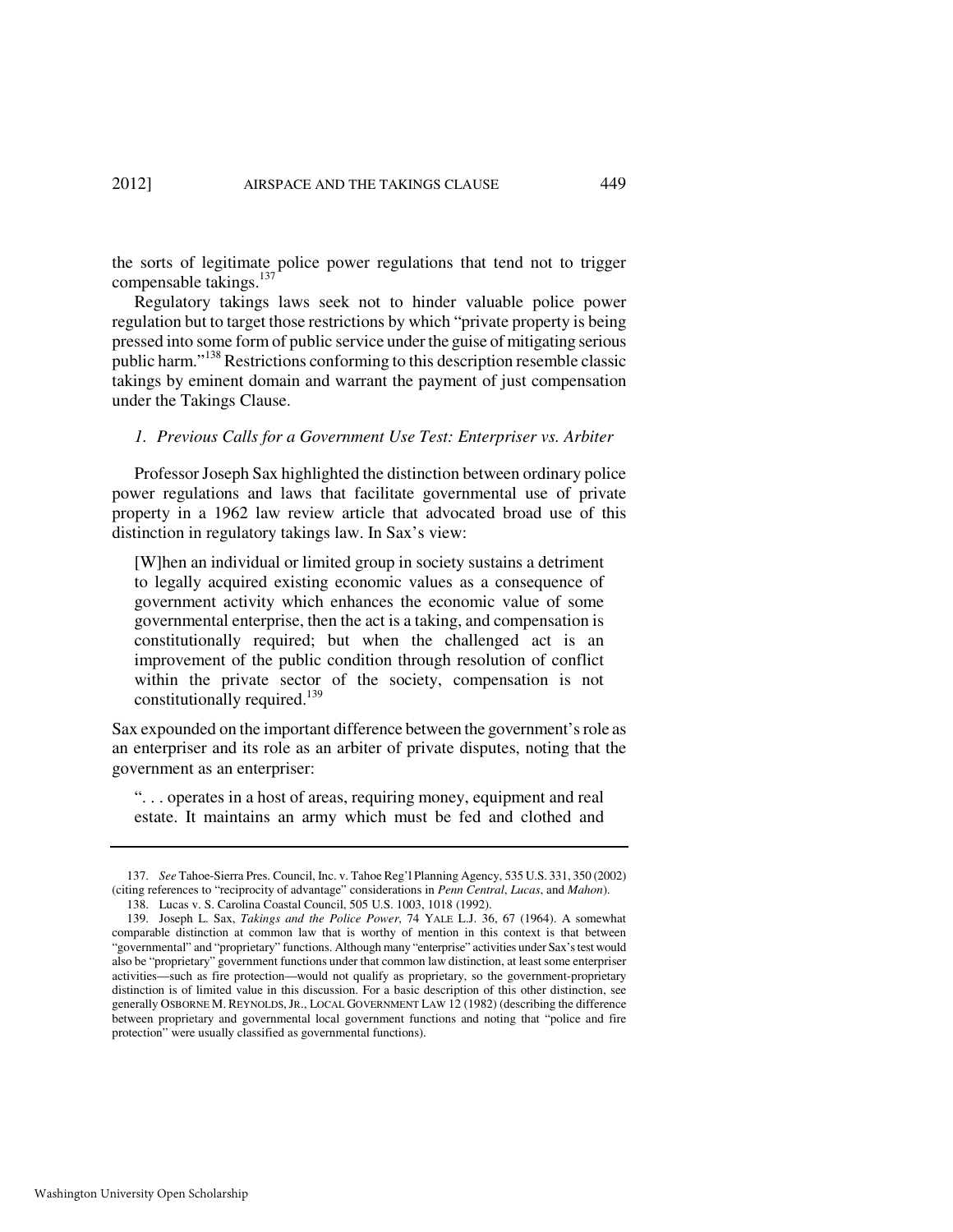supplied; it builds and maintains bridges and roads and buildings, and for these it must have land and other economic resources . . ."<sup>140</sup>

In contrast, the government in its role as an arbiter merely "mediates the disputes of various citizens and groups within society . . . , defining standards to reconcile differences among the private interests in the community."<sup>141</sup>

The FAA, Clark County, Suntown, and Beachville restrictions described in Part II. A above  $142$  would each qualify as compensable takings under Sax's government use test. Each aims not to resolve conflicts confined within the private sector but to economically benefit some specific government enterprise—the sort of government use that Sax argued made some regulations functionally equivalent to classic takings and worthy of just compensation under the Takings Clause.<sup>143</sup> However, although Sax's arguments were a notable contribution to the regulatory takings debate,  $144$  the Supreme Court ultimately declined to embrace them and instead adopted its current pair of shorthand rules focused on physical invasion and total deprivation, and its ad hoc *Penn Central* test.<sup>145</sup>

#### *Id.* at 67.

 <sup>140.</sup> Sax, *supra* note 139, at 62.

 <sup>141.</sup> *Id.* at 62–63. Jed Rubenfeld also proffered a test for identifying compensable government uses. *See* Rubenfeld, *supra* note 76, at 1116–17 (suggesting that, "[if] the state's interest in taking or regulating something would be equally well served by destroying the thing altogether . . . , no use–value of the thing is being exploited," so no compensation would be due under his "usings" test).

 <sup>142.</sup> *See supra* text accompanying notes 42–70.

 <sup>143.</sup> Curiously, Sax observed that compensable takings could sometimes arise under his test even when there was no physical invasion of private property. Without elaborating on when such non-physical takings could occur, Sax wrote:

To be sure, the acquisition of title or the taking of physical possession will be present in the great majority of taking cases under this theory. But—and this is the important point—the presence or absence of a formal title-acquisition and/or invasion will never be conclusive. These formalities are not necessarily present when the government, as an enterpriser, is acquiring resources for its own account.

 <sup>144.</sup> In the 1970s and 1980s, some courts in New York and Pennsylvania specifically referenced Sax's rule. *See, e.g.*, Loretto v. Teleprompter Manhattan CATV Corp., 423 N.E.2d 320, 330 (N.Y. 1981), *rev'd*, 458 U.S. 419 (1982) (citing Sax's article for the argument that whether a regulatory taking occurs depends on whether the government "acts in its enterprise capacity" and must pay just compensation, or acts in its "arbitral capacity, as where it legislates zoning or provides the machinery to enjoin noxious use"); Alco Parking Corp. v. City of Pittsburgh, 307 A.2d 851, 863 n.14 (Pa. 1973), *rev'd*, 417 U.S. 369 (1974) (describing Sax's test in detail and concluding that it was "indeed logical" and aided the court's analysis in takings claim over city's taxation of private parking lots in competition with publicly-owned lots).

 <sup>145.</sup> The Supreme Court has seemingly recognized the value of Sax's distinction in the narrow context of one of the factors for assessing the "character of the government action" under a *Penn Central* analysis. *See* Penn Cent. Transp. Co. v. City of New York, 438 U.S. 104, 128 (1978) (citing Sax's article, *Causby*, and other sources for the general proposition that "government actions that may be characterized as acquisitions of resources to permit or facilitate uniquely public functions have often been held to constitute 'takings'").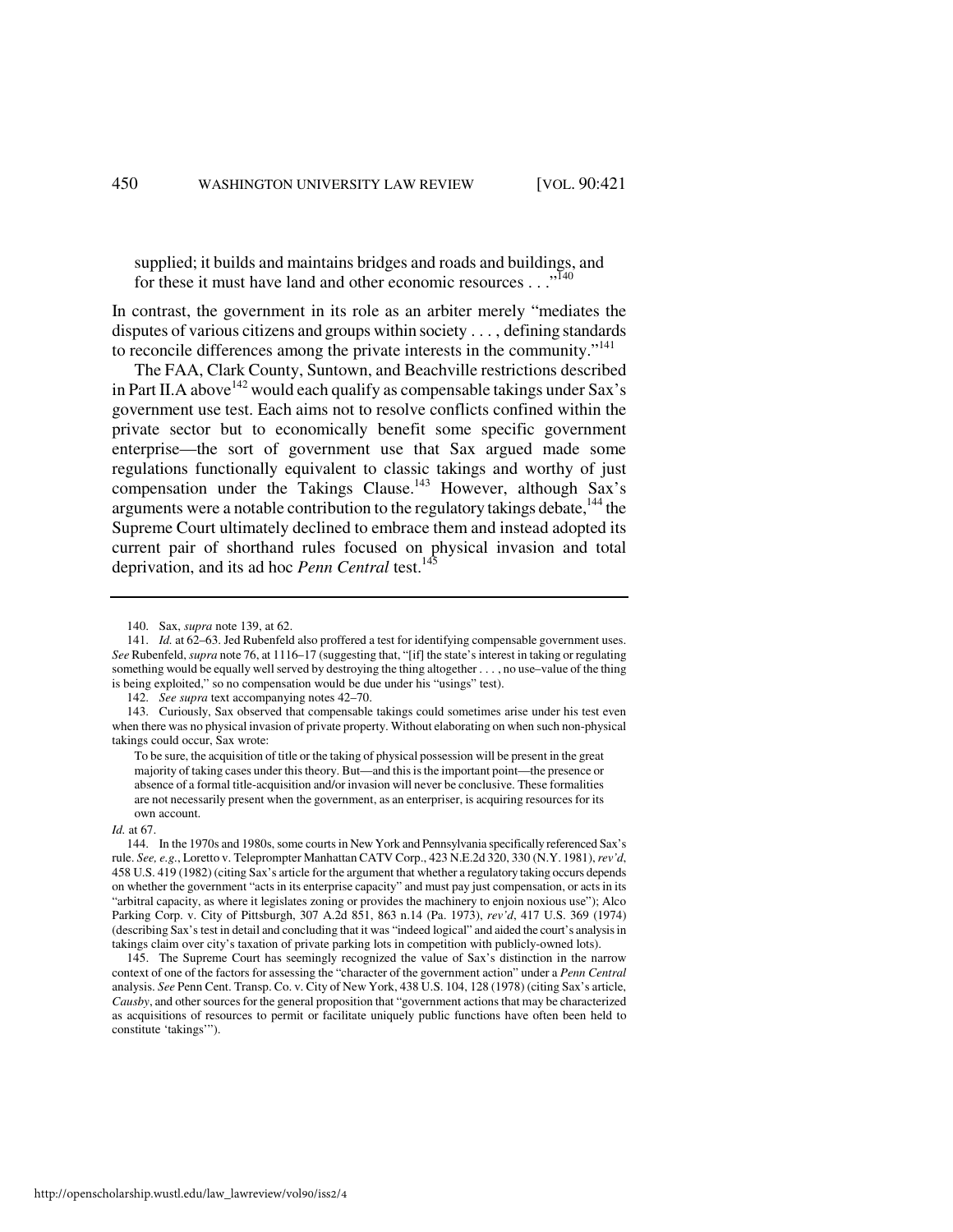In 1993, nearly thirty years after Sax published his article, Professor Jed Rubenfeld made a similar case for greater emphasis on government use in regulatory takings law.<sup>146</sup> Rubenfeld argued that current laws paid too much attention to the word "taken" in the Takings Clause and not enough to the phrase "public use."<sup>147</sup> He advocated requiring just compensation in all cases of what he called government "usings"—situations where "the state ha[d] in effect taken over property and exploited it for some government-dictated  $use."^{148}$ 

Unfortunately, by 1993 the Court had already laid down its rules in *Penn Central*, *Loretto*, and *Lucas*, all of which pay minimal attention to the question of government use of the allegedly taken property.<sup>149</sup> One possible reason for the Court's rejection of any government use test is that identifying a compensable level of government use involves a more discretionary inquiry than is required to show physical invasion or arguably even total deprivation of economically beneficial use.<sup>150</sup> The *Lucas* and *Loretto* rules are convenient in that they require no government use analysis, allowing courts to quickly identify many types of compensable regulatory takings without any inquiry into whether the government ever used the allegedly taken property.<sup>151</sup>

Unfortunately, the *Lucas* and *Loretto* rules fail to protect against the sorts of takings of airspace rights that are the focus of this Article. Thus, even though the proposed rule for veiled takings of airspace easements would require a more discretionary government use analysis, such analysis would apply in only the small subset of takings cases involving airspace. The additional complexity in this narrow range of circumstances under the supplemental rule seems justifiable, given that the rule would spare claimants in these contexts from having to rely on arguments under *Penn Central*'s ambiguous factors.

 <sup>146.</sup> *See generally* Rubenfeld, *supra* note 76.

<sup>147.</sup> *Id.* at 1149 (advocating greater focus on government "usings" in regulatory takings law).

 <sup>148.</sup> *Id*. at 1129.

 <sup>149.</sup> The *Penn Central*, *Loretto*, and *Lucas* decisions were published in 1978, 1982, and 1992, respectively. *Penn Central*, 438 U.S. 104 (1978); Loretto v. Teleprompter Manhattan CATV Corp., 458 U.S. 419 (1982); Lucas v. S. Carolina Coastal Council, 505 U.S. 1003 (1992).

 <sup>150.</sup> As discussed in Part II.B.2 above, difficulties in defining the "denominator" for a *Lucas* analysis can greatly complicate determinations of whether a given government action has caused a total deprivation of all economically beneficial use. For a discussion of this problem, see *supra* text accompanying notes 97–99.

 <sup>151.</sup> A statement taken from the *Penn Central* majority opinion reinforces the notion that the Supreme Court's heavy focus on physical invasion is an attempt to quickly distinguish regulations that are equivalent to classic takings from those that are not. *See Penn Central*, 438 U.S. at 124 (stating that a "'taking' may more readily be found when the interference with property can be characterized as a physical invasion by government than when interference arises from some public program adjusting the benefits and burdens of economic life to promote the common good") (internal citation omitted).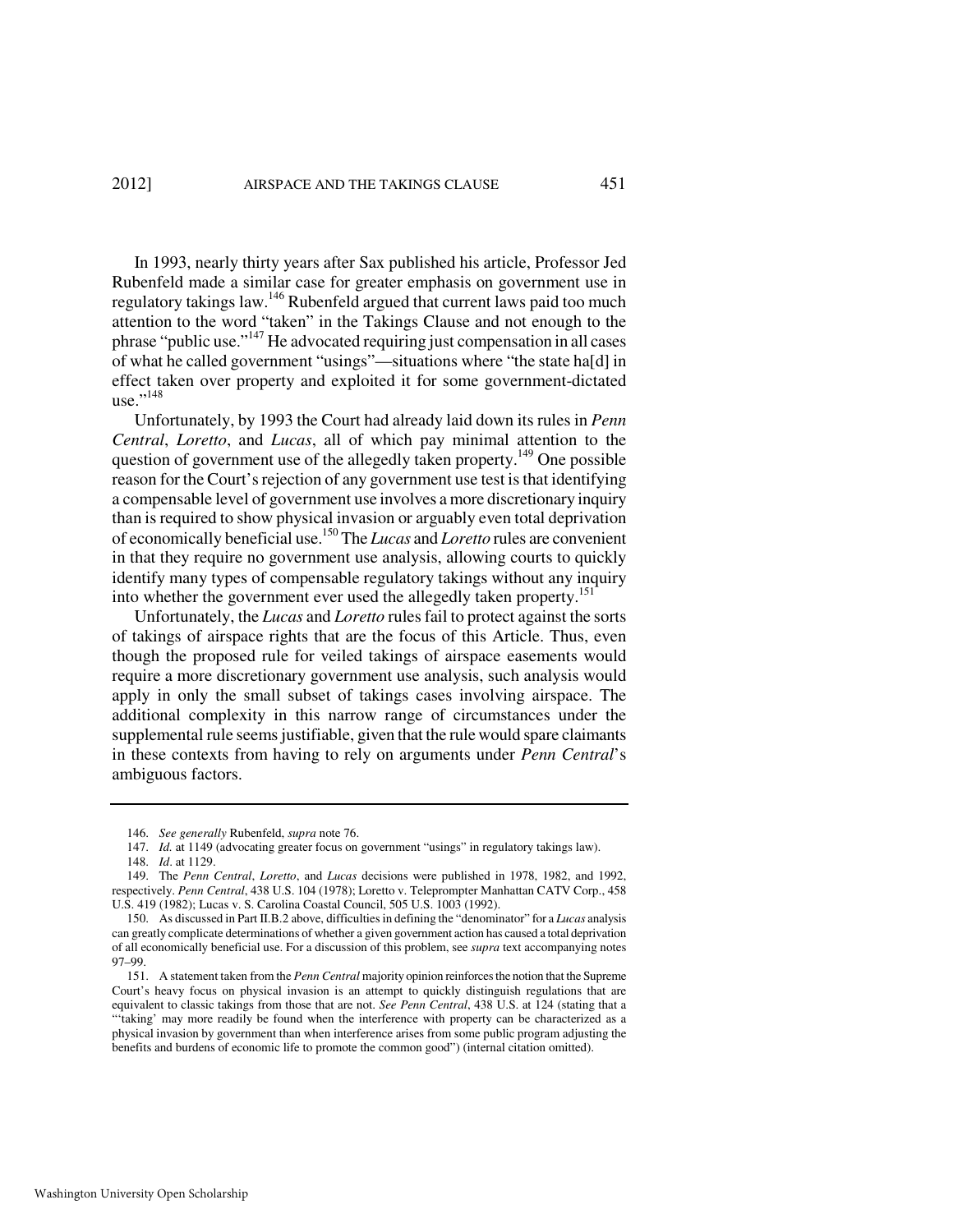A rule applying the sort of government use test advocated by Professors Sax and Rubenfeld to the narrow context of airspace restrictions would also arguably be consistent with the Supreme Court's existing jurisprudence. In fact, the *Penn Central* Court specifically made use of this government use distinction to distinguish the facts in *Penn Central* from those in *Causby*. The majority in *Penn Central* noted that, in *Causby*, the "government, acting in an enterprise capacity, . . . appropriated part of [the claimants'] property for some strictly governmental purpose."<sup>152</sup> In contrast, the New York landmark ordinance at issue in *Penn Central* neither "exploit[ed]" the Grand Central Terminal "parcel for city purposes nor facilitate[d] nor ar[ose] from any entrepreneurial operations of the city."<sup>153</sup>

# *2. The Distinguishing Power of a Government Use Requirement*

The government use requirement described above would enable the proposed additional takings rule to differentiate ordinary police power regulations of airspace from the sorts of compensation-worthy rules imposed by Suntown, Beachville, Clark County, and the FAA. This distinguishing power is easy to recognize when the rule is applied to the New York City landmark preservation ordinance challenged in *Penn Central*. <sup>154</sup> That ordinance's restriction on building above Grand Central Terminal effectively deprived the *Penn Central* claimants of possessory use of some highly valuable airspace,<sup>155</sup> meeting the first prong of the proposed rule. However, the restriction was motivated by a general public interest in historic preservation,<sup>156</sup> and the city government neither exploited nor sought to exploit the restricted space. The *Penn Central* claimants would have thus been unable to satisfy the government use prong and avail themselves of the proposed takings rule.

Suppose instead that New York City's prohibition on development above the Grand Central Terminal was motivated solely by the city's desire to preserve scenic views for a nearby city government office tower. Under those facts, the city would have been exercising its regulatory power to enable it to exploit private airspace and materially improve the city government's own resource position, so the restriction would have been compensable under the proposed rule. This sort of government exploitation of airspace is more akin

155. *See* Penn Cent. Transp. Co. v. City of New York, 438 U.S. 104 (1978).

 <sup>152.</sup> *Id.* at 135.

 <sup>153.</sup> *Id.* 

 <sup>154.</sup> A brief description of the facts surrounding the famous *Penn Central* case is set forth in Part II.B.2 above. *See supra* notes 100–03 and accompanying text.

 <sup>156.</sup> *Id.*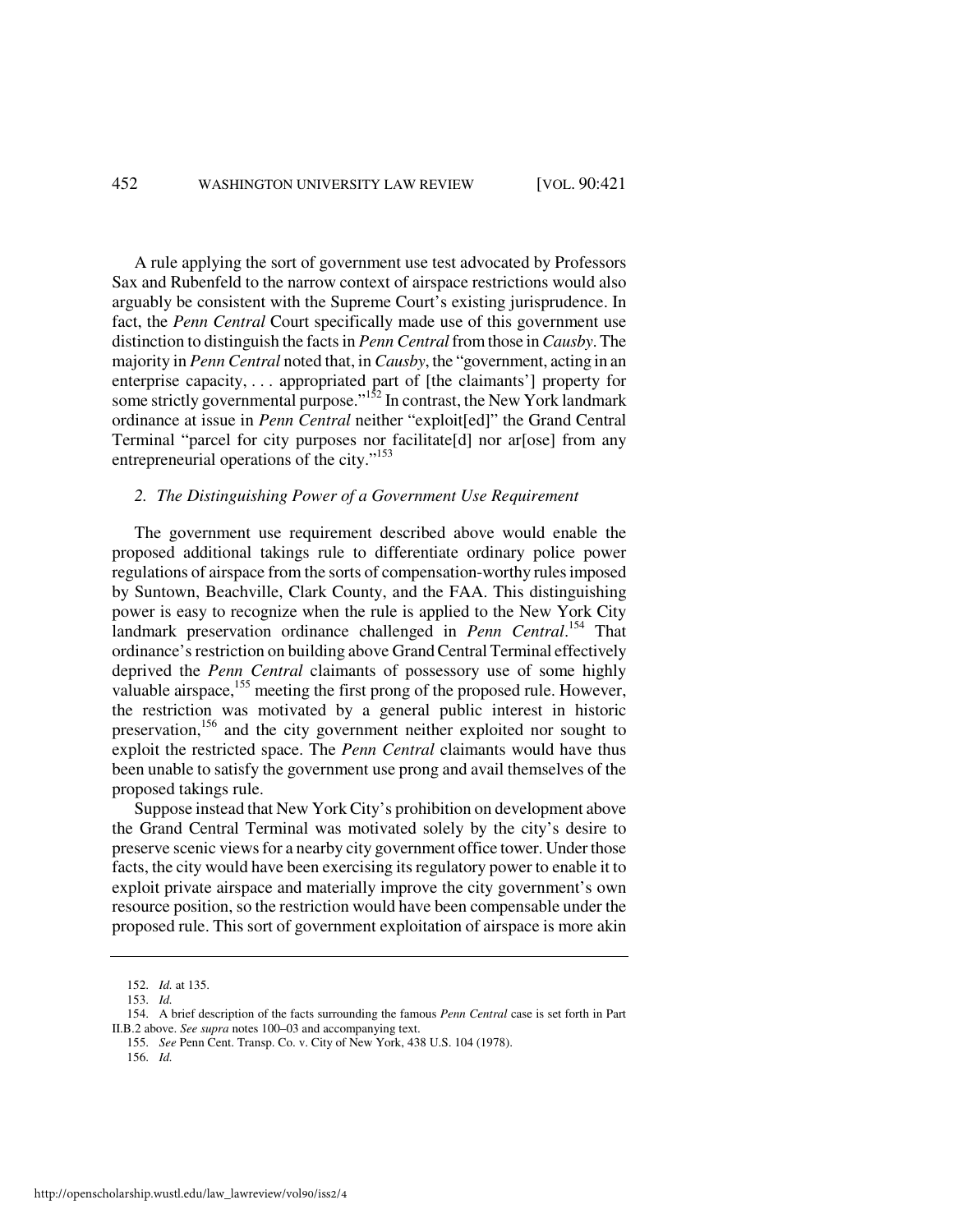to the action that triggered a compensable taking in *Causby—*a case in which the United States military had not "merely destroyed property" but was "using a part of it for the flight of its planes."<sup>157</sup>

A comparison of two recent restrictions on commercial wind energy further demonstrates how the proposed rule's government use requirement could differentiate compensable veiled airspace easement regulations from ordinary land use controls. On the one hand, consider the county ordinance recently challenged in *Zimmerman v. Board of County Commissioners of Wabaunsee County*. <sup>158</sup> *Zimmerman* arose when the Board of Commissioner of Wabaunsee County, Kansas, adopted an ordinance prohibiting commercial wind energy development throughout the county.<sup>159</sup> The undisputed impetus for the ordinance was a general concern that wind energy development would compromise the aesthetic appeal of the county's pristine rural areas, including portions of the scenic Flint Hills.<sup>160</sup> The ordinance effectively deprived rural landowners of possessory use of the airspace above their land and would have thus satisfied the first element of the proposed takings rule.<sup>161</sup>

 <sup>157.</sup> United States v. Causby, 328 U.S. 256, 262–63 n.7 (1946). At least one other commentator has noted the *Causby* Court's focus on the government's use of the airspace at issue in that case. See Anne R. Pramaggiore, *The Supreme Court's Trilogy of Regulatory Takings:* Keystone*,* Glendale*, and* Nollan, 38 DEPAUL L. REV. 441, 463 (1988) (noting that the Court's opinion seemed to recognize "the fact that the government utilized the airspace for its own benefit" and that the government was "acting in its enterprise capacity" in flying planes over the Causbys' property in ways that "enhance[d] [the government's] own resource position").

 <sup>158.</sup> The Kansas Supreme Court partially ruled on *Zimmerman* in 2009, but requested further briefing from the parties on the claimant's takings claim. Zimmerman v. Bd. of Cnty. Comm'rs of Wabaunsee Cnty., 218 P.3d 400, 405 (Kan. 2009) [hereinafter "*Zimmerman I*"] (stating that, concurrent with the release of the court's opinion in the case, the court had "ordered the parties to submit supplemental briefs on certain questions . . . originally presented on appeal," including whether the county board's broad prohibition on commercial wind energy development "violated the Takings Clause"). The Kansas Supreme Court issued a subsequent opinion in late 2011 analyzing the takings issue and other previously unresolved matters. Zimmerman v. Bd. of Cnty. Comm'rs of Wabaunsee Cnty., 264 P.3d. 989 (Kan. 2011) [hereinafter "*Zimmerman II*"].

 <sup>159.</sup> *See Zimmerman II*, 264 P.3d at 997 (quoting county ordinance language specifying that "Commercial Wind Energy Conversion Systems are not a use that may be approved or permitted as a Conditional Use in Wabaunsee County and are specifically prohibited"). The Flint Hills stretch across several rural Kansas counties, including much of Wabaunsee County, and "contain the vast majority of the remaining Tallgrass Prairie that once covered much of the central United States." *Id.* at 994. For more information about the Flint Hills and their significance, see Great Plains Nature Center, *The Meadow*, http://www.gpnc.org/meadow.htm (last visited Dec. 5, 2011).

 <sup>160.</sup> *See Zimmerman II*, 264 P.3d at 997 (noting that the county's prohibition on commercial wind farms was based partly on a determination that large wind turbines would be "incompatible with the rural, agricultural, and scenic character of the County").

 <sup>161.</sup> More particularly, the ordinance prohibited commercial wind energy development. *See Zimmerman I*, 218 P.3d at 407 (describing Wabaunsee County ordinance as prohibiting wind turbine installations exceeding 120 feet in height). Conceivably, cell phone towers could make economically viable use of some very small fraction of the Wabaunsee County's airspace above 120 feet, but it is difficult to conceive of any other economically viable possessory uses of such space given the county's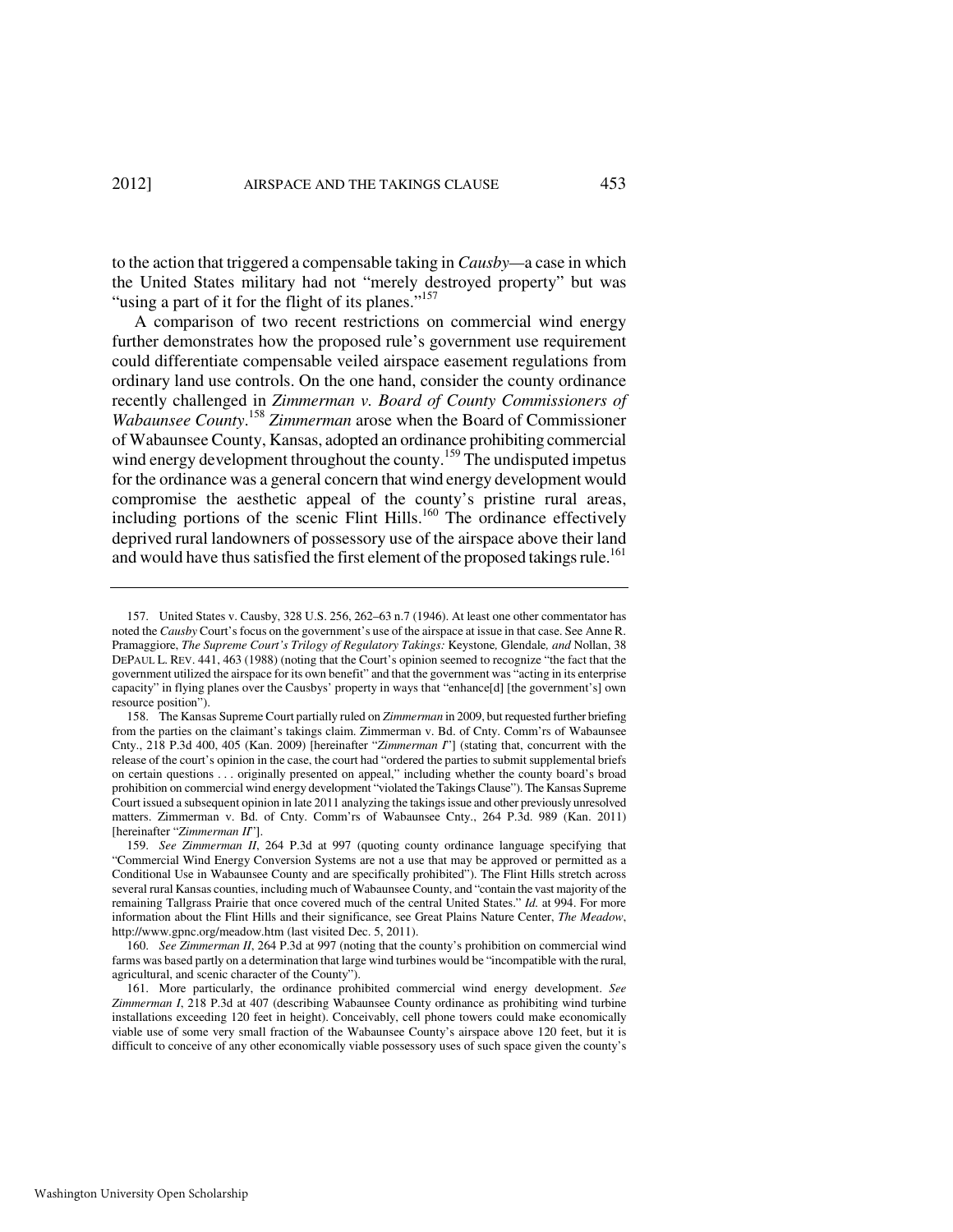However, the ordinance would not have satisfied the second element of the rule because it was not adopted to enable some government entity to exploit the restricted space for its own benefit. The ordinance did not improve the resource position of the county government or of any other government enterprise and was aimed solely at preserving general aesthetic benefits for the county's citizenry.

In contrast, consider the FAA wind farm restrictions described in Part II.A.1 above, which seek to prevent interference with military radar.<sup>162</sup> Like the ordinance at issue in *Zimmerman*, the FAA restrictions deprive landowners of valuable possessory airspace interests and would thus satisfy the first element of the proposed rule. However, the FAA restrictions differ from the Wabaunsee County ordinance in that they are driven solely by a federal entity's desire to keep the airspace clear to serve the entity's own purposes—an overt government use of the space.<sup>163</sup> Even if a wind energy developer held all the state and local approvals required to develop its wind farm, an FAA restriction based on a request from the DOD could still hinder the project. Such restrictions are aimed not at governing airspace conflicts among private landowners, but rather at securing privately-owned resources for use by a specific government entity. Restrictions motivated by this sort of government self-interest contrast starkly with conventional police power restrictions like the Wabaunsee County ordinance and merit the payment of just compensation.<sup>164</sup>

#### *C. Measuring Just Compensation*

Successful claimants under the supplemental takings rule advocated in this Article would obviously be entitled to just compensation from the government entity that imposed the challenged regulation. Like landowners in most other types of takings cases, these claimants would bear the burden of

rural character and low population density. As of 2010, only 7,053 people resided in the county. *See QuickFacts: Wabaunsee County, Kansas*, U.S.CENSUS BUREAU, http://quickfacts.census.gov/qfd/states/ 20/20197.html (last updated Sept. 18, 2012).

 <sup>162.</sup> *See supra* text accompanying notes 42–46.

 <sup>163.</sup> As the Supreme Court has made clear, the fact that military radar systems promote homeland security and public safety does not give the government license to take private property rights without compensation in protecting those systems. *See* Pennsylvania Coal Co. v. Mahon, 260 U.S. 393, 416 (1922) (declaring that "a strong public desire to improve the public condition is not enough to warrant achieving the desire by a shorter cut than the constitutional way of paying for the change").

 <sup>164.</sup> Of course, the Wabaunsee County ordinance and other restrictions falling outside the scope of *Lucas*, *Loretto*, and the proposed veiled airspace easements rule could still potentially be compensable under the *Penn Central* test. The proposed rule would merely expand the subset of instances in which takings claimants could obtain just compensation without having to engage in a *Penn Central* analysis.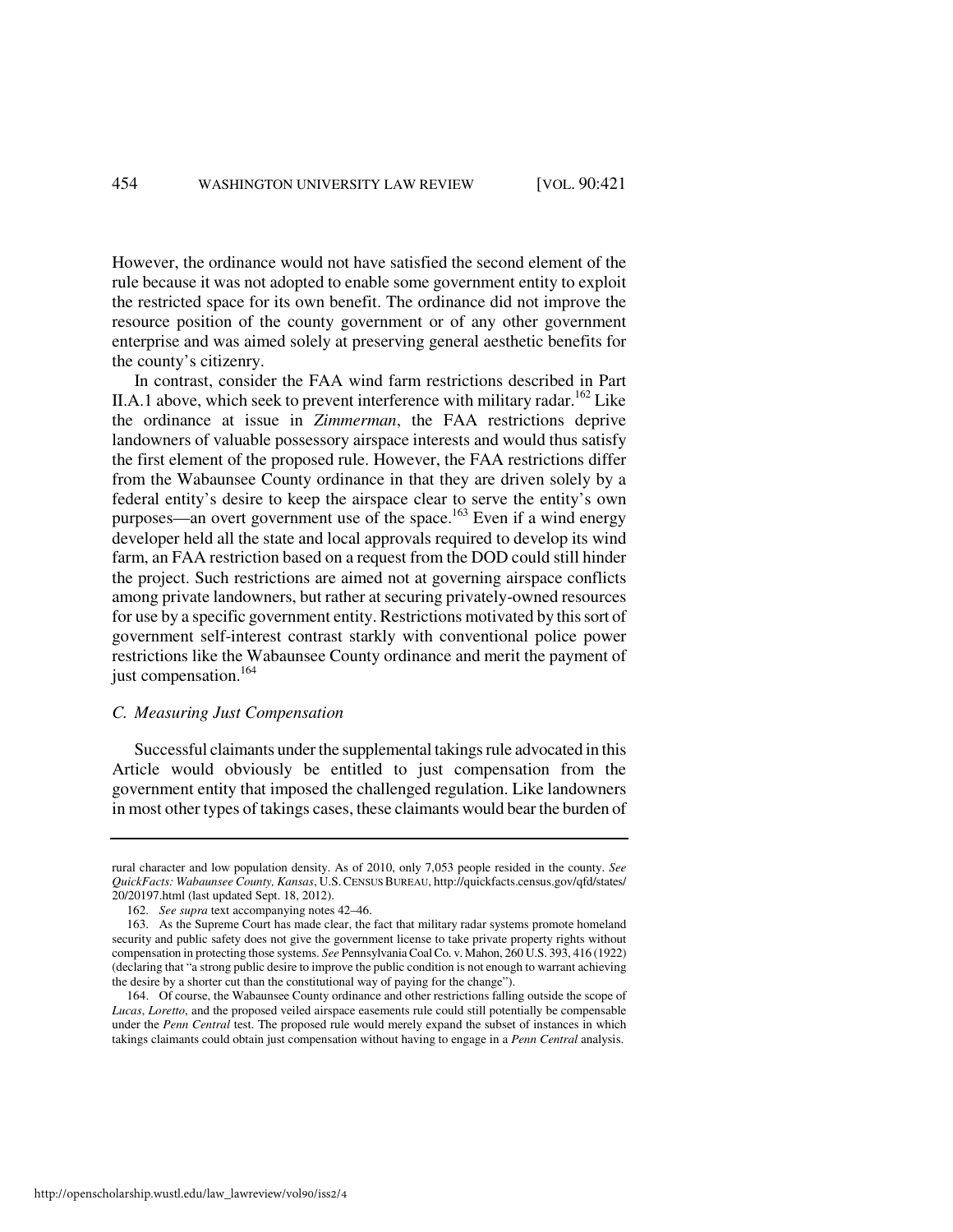establishing the amount of just compensation due.<sup>165</sup> Valuing easements can be difficult, since most types of easements are infrequently bought and sold.<sup>166</sup> However, the compensation amount could be determined through the same sorts of valuation methods commonly used for takings of easements through eminent domain. In those situations, compensation is typically determined by measuring the difference in the value of the burdened landowner's property before and after imposition of the easement.<sup>167</sup> Amounts calculated through such an approach would at least roughly approximate the value of the possessory use rights destroyed by the restriction.

In the context of wind energy development, a compensation amount determined under the "before and after" method just described would roughly reflect the present value of the projected revenue stream that would have accrued to the claimant under a wind energy lease on the restricted property.<sup>168</sup> For height restrictions in urban areas like those in Clark County, Suntown, or Beachtown, the estimated profitability of potential development within the restricted airspace would similarly be reflected in the compensation amount.<sup>169</sup>

# IV. BENEFITS AND CHALLENGES OF THE ADDITIONAL TAKINGS RULE

Like any article that proposes a significant change to regulatory takings law, this Article would not be complete without a discussion of the likely practical impacts of its proposed rule for veiled takings of airspace easements. Takings laws ultimately influence the allocation of scarce

 <sup>165.</sup> *See, e.g.*, FRANCIS C. AMENDOLA ET AL., PROCEEDINGS TO CONDEMN PROPERTY AND TO ASSESS COMPENSATION, 29A C.J.S. EMINENT DOMAIN § 351 (2011) (stating that, in eminent domain proceedings, the "burden of showing the value of the taking or the damages which the landowner or condemnee will suffer rests on the landowner").

 <sup>166.</sup> *See, e.g.*, APPRAISAL INST., THE APPRAISAL OF REAL ESTATE 86 (12th ed. 2001) (noting that the "value of an easement in and of itself is usually difficult to measure, primarily because easements are rarely sold").

 <sup>167.</sup> JULIUS L. SACKMAN, NICHOLS ON EMINENT DOMAIN § 13.15[1] (3d ed. 2007).

 <sup>168.</sup> The value of such a wind lease is dependent on numerous factors, including the potential productivity of the wind above the subject property and the feasibility of developing a commercial wind project on the site. *See* Troy A. Rule, *A Downwind View of the Cathedral: Using Rule Four to Allocate Wind Rights*, 46 SAN DIEGO L. REV. 207, 208 n.1 (2009) ("Numerous factors, including average wind speed, wind direction frequency, air temperature, the availability of adequate transmission facilities, permitting issues, and ease of vehicular access can affect a property's attractiveness for wind energy development") (citations omitted).

 <sup>169.</sup> *See, e.g.*, citation from note 57 at 5–6 (describing a lower court jury's awarding of \$13,000,000 in just compensation in connection with an airport height restriction based on evidence that the restriction would prevent development of a "major casino/resort" on the burdened property, which an expert witness testified was the "highest and best use" of the parcel).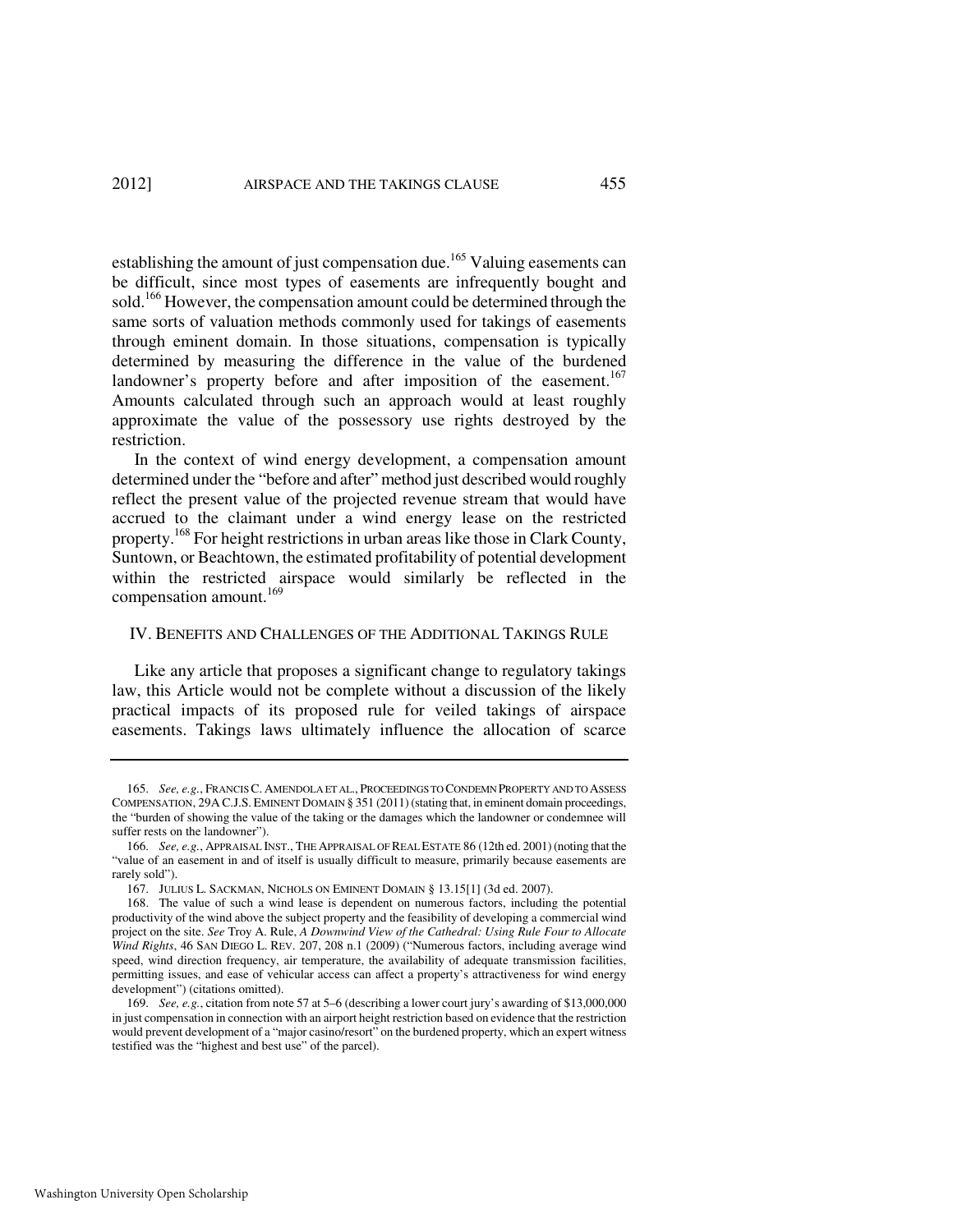resources among governments and private citizens, so fine-tuning such laws can have important impacts on society.<sup>170</sup> If the Supreme Court were to adopt the supplemental takings rule for veiled airspace easements outlined in Part III above, or if Congress were to enact the rule, how might the new rule affect the long-run productivity of the nation's airspace? And what sorts of unintended consequences could result from the rule?

Given the critical role that airspace plays in renewable energy and sustainable development, $171$  clearer takings protections for airspace have the potential to simultaneously strengthen private property rights and promote sustainability. These dual benefits are particularly noteworthy, given that property rights protection and environmentalism are often at odds in the land use regulatory context.<sup>172</sup> The following parts examine how the rule for veiled takings of airspace easements advocated in this Article would increase the overall productivity of the nation's airspace and clarify an ambiguous area of takings law. They also acknowledge and address some potential criticisms of the rule.

#### *A. More Efficient Use of Airspace*

The supplemental takings rule proposed in this Article would not only promote more equitable treatment of landowners vis-à-vis the government; it would also encourage more efficient use of private airspace. By compelling public entities to internalize more of the social cost of taking negative airspace easements through regulation, the rule would discourage governments from overregulating airspace solely to secure it for their own use.

A simple equilibrium model is helpful in highlighting the efficiencypromoting benefits of the proposed rule.<sup>173</sup> The model begins by

 <sup>170.</sup> In the words of one scholar, courts "must decide takings cases by making explicit value choices in the wide array of land use conflicts in which takings claims arise." Mandelker, *supra* note 99, at 19. 171. The role of airspace in renewable energy and sustainable development is described in more detail

in the Author's recent paper on private conflicts over airspace*. See* Rule, *supra* note 9, at 285–90.

 <sup>172.</sup> Richard Lazarus has written about this tension between takings protections and environmental protection on multiple occasions. *See, e.g.*, Richard J. Lazarus, *Celebrating* Tahoe-Sierra, 33 ENVTL. L. 1, 25 (2003) (suggesting that the majority's holding in *Tahoe* "reflects the competing concerns actually at stake in reconciling the nation's need for sound environmental land use planning with its constitutional commitment to the protection of private property rights."); Richard J. Lazarus, *Putting the Correct 'Spin' on* Lucas, 45 STAN. L. REV. 1411, 1412 (1992) (stating that environmentalists feared "that a state or local environmental protection agency would reduce its regulatory efforts if it thought that the Supreme Court had dramatically increased the government's obligation to compensate owners of property subject to environmental protection law[s]" after *Lucas*).

 <sup>173.</sup> The model that follows in this part was first set forth in the author's recent article examining airspace use conflicts between private parties. *See* Rule, *supra* note 9, at 297–302.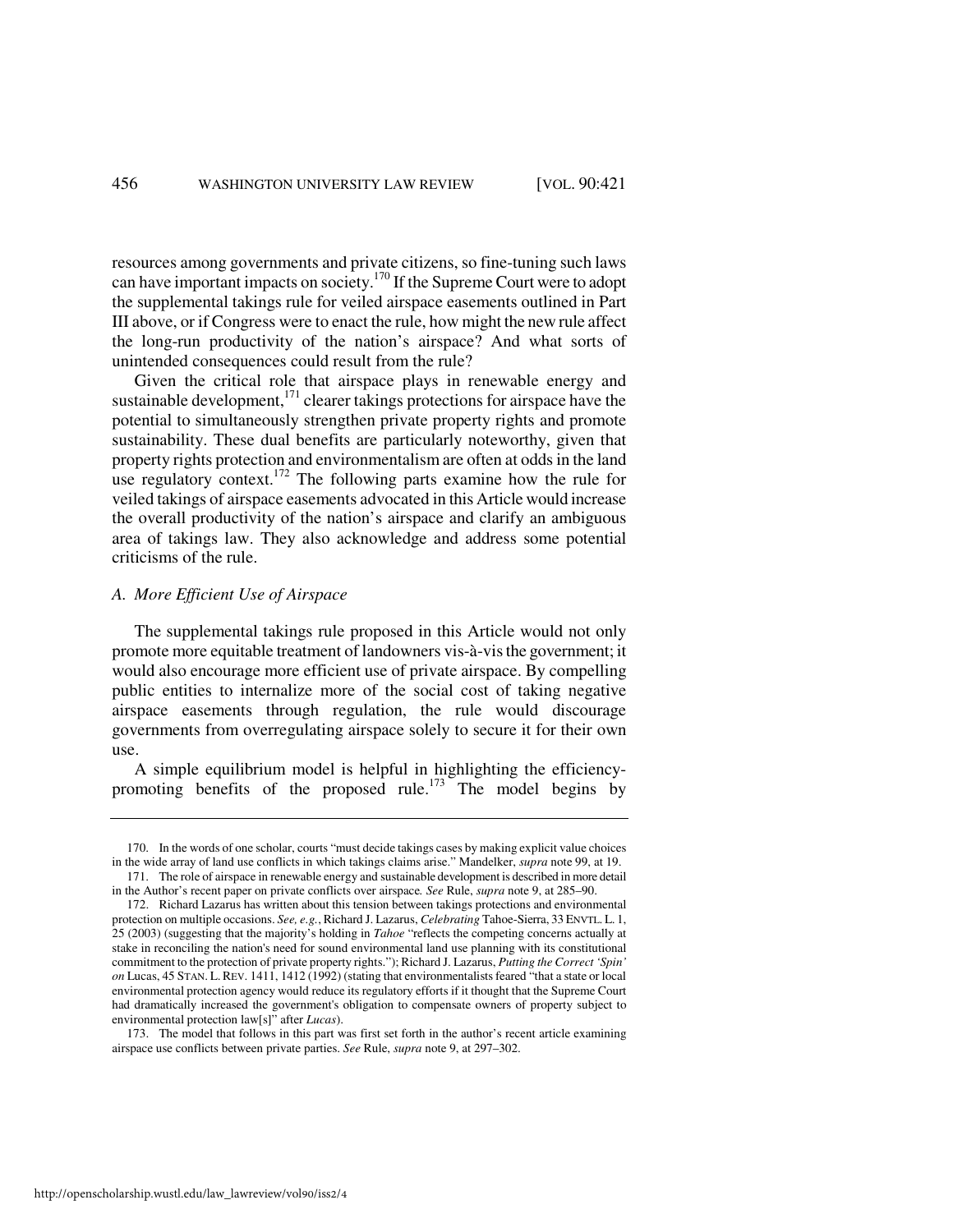distinguishing rival airspace uses from non-rival uses. Many common airspace uses are largely *nonrival*, meaning that they neither preclude nor increase the cost of several other coincident uses of the same space.<sup>174</sup> For example, a single column of open airspace can simultaneously deliver sunlight to a neighborhood's gardens, skylights, and solar panels, preserve a parcel's territorial views, and carry electromagnetic signals at dozens of different frequencies to satellite dishes, radio receivers, and cell phones.<sup>175</sup> Multiple parties can concurrently enjoy all of these nonrival uses of the same airspace without disrupting each other. In contrast, some airspace uses are primarily *rival*, tending to interfere with or prevent other uses of the same space. For instance, a landowner who grows a tree or erects a structure in airspace imposes costs on neighbors by interfering with their views, sunlight access, or other rival or nonrival uses of the space.<sup>176</sup>

Obviously, some airspace is most valuable to society as a place for rival uses such as trees and buildings, while other airspace is more socially valuable as an open space capable of serving various nonrival uses. Height restrictions and other laws prohibiting rival airspace uses can promote the social welfare by preserving certain airspace as a sort of "conservation commons" for nonrival uses—a "commons whose most efficient use is nonuse"<sup>177</sup> in the physical sense.<sup>178</sup> By optimally balancing rival and nonrival airspace uses, airspace restrictions can maximize the productivity of the airspace above a community. Framed more rigorously within microeconomic theory: airspace restrictions in a given area are cost-justified up to some equilibrium height at which the marginal social benefit of allowing rival use of an additional inch of the space (*MBr*) equals the marginal social cost to non-rival users of allowing the rival use within that inch of space  $(MC_r)$ .<sup>179</sup> This equilibrium height is shown as H\* in Figure A below.

 179. For those interested in a full explanation of the model and its primary underlying assumptions, see Rule, *supra* note 9.

 <sup>174.</sup> *Id.* at 294–95.

 <sup>175.</sup> *Id.* at 294.

 <sup>176.</sup> *Id.* at 295.

<sup>177.</sup> Abraham Bell & Gideon Parchomovsky, *Of Property and Antiproperty*, 102 MICH.L.REV. 1, 39 (2003).

 <sup>178.</sup> As explained in the author's previous article, by "nonuse," Bell and Parchomovsky seemed to have meant "only nonrival uses." *See* Rule, *supra* note 9, at 296 n.124. Bell and Parchomovsky emphasized several non-rival, non-invasive uses for a public park as examples of the benefits accruing to neighbors from a conservation commons (the property owners abutting a public park benefited from using the park as "a panoramic view, an acoustic barrier, and an air freshener"). *See* Bell & Parchomovsky, *supra* note 177, at 4. They also referred to "conservation" as "non-building" in the context of a conservation commons. *Id.* at 58.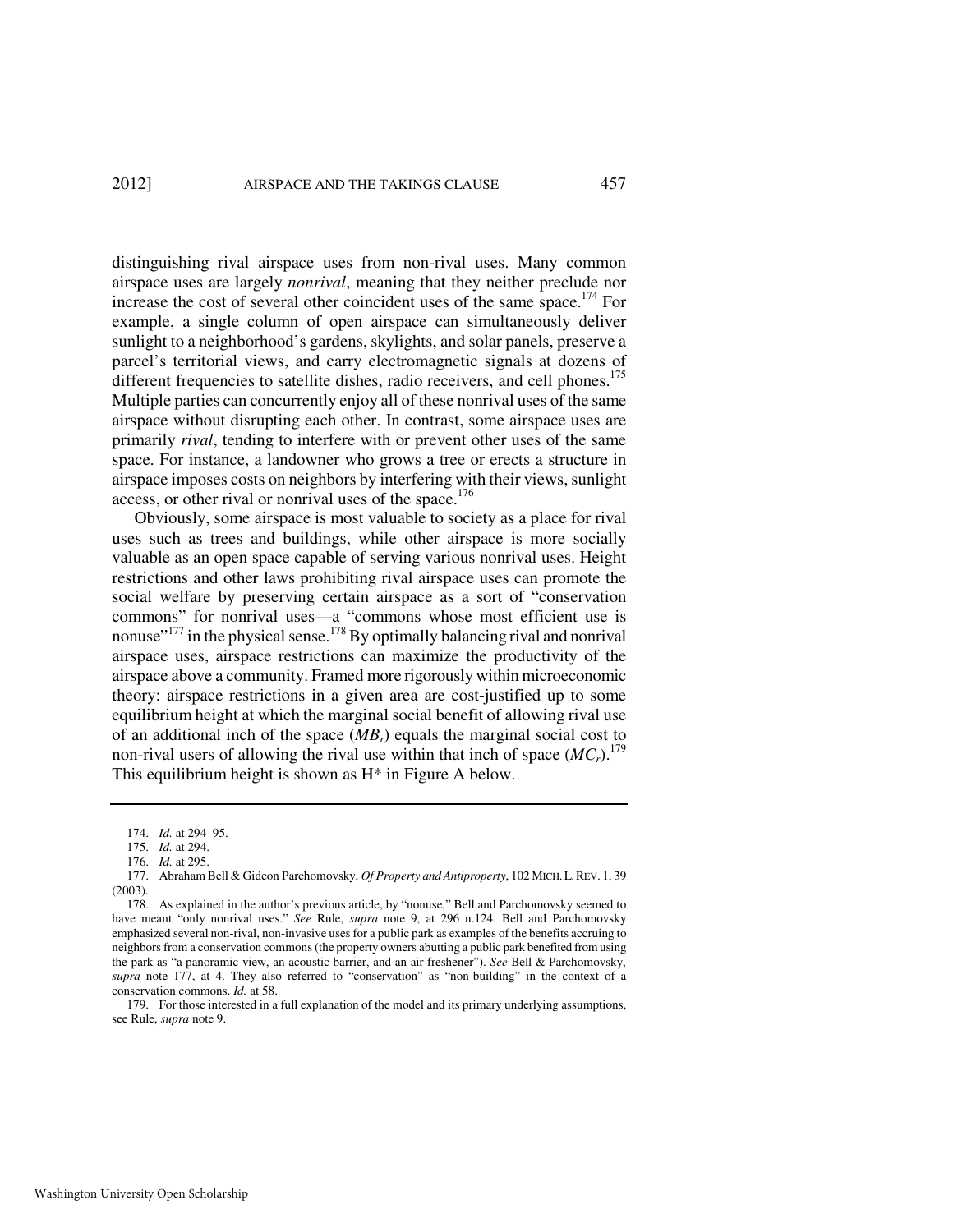



Public entities that impose veiled airspace easement regulations like those described in Part II.A above abandon their pursuit of H\* and instead calibrate airspace restrictions based on their own resource needs. To illustrate the inefficiency of such restrictions, reconsider the fictional city of Suntown described in Part II.A.3.<sup>181</sup> Suntown had planned to install solar panels on its city hall and feared that future building construction in the area could ultimately shade its panels. Assuming that the existing 120-foot height restriction in the relevant area of Suntown was socially optimal, that restriction height would corresponded to *H\** in Figure A. In contrast, securing adequate solar access for Suntown's panels required that construction heights on blocks immediately south of the city hall be limited to just 60 feet, a level corresponding to  $H<sub>1</sub>$  in Figure A.

Suppose that the takings rule for veiled airspace easement regulations proposed in Part III above had applied in Suntown. Under the rule, Suntown's only available means of preventing buildings from occupying the airspace between  $H^*$  and  $H_I$  would have been to acquire solar access easements from neighbors through voluntary purchases or eminent domain. In either case,

 <sup>180.</sup> The author initially introduced this general model in a previous article. *See* Rule, *supra* note 9, at 299

 <sup>181.</sup> *See supra* text accompanying note 67.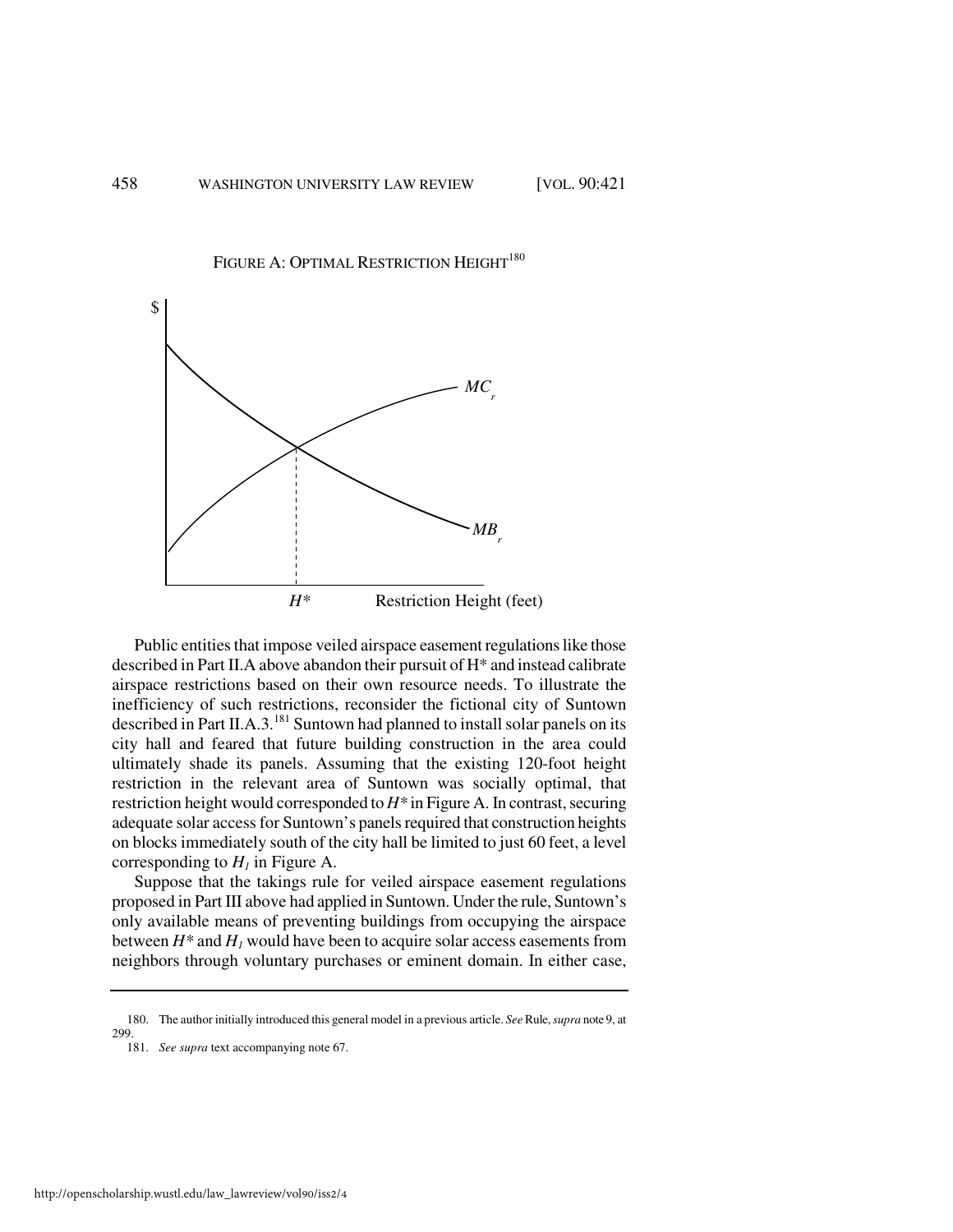Suntown would have had to pay amounts approximating fair market value to obtain the easement rights. Assuming that Suntown's officials acted rationally on behalf of the city and were accurately informed, they would have determined that the city's cost of such easements exceeded the benefits of protecting solar access on the roof of the city hall. Suntown thus would have opted not to purchase the easements. Such a decision would have produced the socially optimal outcome, permitting buildings to occupy the space between  $H^*$  and  $H_1$ —a rival use for that airspace that was of greater social value than the value of keeping the space open for solar access and other nonrival uses.<sup>182</sup>

Of course, in the original Suntown example, the proposed takings rule did not apply. Suntown was thus able to acquire solar access protection by amending existing height restrictions to make  $H<sub>I</sub>$  the new restriction height on those parcels immediately south of the city hall that posed a shading risk. These increased restrictions prohibited development within the airspace between  $H^*$  and  $H_1$ , even though the marginal benefit of allowing buildings—a rival use—within that space would have exceeded the marginal costs that such development would have imposed on Suntown and other nonrival users. By precluding socially optimal use of the airspace between *H\** and *H1*, Suntown's ordinance generated a deadweight loss represented by the shaded area in Figure B below. This deadweight loss arose because the potential development value of the airspace between *H1* and *H\** exceeded the aggregate value of Suntown's solar access and of all other nonrival uses of the space protected by the restriction.<sup>183</sup> Such deadweight losses are a risk under current regulatory takings laws, which provide no clear rule to compel public entities like Suntown to weigh the social costs of veiled takings of airspace easements.<sup>184</sup>

 <sup>182.</sup> Of course, an assumption implicit in this conclusion is that, if Suntown were to seek solar access easements through eminent domain, the court in the eminent domain proceeding would accurately valuate the easement rights.

 <sup>183.</sup> Indeed, solar access protection often may not be the highest valued use of given airspace since solar resources tend to be of roughly the same quality almost anywhere within a city. To view national solar resource maps, see *Dynamic Maps, GIS Data, & Analysis Tools: Solar Maps*, NAT'L RENEWABLE ENERGY LAB., http://www.nrel.gov/gis/solar.html (last updated Oct. 23, 2012); *see also* Rule, *supra* note 7, at 861–62 (noting that "[a]lthough certain regions of the country have more solar resources than others, the sunlight shining upon a rural field contains roughly as much energy as that shining on a downtown office building or suburban home within the same geographic area") (citations omitted).

 <sup>184.</sup> A similar analysis would follow in connection with the veiled view easements described in the Beachville scenario from Part II.A.4 *supra*. *See supra* text accompanying notes 68–70.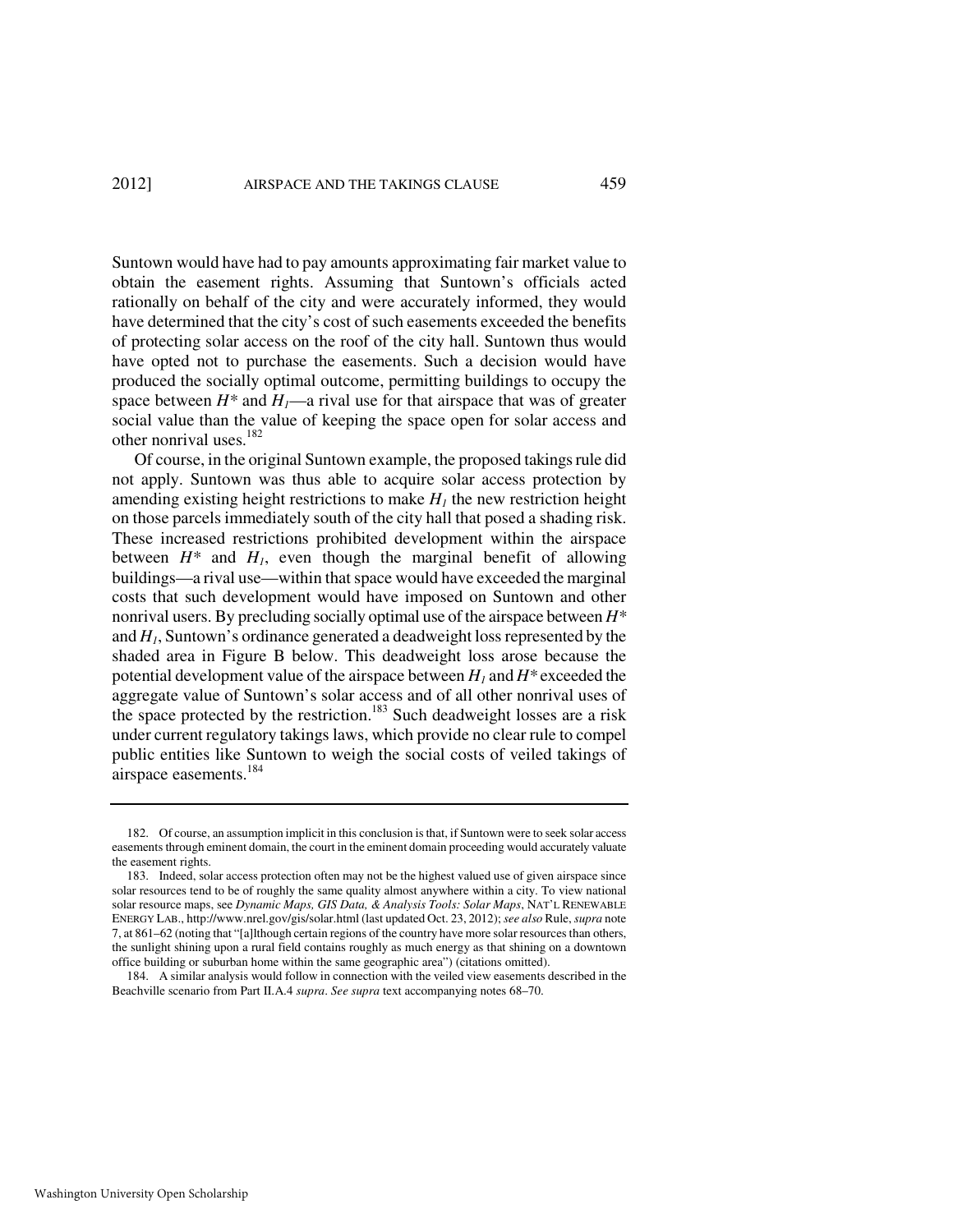FIGURE B: EFFECT OF A VEILED AIRSPACE EASEMENT REGULATION



Similar deadweight losses can arise when the FAA restricts wind energy development solely to prevent interference with the DOD's radar systems. The DOD is often the "cheapest cost avoider" in these disputes, capable of preventing radar interference with wind turbines at a lower social cost than the alternative approach of prohibiting the turbines.<sup>185</sup> As mentioned above, FAA restrictions aimed at protecting military radar systems have significantly slowed valuable wind energy development in recent years, even though relatively low-cost radar system upgrades are often available that could prevent wind turbine conflicts.<sup>186</sup> In many cases, the costs of such upgrades

http://openscholarship.wustl.edu/law\_lawreview/vol90/iss2/4

 <sup>185.</sup> Initially conceived by Guido Calabresi, the concept of a cheapest- or least- cost avoider has become commonplace in law and economics literature. GUIDO CALABRESI, THE COSTS OF ACCIDENTS: A LEGAL AND ECONOMIC ANALYSIS 135 (1970); *see also* RICHARD A. POSNER, ECONOMIC ANALYSIS OF LAW 190 (7th ed. 2007) (stating that the "lower-cost accident avoider" should take precautions necessary to avoid an accident); STEVEN SHAVELL, ECONOMIC ANALYSIS OF ACCIDENT LAW 17 (2007) (using the term "least cost avoider").

 <sup>186.</sup> *See, e.g.*, Vestel, *supra* note 46, at B4 (stating that "many radar systems in use in the United States date back to the 1950s and have outdated processing capabilities—in some cases, less than those of a modern laptop computer"); Elizabeth Burleson, *Wind Power, National Security, and Sound Energy Policy*, 17 PENN. ST. ENVTL. L.REV. 137, 143 (2009) (quoting the United States Department of Energy as stating that "[t]here are a number of technical mitigation options available today, including software upgrades to existing radar, processing filters related to signature identification, [and] replacing aging radar") (citation omitted); Larry Greenemeier, *Wind Turbine or Airplane? New Radar Could Cut Through the Signal Clutter*, SCIENTIFIC AM. (Sept. 3, 2010), http://www.scientific american.com/article.cfm?id=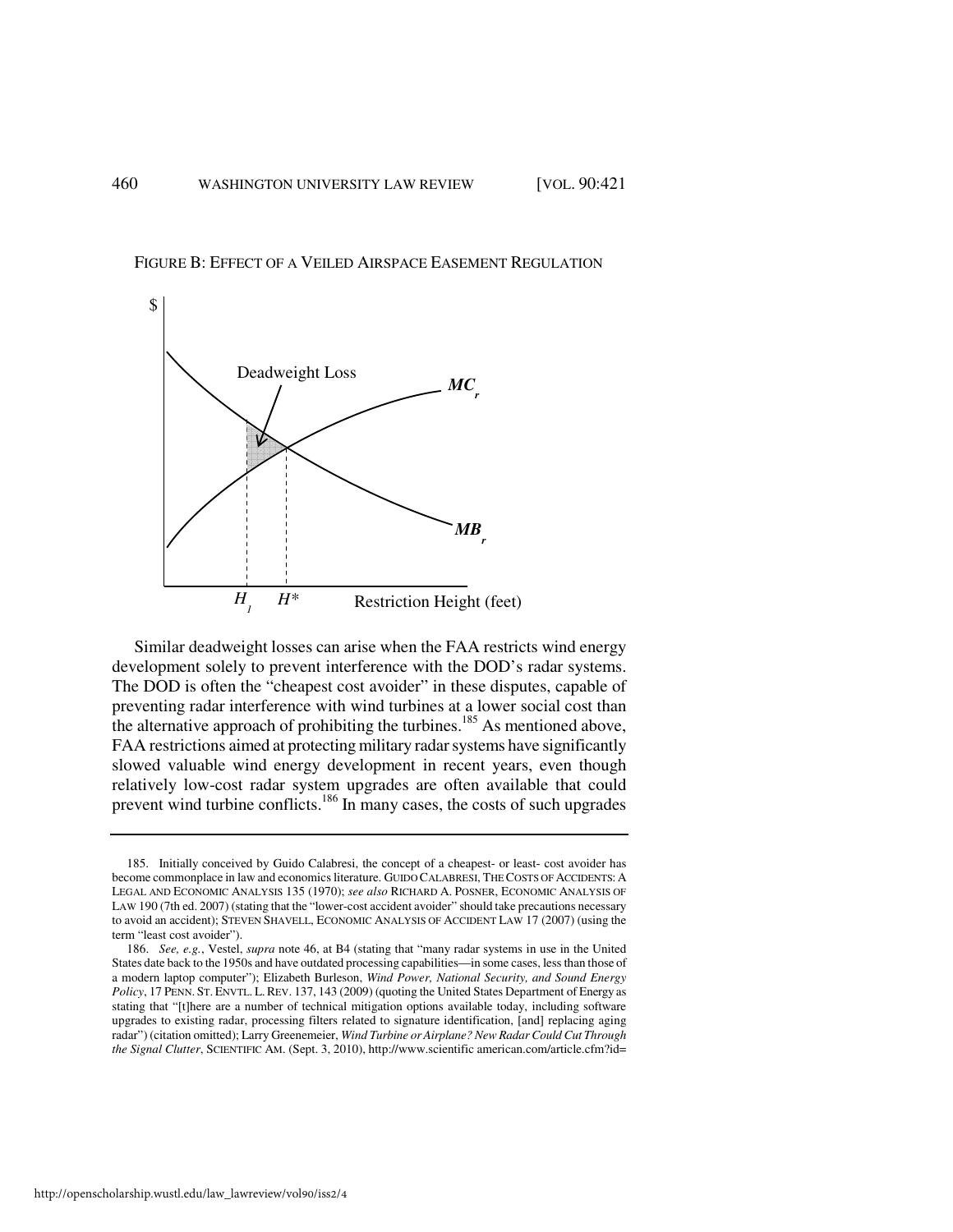are considerably lower than the potential social benefits of wind farm projects that are abandoned or postponed due to the FAA's restrictions.<sup>187</sup> In the context of these conflicts between wind energy development and the DOD, the deadweight loss in Figure B reflects the positive difference between the social benefits lost due to abandoned and delayed wind farm projects and the cost of the military's upgrading of its own radar equipment. By enabling the federal government to hinder wind farm developments in private airspace at little or no expense, current takings laws incentivize the government to excessively obstruct these valuable projects.

Under the supplemental takings rule described in Part III above, such deadweight losses would arise less frequently because the federal government would be obligated to compensate landowners for restrictions of nonnavigable airspace aimed at preventing disruption of the DOD's radar. The rule would compel the DOD to either update its radar equipment or purchase airspace easements from landowners sufficient to protect against interference with wind turbines. Assuming that the DOD were acting rationally and with perfect information under such a policy, the DOD would engage in a costbenefit analysis and ultimately elect to restrict wind energy development only in cases where the cost of upgrading its radar exceeded the potential social value of the wind farm at stake. This ability to incentivize governments to internalize more of the social cost of veiled airspace easement regulations is a primary benefit of the proposed takings rule.<sup>188</sup>

wind-farm-radar-clutter (stating that "[o]ne approach to the problem is upgrading radar systems . . . with advanced digital signal processors so they can manage larger amounts of data and thereby identify and filter out the signal scrambling caused by wind turbines"). Ironically, advanced radar systems that were "built to order in the US" are enabling Great Britain to overcome its conflicts between wind farms and military radar. Robert Mendick, *Military Radar Deal Paves Way for More Wind Farms Across Britain*, THE TELEGRAPH (Aug. 27, 2011), http://www .telegraph.co.uk/earth/energy/windpower/8726922/Militaryradar-deal-paves-way-for-more-wind-farms-across-Britain.html.

 <sup>187.</sup> Empirical studies of this issue have suggested that radar system replacement is often the most cost-effective option. *See, e.g.*, MICHAEL BRENNER ET AL., FED'N OF AM. SCIENTISTS, WIND FARMS AND RADAR 8–9 (Jan. 2008), *available at* http://www.fas.org/irp/agency/dod/jason/wind.pdf ("The cost of a single radar installation was said to be in the range of \$3–8M, to be compared with the \$2–4M cost of a  $single$  wind turbine, and the roughly \$0.5M annual electric production of a single turbine ( $5\times10^6$  kWh, at \$0.10/kWh retail). A wind farm can have hundreds of turbines").

 <sup>188.</sup> Requiring compensation when governments effectively take airspace easements can also increase the aggregate social welfare by spreading the costs of public use of that space among all taxpayers rather than a small number of landowners. This principle that cost sharing helps to maximize aggregate social utility is known as "positive allocation theory." At least one commentator has cited these cost-spreading benefits in support of just compensation rules for takings of airspace easements. Robert F. Katz, Comment, *Airport Approach Zoning:* Ad Coelum *Rejuvenated*, 12 UCLA L. REV. 1451, 1456–57 (1964) (applying the cost spreading theories of Professor Guido Calebresi to support an argument that the social costs of land use restrictions aimed at reserving airspace for airport uses are minimized if burdened landowners receive just compensation) (citing Guido Calebresi, *Some Thoughts on Risk Distribution and the Law of Torts*, 70 YALE L.J. 499, 517 (1960)).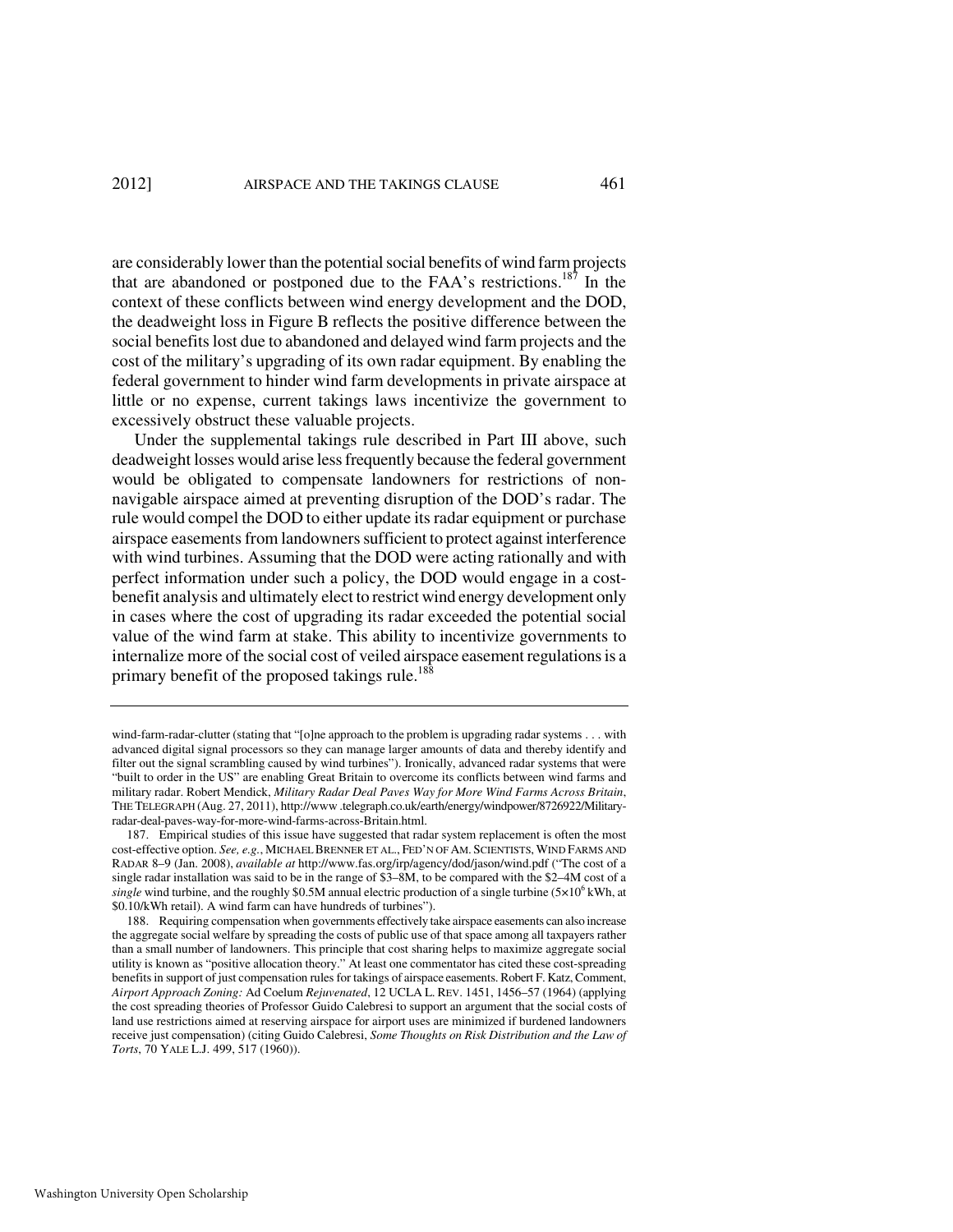#### *B. Greater Clarity in Takings Law*

In addition to promoting more efficient use of scarce airspace, the supplemental takings rule described in Part III above would also provide needed clarity to regulatory takings law as it relates to airspace. The greater clarity afforded under the rule would reduce airspace development risk and thereby encourage more investment in airspace-intensive land uses. Legal scholars have long recognized that increasing citizens' certainty that they will be justly compensated for government takings leads to more optimal levels of property development and investment.<sup>189</sup> Like the *Lucas* and *Loretto* rules, the proposed takings rule would reduce legal uncertainty for an additional category of takings claims without materially impeding conventional land use regulation.

#### *C. Clearer Laws Regarding Airport Height Restrictions*

A proposed rule for veiled takings of airspace easements would significantly clarify takings laws as they relate to height restrictions near airports. The strong disagreement among the justices in a recent Nevada Supreme Court case exemplifies the current uncertainty plaguing this area of the law. The claimant in *McCarran International Airport v. Sisolak*<sup>190</sup> sought just compensation from Clark County, Nevada, in connection with the municipal height restrictions discussed in Part II.A.2 above that sought to  $\alpha$  accommodate expansion of the Las Vegas airport.<sup>191</sup> The newly restricted airspace above portions of the claimant's private property was not part of the airport's new runway flight path; it was merely within a "horizontal zone" where planes might pass unintentionally during emergency situations.<sup>192</sup> Nonetheless, the majority in *Sisolak* characterized the county's ordinance imposing height restrictions for this space as a per se physical taking and analyzed it under *Loretto*. <sup>193</sup> Even though planes only occasionally invade the

 193. *Id.* at 1125 (holding that county ordinances permitting planes to travel through the landowner's airspace within 500 feet of the surface "authorize[d] a physical invasion of [the claimant's] property and

 <sup>189.</sup> Frank I. Michelman included these negative impacts on investment within what he called the "demoralization costs" associated with inadequate legal provisions for just compensation. Frank I. Michelman, *Property, Utility, and Fairness: Comments on the Ethical Foundations of "Just Compensation" Law*, 80 HARV. L. REV. 1165, 1214 (1966) (stating that "demoralization costs" included "the present capitalized dollar value of lost future production (reflecting either impaired incentives or social unrest) caused by demoralization of uncompensated losers, their sympathizers, and other observers disturbed by the thought that they themselves may be subjected to similar treatment on some other occasion").

 <sup>190. 137</sup> P.3d 1110 (Nev. 2006).

 <sup>191.</sup> *See supra* text accompanying notes 58–61.

 <sup>192.</sup> *Sisolak*, 137 P.3d at 1114–15.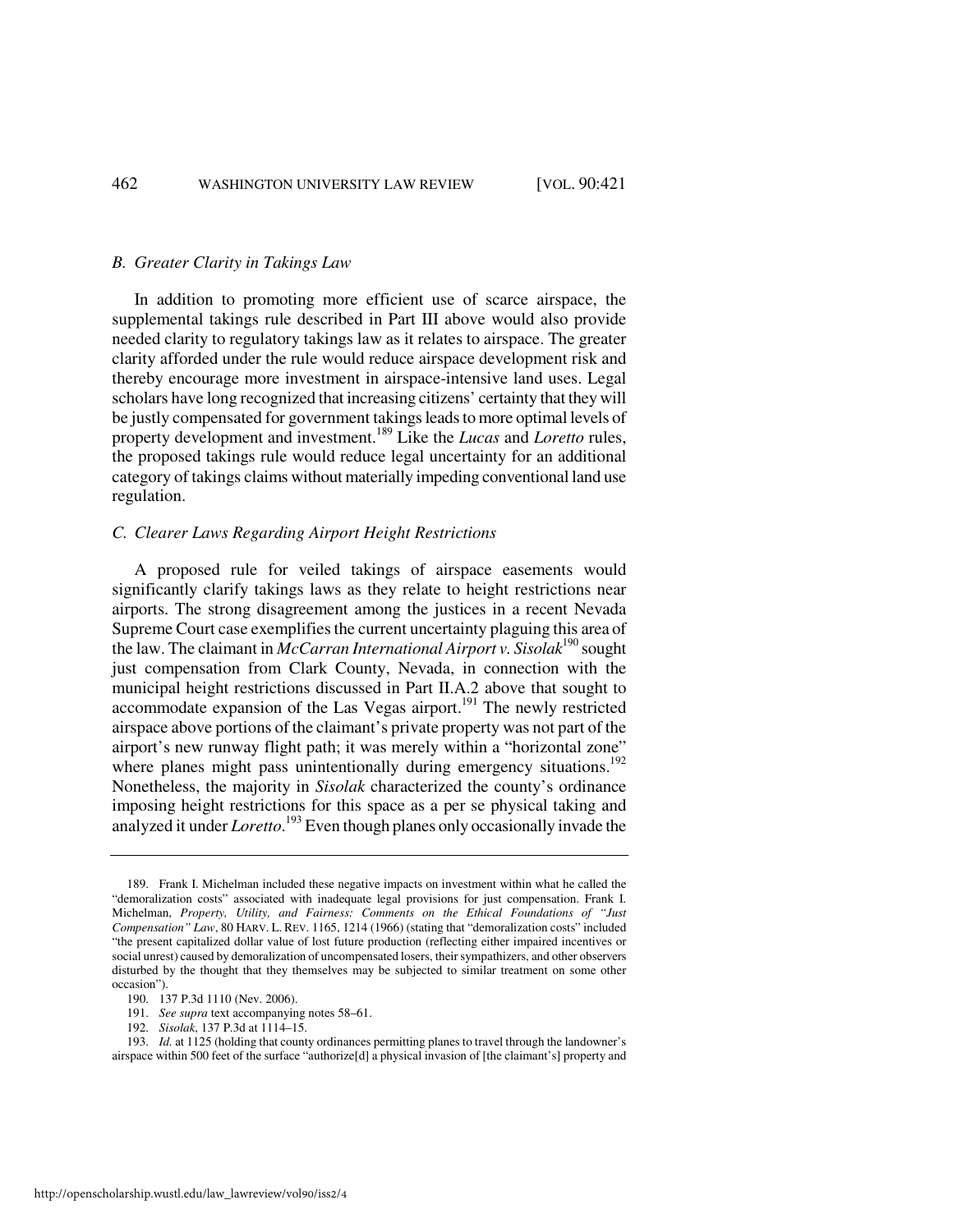burdened airspace, the majority seemed to take the view that the restrictions compelled the claimant to forfeit possessory use of the space so that it could serve a specific public use.<sup>194</sup> Professor Andrea Peterson has suggested that the *Sisolak* majority treated the Clark County ordinance as a physical taking to avoid having to apply *Penn Central.*<sup>195</sup> In Peterson's view, the *Sisolak*  majority took that approach to "produce a fair outcome, even though the categorization . . . was inaccurate."<sup>196</sup>

Interestingly, the dissenting justices in *Sisolak* vigorously argued that *Loretto* was not applicable in the case because the height restriction at issue involved no authorized physical invasion of private airspace or express transfer of airspace rights. One dissenting justice reasoned that "[a] regulation that simply limits what a landowner can do with his or her property does not amount to a taking under *Loretto*" <sup>197</sup> and that the regulations challenged in *Sisolak* did not, "on their face, establish any easement or other right to use a landowner's property."<sup>198</sup> Both dissenting justices determined that the facts of the case required analysis under *Penn Central*'s multi-factor test.<sup>199</sup>

The Nevada Supreme Court's struggle to address takings claims over airport height restrictions is emblematic of a broader court split on these questions that spans across several jurisdictions.<sup>200</sup> Some courts have held that compensation is due whenever a height restriction sets aside non-

require[d] [the claimant] to acquiesce to a permanent physical invasion" and that the county had thereby "effectuated a *Loretto*-type per se regulatory taking").

 <sup>194.</sup> *Id.* at 1124 (finding that the challenged ordinances "authorize[d] the permanent physical invasion" of the claimant's airspace because they "exclude[d] the owners from using their property and, instead, allow[ed] aircraft to exclusively use the airspace").

 <sup>195.</sup> Peterson, *supra* note 92, at 426 (asserting that, "[b]y characterizing the ordinance as effecting a physical taking, the court avoided analyzing the effect of the government's action on the 'parcel as a whole,' as *Tahoe-Sierra* requires in a regulatory takings case, and it avoided applying the *Penn Central* test") (citation omitted).

 <sup>196.</sup> *Id.*

 <sup>197.</sup> *Sisolak*, 137 P.3d at 1132 (Becker, J., dissenting) (citation omitted). This statement appears in one of the case's two dissenting opinions. The other dissenting justice took a similar view. *Id.* at 1135 (Maupin, J., dissenting) (concluding that the challenged ordinances had "not operated as a permanent physical ouster" and that *Loretto* was therefore inapplicable in the case).

 <sup>198.</sup> *Id.* at 1132–33.

 <sup>199.</sup> *Id.* at 1131, 1134.

 <sup>200.</sup> *See* Eagle, *supra* note 14, at 899–900 (citing numerous cases to show that that at least nine states have held that an airport-driven height restriction results in a taking "at least under some circumstances" and that "at least five have held that it does not"); *see also* Petition for Writ of Certiorari, *Hsu*, *supra* note 57, at ∗8 (arguing that "there is widespread, direct conflict among state courts on whether government action that puts privately owned, buildable airspace near airports to public use is a physical taking that requires compensation . . . ."); *see also* Major Walter S. King, *The Fifth Amendment Takings Implications of Air Force Aircraft Overflights and the Air Installation Compatible Use Zone Program*, 43 A.F. L. REV. 197, 213 (1997) (stating that the "applicability of the *per se* takings tests remains an issue for flights below 500 feet").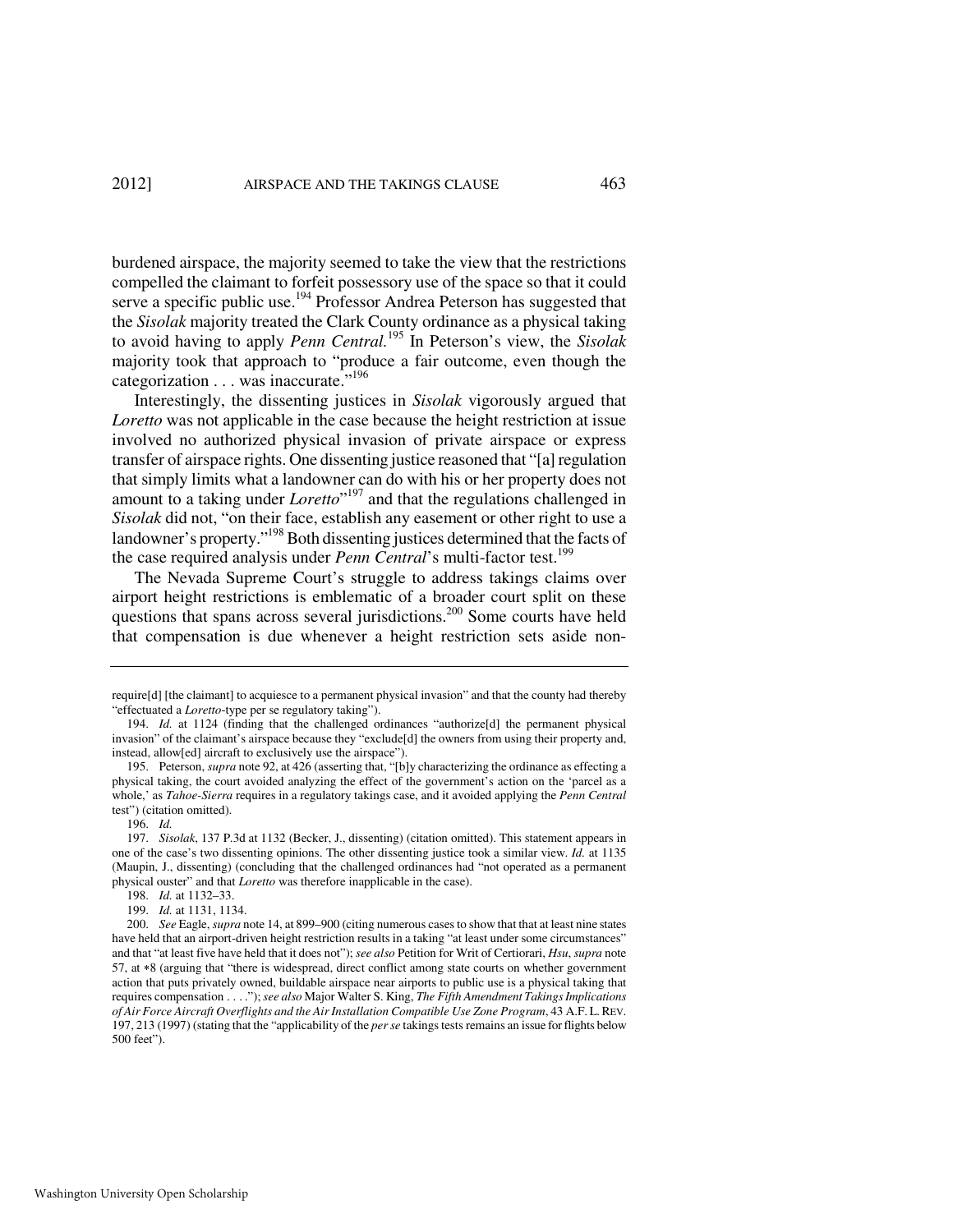navigable airspace for airport uses.<sup>201</sup> However, several other courts have proven reluctant to recognize airport zoning height restrictions as compensable takings, even when there is evidence that aircraft sometimes physically invade the restricted space.<sup>202</sup> This inconsistent treatment of height restrictions near airports creates uncertainty and investment risk that can lead to suboptimally low levels of development of airspace. The proposed takings rule would mitigate this uncertainty by providing a clearer and simpler means for victims of such takings to obtain just compensation under the Takings Clause.

#### *D. Clearer Takings Rules for Wind Energy Development*

The supplemental takings rule advocated in Part III above would also spare parties in private-public disputes over airspace in the wind energy context from having to litigate arcane state property law questions about the severability of wind rights. Wind rights—property interests associated with wind energy production—are increasingly listed alongside oil, gas and mineral rights as valuable attributes of real property.<sup>203</sup> Among other things, wind rights typically include rights to occupy airspace above a parcel with turbines capable of capturing the wind's kinetic energy and converting it into electric power.<sup>204</sup>

In recent years, growing interest in the concept of wind rights has given rise to a new theory for challenging wind energy restrictions under the Takings Clause. Takings claimants who argue under the *Lucas* test that a government action has destroyed all economically viable use of a splintered real property interest, such as a mineral estate, have a much greater chance of

 <sup>201.</sup> *See* Petition for Writ of Certiorari, *Hsu*, *supra* note 57, at ∗9 n.5 (citing cases in California, Indiana, Kentucky, Minnesota, Mississippi, New Jersey, Ohio, Idaho, and Washington in which a court awarded just compensation to landowners in connection with zoning height restrictions).

 <sup>202.</sup> *See, e.g.*, Cnty. of Clark v. Hsu, 2004 WL 5046209 (Nev. 2004) (refusing to find that a per se physical taking had occurred in connection with a height restriction imposed to create a "transition zone" to the side of an airport runway); *see also* Petition for Writ of Certiorari, *Hsu*, *supra* note 57, at ∗11 n.6 (describing cases in Florida, Kansas, Illinois, Iowa, and Wyoming in which courts declined to award just compensation in connection with airport height restrictions).

 <sup>203.</sup> S*ee* Nathaniel C. Giddings & Laurie Ristino, *Proposal: A Uniform Act for Wind Rights*, 8 ABA ENERGY COMM. NEWSLETTER 1 (2011) (describing wind rights as having two parts: (i) "physical access" to the surface estate to construct and maintain wind energy systems and (2) the "right to make use of the wind that flows across the land and convert it . . . into electricity").

 <sup>204.</sup> *See, e.g.*, Zimmerman v. Bd. of Cty. Comm'rs of Wabaunsee Cty. (*Zimmerman II*), 264 P.3d. 989, 995 (Kan. 2011) (quoting language in instruments alleging to transfer wind rights as transferring, among other things, the "exclusive and complete rights, titles, interests, and privileges in all the wind and air above and passing through the land. . . ."). For a more detailed discussion of the role of airspace in wind energy development, see Rule, *supra* note 9.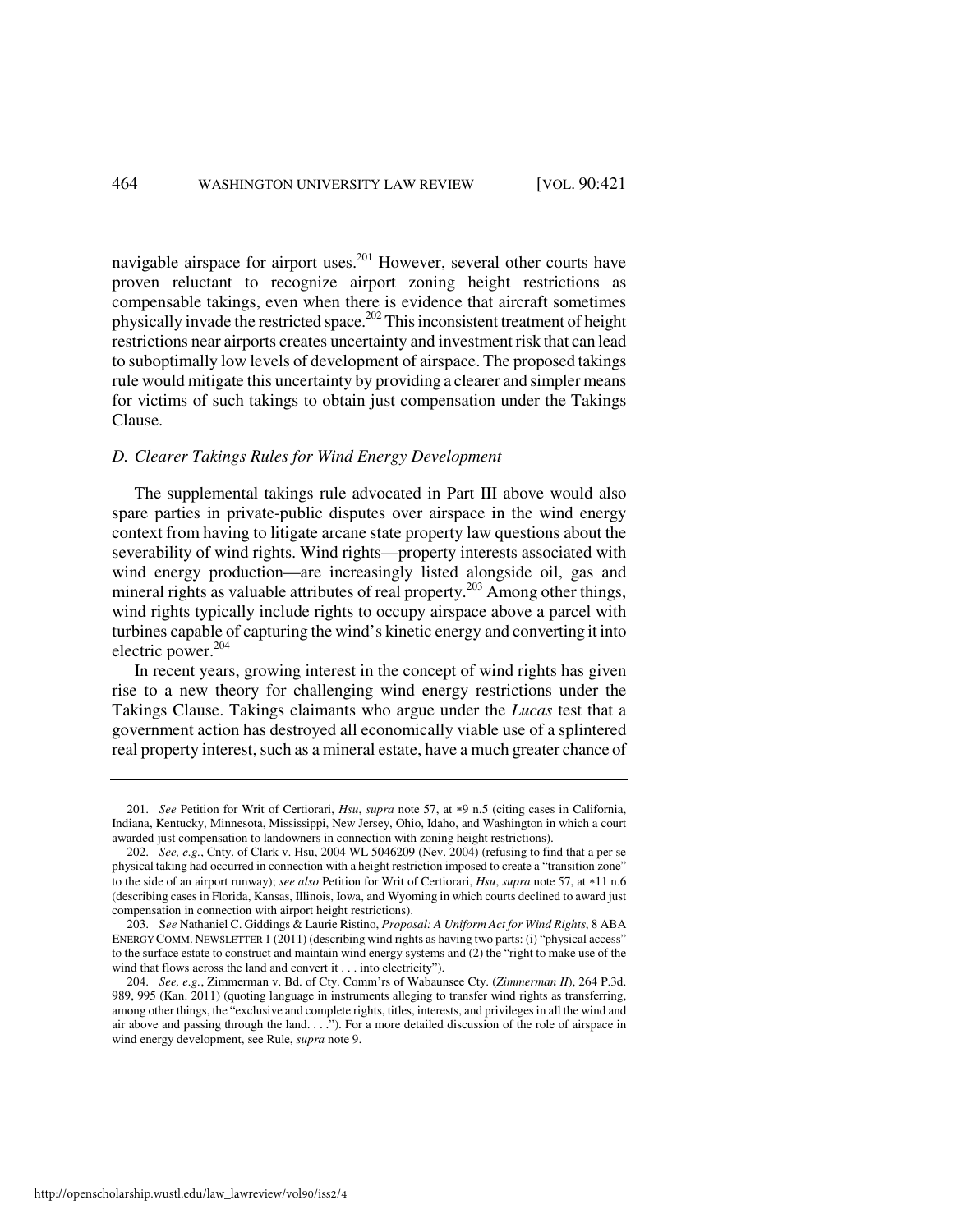success when the property interest at issue is "severed"<sup>205</sup> from the fee estate.<sup>206</sup> Of course, *Penn Central* clearly established that airspace cannot be conceptually severed from the fee for purposes of regulatory takings analysis.<sup>207</sup> On the other hand, some landowners in recent years have begun severing wind rights and transferring them separately from surface interests,<sup>208</sup> and at least one court has upheld the validity of a severance of wind rights from the underlying fee estate.<sup>209</sup> Accordingly, one alternative litigation strategy is to characterize a prohibition on wind energy development as the taking of a severed wind estate. $210$ 

A regulatory takings argument based on the theory of severable wind rights recently appeared in an amicus brief filed in *Zimmerman,* the case described in Part III.B.2 above involving a county's prohibition on wind energy development.<sup>211</sup> According to the brief, "[c]ase law ... shows that

207. *See supra* note 113 and accompanying text.

 208. For more information on this practice, see Christianson Hartman, *Is the Wind Mine to Give Away? Guidance for Testators Wishing to Transfer a Wind Interest*, 1 EST. PLAN. & COMMUNITY PROP. L.J. 399 (2008).

 <sup>205.</sup> The act of separating mineral, oil, or gas rights from the fee simple interest in land by a deed or other instrument is referred to as "severance" and is a well-established practice in real estate law. *See* 58 C.J.S. MINES AND MINERALS § 193 (2011) (stating that the "severance of the surface and mineral rights may be accomplished either by a conveyance of the land with an express reservation or exception of the mines and minerals, or by a conveyance of the minerals or mining rights, retaining the ownership of the surface, or by an instrument conveying the surface rights to one person and the minerals and mineral rights to another person, in severalty") (citation omitted).

 <sup>206.</sup> *See, e.g.*, State *ex rel.* Shelly Materials, Inc., v. Clark Cnty. Bd. of Comm'rs, 875 N.E.2d 59, 67 (Ohio 2007) (stating that "[a] mineral estate may be considered the relevant parcel for a compensable regulatory taking if the mineral estate was purchased separately from the other interests in the real property"); Cane Tennessee, Inc. v. United States, 54 Fed. Cl. 100, 108 (Fed. Cl. 2002) (distinguishing between severed and unsevered coal rights for purposes of regulatory takings analysis); Penn. Cent. Transp. Co. v. City of New York, 438 U.S. 104, 127 (1978) (suggesting that the regulation at issue in *Mahon* warranted the payment of just compensation because the regulation "had nearly the same effect as the complete destruction of [all of the coal] rights claimant had reserved from owners of the surface land").

 <sup>209.</sup> *See generally* Contra Costa Water Dist. v. Vaquero Farms, Inc., 58 Cal. App. 4th 883, 894 (Cal. Ct. App. 1997) (holding that the "right to generate electricity from windmills harnessing the wind, and the right to sell the power so generated, is no different, either in law or common sense, from the right to pump and sell subsurface oil, or subsurface natural gas" and that therefore a landowner's "wind rights" could be legally severed from the surface estate).

 <sup>210.</sup> For more information on the recent debate over the concept of a severable wind estate and related legal issues, see Alan J. Alexander, *The Texas Wind Estate: Wind as a Natural Resource and a Severable Property Interest*, 44 U. MICH. J.L. REFORM 429 (2010); *see also* K.K. DuVivier, *Animal, Vegetable, Mineral—Wind? The Severed Wind Power Rights Conundrum*, 49 WASHBURN L.J. 69 (2009); Hartman, *supra* note 208; Ernest E. Smith & Becky H. Diffen, *Winds of Change: The Creation of Wind Law*, 5 TEX. J. OIL GAS & ENERGY L. 165, 176–81 (2009); Michael J. Stephan, *Wind Severance*, 40 TEX. ENVTL. L.J. 73 (2009).

 <sup>211.</sup> *See* Brief of Amicus Curiae the Wind Coalition at 12, Zimmerman v. Bd. of Cty. Comm'rs of Wabaunsee Cty*.*, 2009 WL 5244584 (No. 98487) (Kan. 2009) [hereinafter "Brief of Amicus Curiae"]. For a detailed recital of the facts surrounding *Zimmerman* and the Kansas Supreme Court's partial decision on issues other than the takings claim, see Zimmerman v. Bd. of Cty. Comm'rs of Wabaunsee Cty. (*Zimmerman I*), 218 P.3d 400 (Kan. 2009).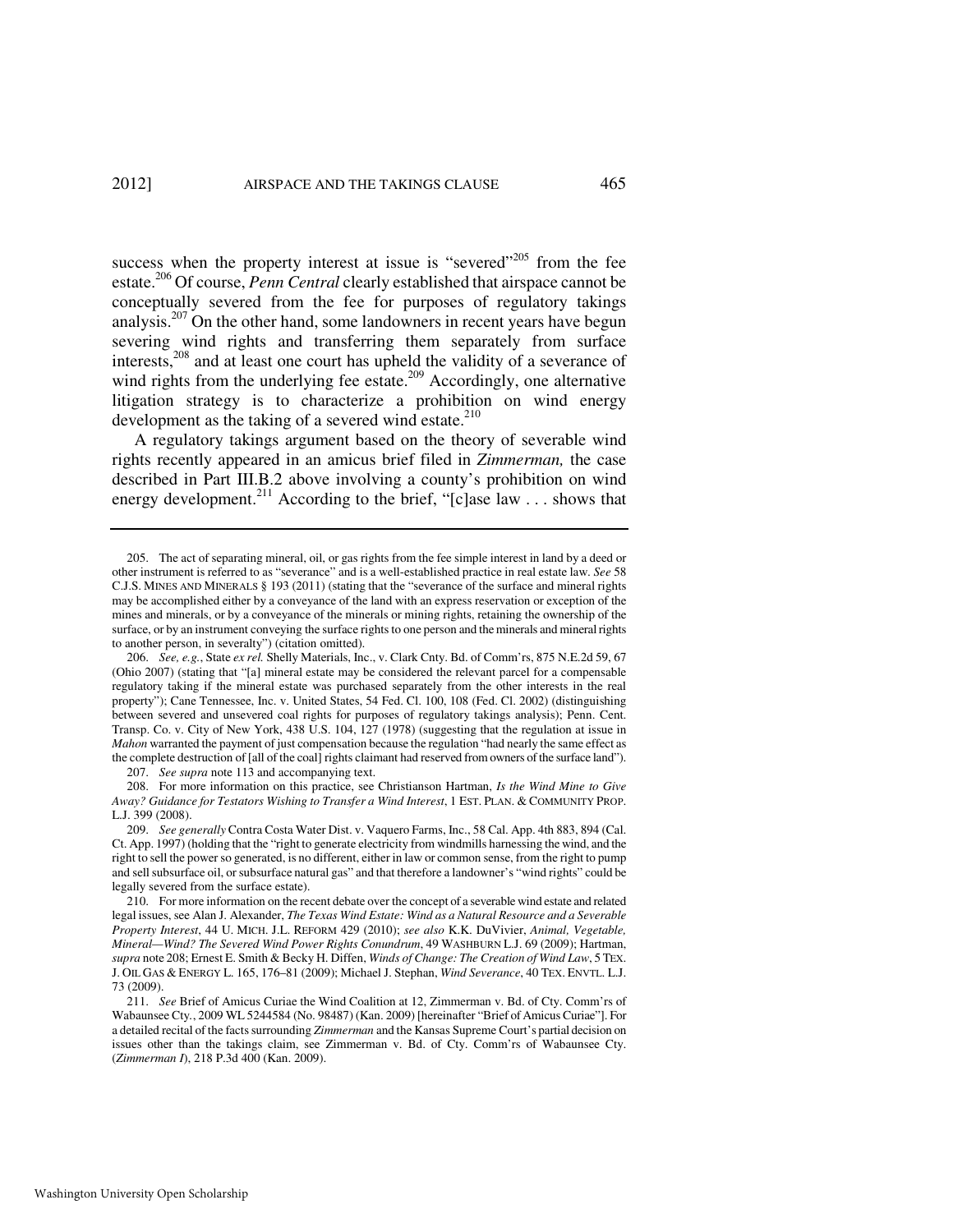where wind rights have been severed from the surface estate and are the only property interest held . . . , the relevant parcel is the wind rights, not the land."<sup>212</sup> The brief thus argued that, "[b]ecause the [c]ounty's prohibition on commercial wind energy systems eliminate[d] all economically beneficial uses" of the wind developer's wind leases, "a categorical taking proscribed by *Lucas* [had] occurred.<sup>5,213</sup>

The *Zimmerman* court ultimately dismissed the takings claim in that case, concluding that the claimants held "no property for purposes of a takings claim" because the county had not issued them conditional use permits for commercial wind turbines so they held no legally vested property rights capable of being taken.<sup>214</sup> By framing its decision as a question of the vesting of rights, the court avoided a takings analysis for wind rights.

However, the *Zimmerman* court's approach left open an important question: what if commercial wind turbines had previously been permitted uses but the county subsequently prohibited them? Under those facts, the court could not have used a vested rights argument to swiftly dispose of the claimants' takings claim. The court would have thus had to wrestle with the question of whether the countywide prohibition on wind farms affected compensable takings of the claimants' "severed wind estates."<sup>215</sup> Given the continued rapid pace of wind energy development, $216$  additional takings arguments based on the idea of a severed wind estate are certainly plausible in the future. $217$ 

 <sup>212.</sup> Brief of Amicus Curiae, *supra* note 211, at 12.

 <sup>213.</sup> *Id.*

 <sup>214.</sup> Zimmerman v. Bd. of Cty. Comm'rs of Wabaunsee Cty. (*Zimmerman II*), 264 P.3d. 989, 1005 (Kan. 2011).

 <sup>215.</sup> *Id.* at 998. One student commentator has suggested that a fear of having to compensate landowners for future laws that destroyed wind rights was a possible reason for North and South Dakota statutes expressly prohibiting the severance of a wind estate from the surface estate. *See* Nicholas R. Hoffman, Note, *A Don Quixote Tale of Modern Renewable Energy: Counties and Municipalities Fight to Ban Commercial Wind Power Across the United States*, 79 UMKC L. REV. 717, 732 (2010) (noting that "fear of compensation from eminent domain and other ordinance and zoning issues" was a possible reason for the "legislative discontent with wind energy severance").

 <sup>216.</sup> The blistering pace of wind energy development in recent years was referenced in Part II.A.1 above. *See supra* note 51 and accompanying text.

 <sup>217.</sup> For example, an attorney for a wind energy developer recently threatened to file a regulatory takings claim if a proposed wind turbine moratorium in Idaho were put into law. *See* Mitch Coffman, *Wind turbine moratorium killed in House committee*, IDAHOREPORTER.COM (Mar. 22, 2011), http://www.idaho reporter.com/2011/wind-turbine-moratorium-killed-in-house-committee/ (quoting an attorney for a wind energy developer as stating that if the state legislature's proposed wind turbine moratorium "bill prohibits the Idaho Wind Farm project from going forward, I don't like to rattle my saber but I believe my clients will have a powerful regulatory takings claim"). A provision in a recently enacted Wyoming statute also preserves landowners' rights to claim just compensation for government takings of wind rights even though severing wind rights from the fee estate is no longer permitted in that state. *See* WYO. STAT. ANN. § 34-27-105 (2011) (providing that "[n]othing in this act diminishes the right of the owner of the surface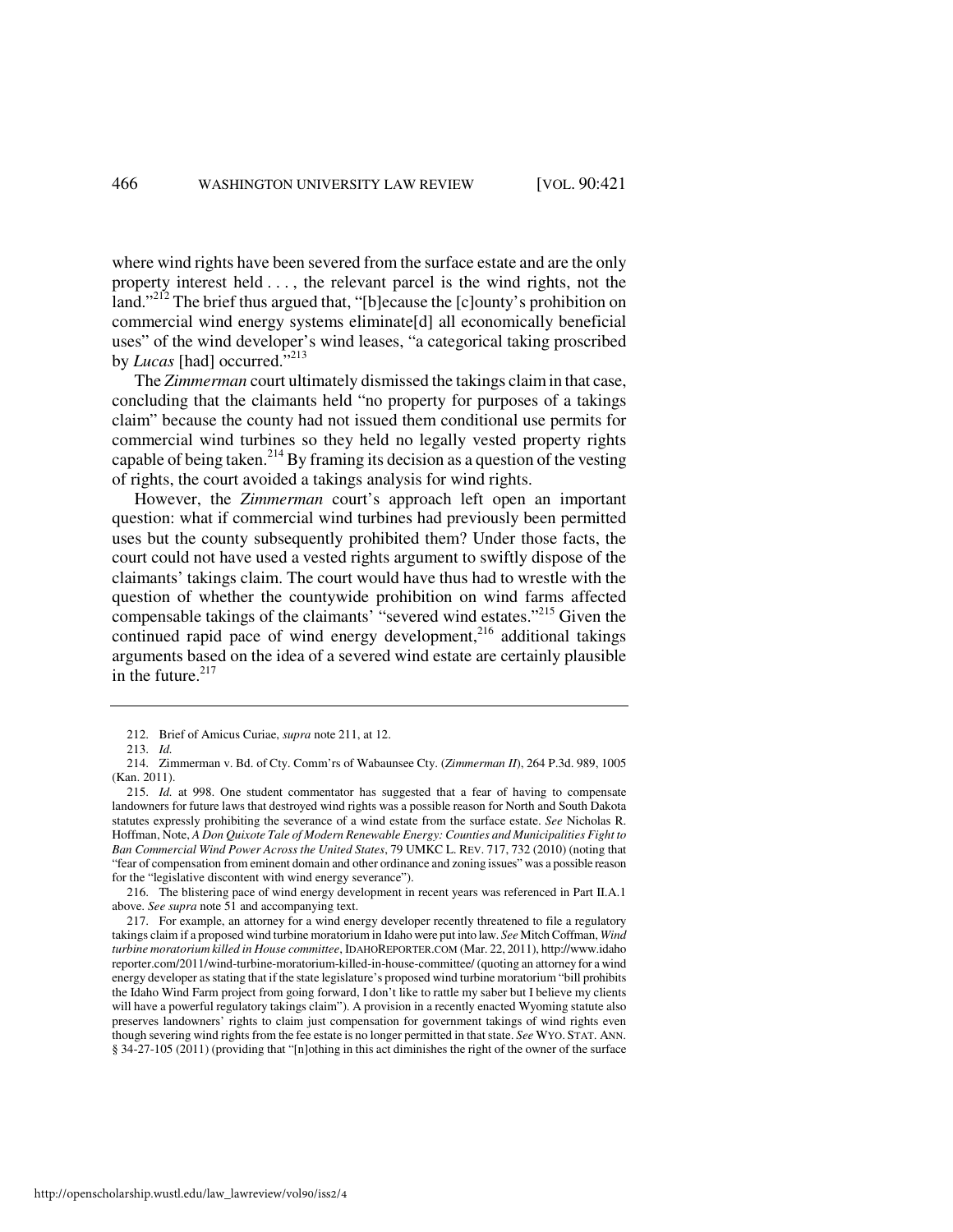#### 2012] AIRSPACE AND THE TAKINGS CLAUSE 467

The new takings rule advocated in this Article could have easily resolved the claim in *Zimmerman*, even if no vested rights argument had been available for dismissing the claim. The *Zimmerman* claimants likely could have satisfied the first element of the test, establishing that the ordinance effectively deprived them of any possessory use of their airspace, because wind energy development was the only financially viable physical use for the airspace at issue.<sup>218</sup> However, the claimants would have been unable to satisfy the test's second element because the county's wind farm restrictions were aimed at preserving the "scenic character of the [c]ounty," not at enhancing a public entity's own resource position by facilitating government exploitation of the restricted space.<sup>219</sup> Without any discussion of the severability of wind rights, the proposed takings rule would have clearly identified the challenged ordinance as a valid, non-compensable police power regulation of airspace.

# *E. Potential Criticisms of the Proposed Takings Rule*

Like the Supreme Court's existing takings rules, the rule for veiled takings of airspace easements proposed in Part III would be far from perfect.<sup>220</sup> However, the Court has proven willing to embrace takings rules that even the Justices themselves have acknowledged have some shortcomings. $^{221}$  The following are some potential critiques of the rule and initial responses suggesting that the rule's potential benefits would outweigh any costs resulting from its imperfections.

estate to receive compensation . . . for the taking of wind energy rights incidental to the exercise of eminent domain").

 <sup>218.</sup> This assumption seems reasonable, given the highly rural and sparsely populated nature of the county. *See Zimmerman II*, 264 P.3d. at 994 (noting that the county contains "approximately 800 square miles and 7,000 people").

 <sup>219.</sup> The resolution accompanying the challenged Wabaunsee County ordinance justified the prohibition on commercial wind energy upon a determination that such development "would be incompatible with the rural, agricultural, and scenic character of the [c]ounty"). *Id.* at 997; *see also* Brief of Amicus Curiae, *supra* note 211, at 933.

 <sup>220.</sup> The *Loretto*, *Lucas*, and *Penn Central* rules have all suffered significant criticism over the years. For a launching point into these critiques, see *supra* note 76, and *supra* notes 97–99 and accompanying text.

 <sup>221.</sup> For example, the Supreme Court recognized problems with the *Lucas* rule, which was also intended to be a clear, bright-line rule but has plenty of ambiguity in its application. As described in Part II.B.2 above, Justice Scalia acknowledged the shortcomings of the *Lucas* test when writing for the majority in that case. *See supra* notes 97–99 and accompanying text. Legal commentators have likewise noted the weakness of the *Lucas* rule. *See, e.g.*, Penalver, *supra* note 76, at 229 (stating that "numerous scholars have observed" that "the predictability created by *Lucas* is debatable, at least in part because of the exceptions the *Lucas* Court wrote into its per se rule") (citation omitted).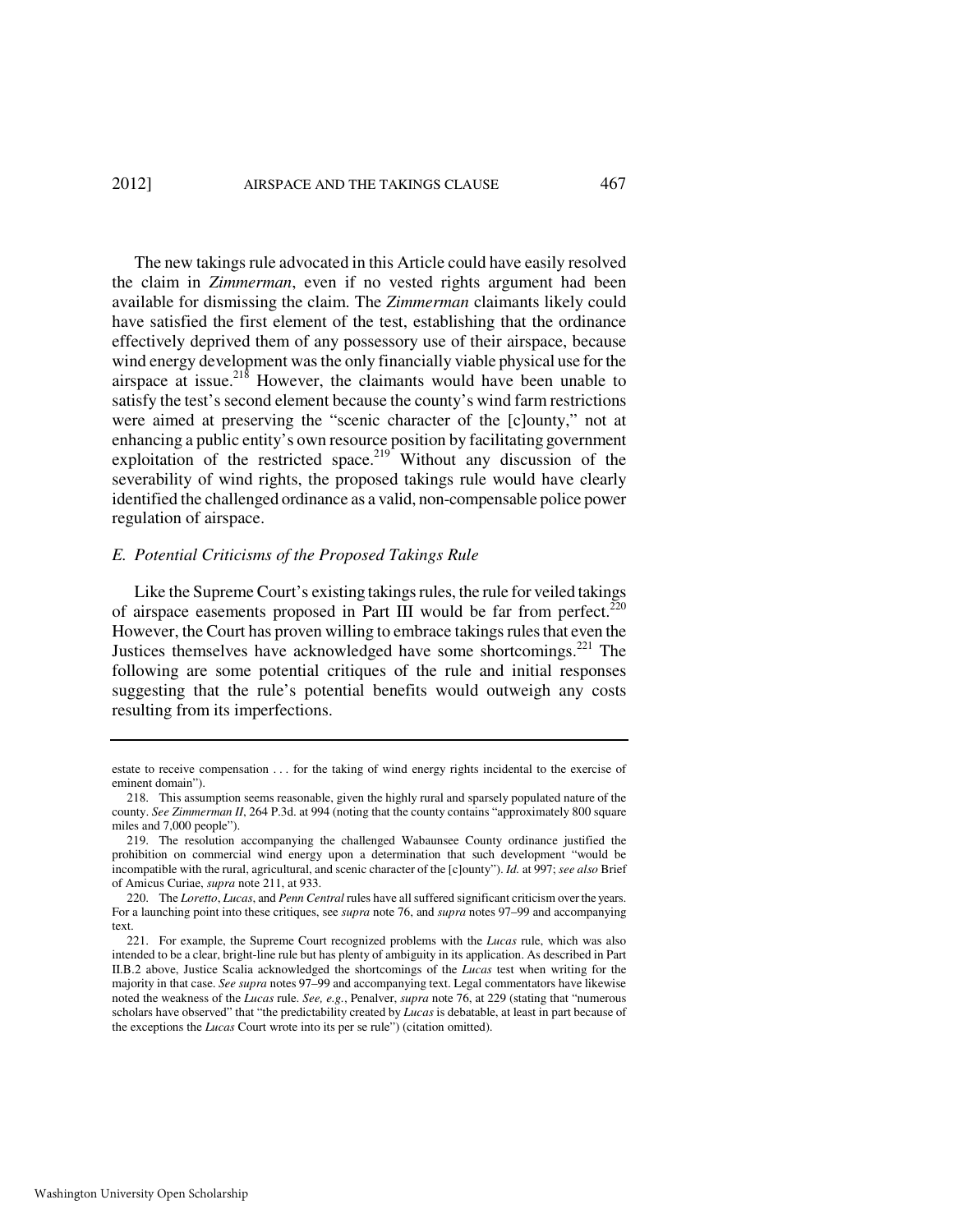#### *1. A New Avenue for Frivolous Takings Claims?*

One plausible criticism of the supplemental takings rule proposed in this Article is that some citizens might file meritless takings claims that misapply its government use standard and thereby impede legitimate government activities.<sup>222</sup> In their capacity as landowners, government entities routinely enjoy views, sunlight, and other benefits of neighboring airspace kept open by conventional land use controls along with the rest of a jurisdiction's landowners. Some claimants may try to argue that these incidental airspace uses satisfy the proposed rule's government use requirement.

Courts could deter most such abuses of the proposed rule by limiting the scope of "government use" under the rule to exclude incidental uses. Jed Rubenfeld aptly recognized the need to limit the meaning of "use" when describing his "usings" test for regulatory takings.<sup>223</sup> He advocated narrowing the meaning of "government use" to encompass only cases where "some productive attribute or capacity of private property is exploited for statedictated service."<sup>224</sup> Joseph Sax similarly argued that no compensation should be due when the "government profit[s] only as an incidental beneficiary of a rule enacted to resolve a controversy between private parties."<sup>225</sup> Exempting incidental government uses of restricted airspace would reduce the likelihood of frivolous claims under the proposed rule.

#### *2. An Incentive to Excessively Restrict Airspace?*

Another potential shortcoming of the proposed rule is that it could prompt some public entities to overregulate airspace as a way to avoid takings liability under the rule. Some public entities might determine that they can better shield their veiled airspace easement regulations from takings challenges under the rule by restricting a larger quantity of airspace than necessary and then trying to characterize their airspace use as "incidental."

 <sup>222.</sup> This sort of critique resembles the "[g]overnment hardly could go on" line of argument that Justice Holmes famously set forth in *Mahon* in the embryonic stages of regulatory takings law and continues to be a significant consideration. *See* Pennsylvania Coal Co. v. Mahon, 290 U.S. 393, 413 (1922).

 <sup>223.</sup> *See* Rubenfeld, *supra* note 76, at 1114 (providing an example of manipulation of "use" and stating that if "the concept of use were hopelessly manipulable . . . then it would hardly be very useful"). Joseph Sax saw similar challenges with his "government as an enterprise" distinction. *See* Sax, *supra* note 139, at 70–71 (conceding that "[t]he idea of a government enterprise is not a rigid and mechanical notion, nor is it always crystal clear whether, if there is a government enterprise involved, it is being enriched by the challenged regulation").

 <sup>224.</sup> Rubenfeld, *supra* note 76, at 1114–15.

 <sup>225.</sup> *See* Sax, *supra* note 139, at 74.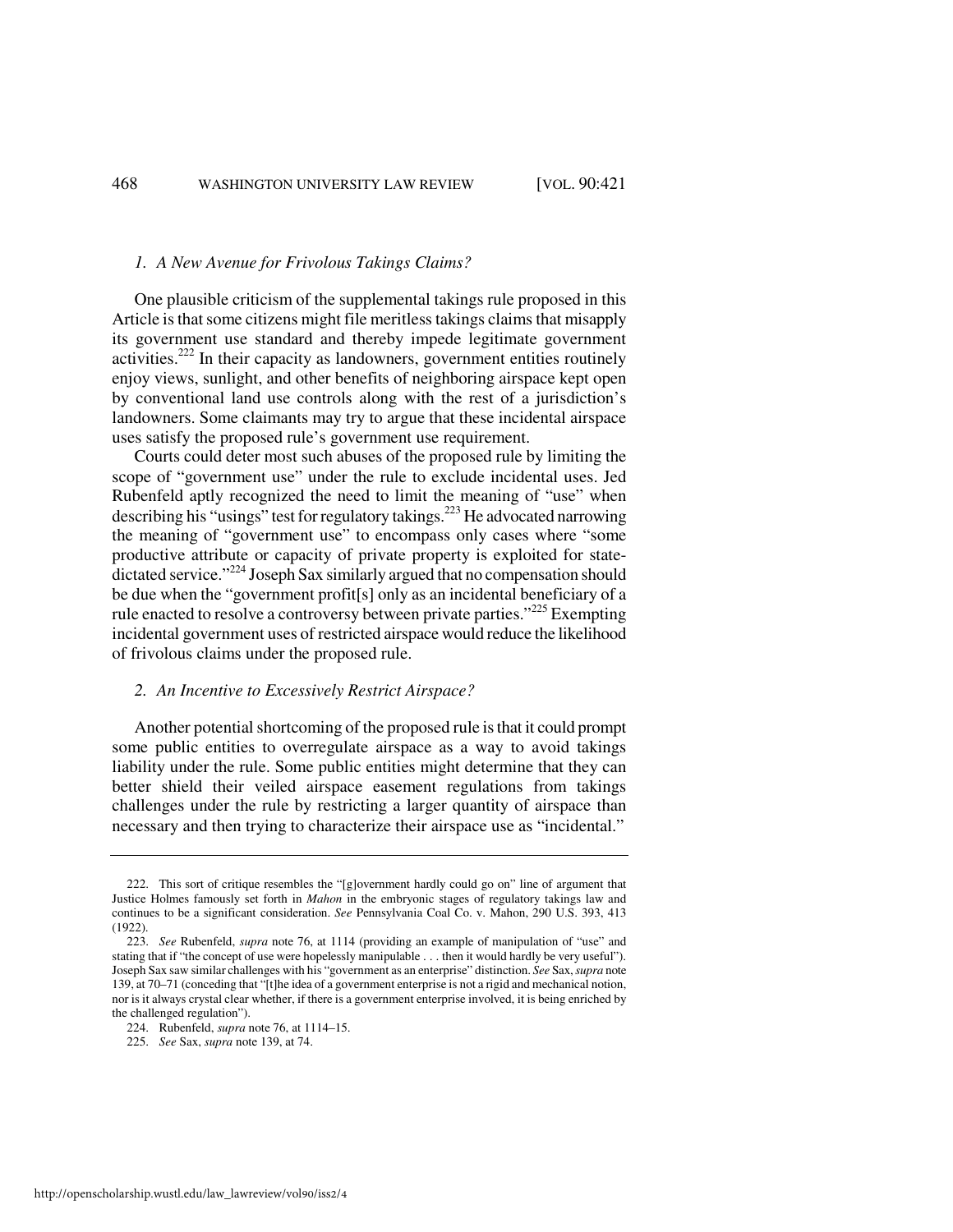#### 2012] AIRSPACE AND THE TAKINGS CLAUSE 469

A revisiting of the Suntown fact pattern set forth in Part II.A.3 above helps to illustrate this argument.<sup>226</sup> Suppose that the proposed supplemental takings rule had been adopted in Suntown's jurisdiction and that Suntown officials were well aware of the rule. Recognizing that a new height restriction tailored only to protect solar access for its new solar panel array would fit squarely within the rule, Suntown might opt to impose more severe height restrictions on a large proportion of the city's downtown area rather than height restricting only the two blocks needed for the easement. By restricting heights in this wider area and articulating some police power justification for the new restriction in the public record that was unrelated to the city's solar panels, Suntown could potentially make its veiled taking less vulnerable to challenges under the proposed rule.<sup>227</sup> Unfortunately, the practical effect of this sort of strategic overregulation would be the excessive restriction of an even greater amount of the city's airspace and even larger deadweight losses.

For multiple reasons, this risk of strategic overregulation aimed at avoiding takings liability seems negligible at best. For instance, such a strategy is not even available to most *federal* entities because they lack authority to impose generic land use restrictions on low-altitude airspace and would thus have a difficult time disguising their restrictions as mere police power regulations.<sup>228</sup> Indeed, the FAA seems to openly acknowledge that its restrictions on wind farms are not imposed to address land use conflicts among private landowners but are instead aimed at preventing interference with military radar.<sup>229</sup> Expanding the geographic scope of the FAA's wind farm restrictions would therefore do nothing to disguise the government-asan-enterpriser motive behind such restrictions.

Even municipalities that can and already do exercise their police power to restrict airspace would encounter practical limitations if they attempted to

 <sup>226.</sup> *See supra* text accompanying note 67.

 <sup>227.</sup> Municipalities have conventionally imposed height restrictions for a wide range of police power purposes. *See* Peter W. Salsich, Jr., & Timothy J. Tryniecki, LAND USE REGULATION 174 (2d ed. 2003) (delineating several common reasons for height restrictions, including the "regulation of overall development density through limitations on building size, provision of open space, light, and air," and "preservation of rural character" of a community) (citations omitted).

 <sup>228.</sup> Such police power authority is specifically reserved to states under the Tenth Amendment to the United States Constitution. *See* Patterson v. Kentucky, 97 U.S. 501, 503–04 (1878) (noting that the police power is reserved to the states under the Tenth Amendment); *see also* U.S. CONST. amend. X.

 <sup>229.</sup> *See* Burleson, *supra* note 186, at 142–43 (describing FAA and DOD objections to wind turbines and a "directive" issued by the DOD and Department of Homeland Security to contest "any establishment of windmill farms within radar line of sight of the National Air Defense and Homeland Security Radars") (citing Cindy Skrzycki, *A New Blip on Wind Power's Radar Screen*, WASH. POST, June 20, 2006, at D1, *available at* http://www.washingtonpost.com/wp-dyn/content/article/2006/06/19/AR2006061901337 .html).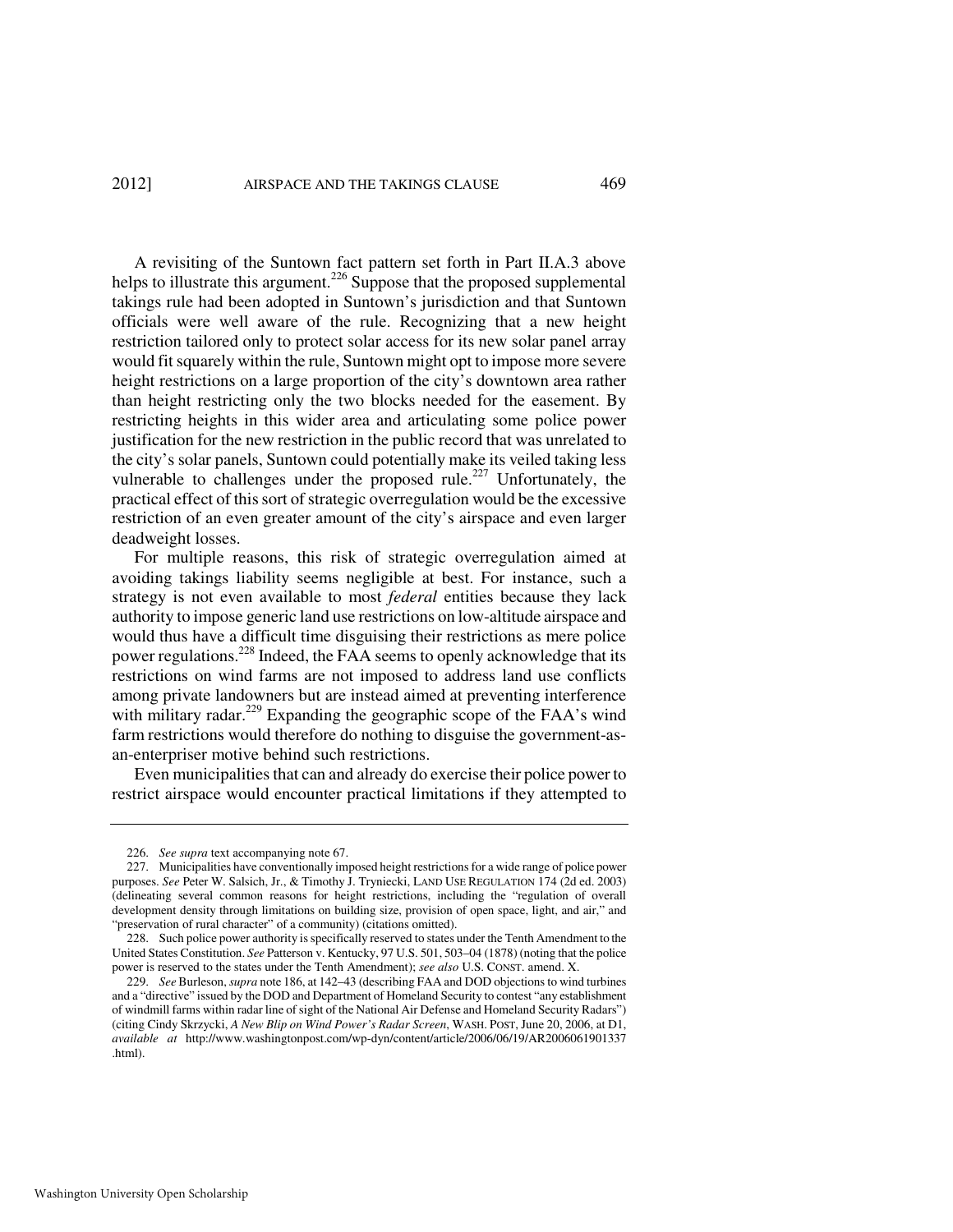strategically overregulate under the proposed rule. Such municipalities still face political constraints because overregulating wider swaths of land only increases the likelihood of landowner opposition and backlash. Overregulating a broader area could also diminish property values for more parcels and thereby weaken a greater proportion of the municipality's local property tax base.<sup>230</sup> In summary, the theory that public entities might seek to avoid takings liability by overly restricting excessive amounts of airspace seems too attenuated to justify rejecting the proposed rule.

#### *3. An Invitation for New Takings Claims Against Airports?*

One other potential argument against the supplemental rule proposed in this Article is that it could spur a new wave of claims for airspace easements taken through existing airport height restrictions. Although some increase in claims against airports could conceivably result under the rule, the prescriptive easement doctrine and statutes of limitations would likely limit their number. In cases where an airport has continually operated for several years, a municipality could argue that it has a prescriptive avigation easement as a defense to a takings claim.<sup>231</sup> Particularly where there is evidence of regular physical invasions of the airspace at issue, some courts have held that avigation easements can be attained by prescription.<sup>232</sup> Statutes of limitations would also preclude many claims based on longstanding airspace restrictions in the airport context.<sup>233</sup>

 233. At least one case has applied a six year statute of limitations to preclude a takings claim for an avigation easement against the United States Government, with the six-year period beginning to toll when

 <sup>230.</sup> Protecting a community's property values and hence its property tax base has long been a common goal of local land use regulation. *See, e.g.*, Symposium, *Developments in the Law—Zoning: The Legitimate Objectives of Zoning*, 91 HARV. L. REV. 1443, 1457–58 (1978) (using case law and state statutory laws to support the notion that a "municipality might zone to maintain or to increase the total value of the property within its borders, presumably in order to limit the property tax burden on its citizens" and that "[c]ourts generally hold that increasing the assessed value of property in a municipality is a legitimate objective" of land use controls) (citations omitted).

 <sup>231.</sup> *See* Ventres v. Goodspeed Airport, LLC, 881 A.2d 937 (Conn. 2005), *cert. denied* 547 U.S. 1111 (2006) (holding that a prescriptive clearance easement existed because the airport had operated continuously for at least 15 years and its use of the landowner's airspace was adverse, open, and visible during that period).

 <sup>232.</sup> *See* 8A AM. JUR. 2D AVIATION § 8 (2009) (noting that "[t]here is a conflict of authority as to whether an avigation easement may be obtained by prescription"). Eclavea and Arsdale identify three cases in which courts did recognize prescriptive avigation easements. *Id.* (citing Ventres v. Goodspeed Airport, LLC, 881 A.2d 937 (Conn. 2005), *cert. denied*, 547 U.S. 1111 (2006); Christie v. Miller, 719 P.2d 68 (Or. App. 1986); Peterson v. Port of Seattle, 618 P.2d 67 (Wash. 1980)). They also cited two cases in which courts refused to recognize such easements. *See* 8A Am. Jur. 2d Aviation § 8 (2009) (citing Cnty. of Westchester, N.Y. v. Comm'r of Transp. of Conn., 9 F.3d 242 (2d Cir. 1993); Fiese v. Sitorius, 526 N.W.2d 86 (Neb. 1995)).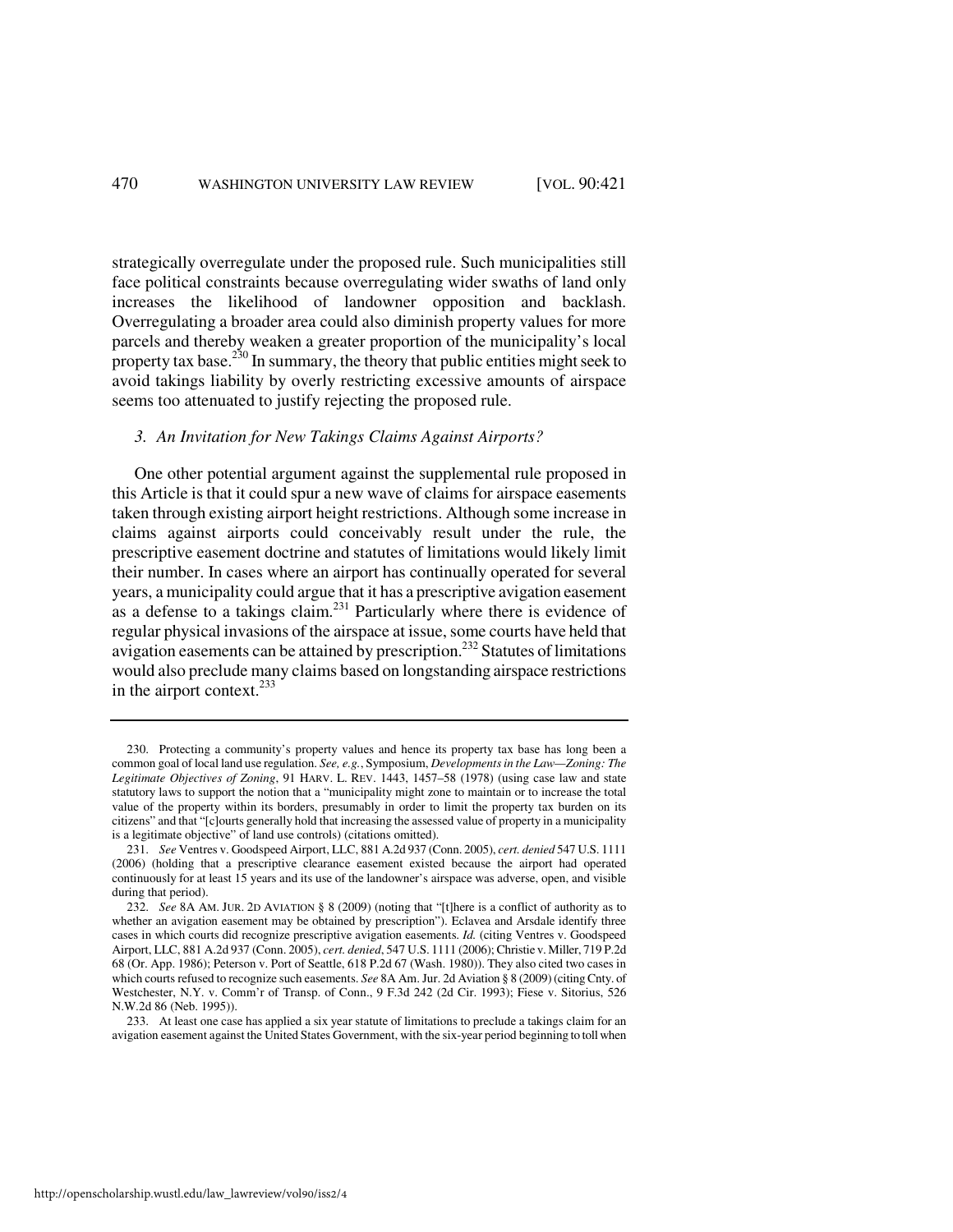In summary, the benefits from clarifying legal rights and promoting more optimal use of airspace under the proposed takings rule seem to easily outweigh the rule's potential costs. The rule would facilitate simpler adjudication of a subset of restrictions that are "functionally equivalent to the classic taking"<sup>234</sup> without unduly undermining governments' ability to regulate airspace in ways that promote the general welfare.<sup>235</sup>

#### **CONCLUSION**

Renewable energy and sustainable development are putting more airspace to productive use than ever before. In this era of unprecedented competition for scarce airspace, clearer laws are needed to prevent governments from restricting airspace solely so that they can exploit it for their own purposes. The lack of clear takings law protection against this practice has grown increasingly problematic in recent years, hindering wind energy development and triggering costly disputes near municipal airports. The continued growth of solar energy and sustainable development is giving rise to even more situations in which governments could be tempted to use their land use regulatory authority to effectively take airspace rights.

The Supreme Court's existing regulatory takings rules are inadequately equipped to protect citizens against veiled takings of negative airspace easements. The Court's current takings jurisprudence relies heavily on evidence of physical invasion of the claimant's property or deprivation of all economically viable use to identify compensable regulatory takings. Regulatory takings of negative airspace easements often fall outside the scope of these rules, creating an increasingly troublesome gap in takings law.

The Court could address this problem by supplementing its existing regulatory takings rules with a new rule requiring just compensation for government actions that effectively take airspace easements for use by public entities. The rule could award just compensation upon a showing that the challenged government activity (i) deprived the claimant of all possessory use of private airspace and (ii) enhanced the resource position of some government enterprise by enabling its exploitation of the restricted space. This new takings rule could complement the existing categorical takings rules under *Lucas* and *Loretto*, protecting against regulations that were functionally

aircraft began flying over the subject property. *See generally* Persyn v. United States, 106 F.3d 424 (Fed. Cir. 1996).

 <sup>234.</sup> *See* Lingle v. Chevron U.S.A. Inc., 544 U.S. 528, 539 (2005).

 <sup>235.</sup> As already described, Justice Holmes's famous statement in *Mahon* that "[g]overnment hardly could go on" embodies this general constraint on regulatory takings law. *See supra* note 222 and accompanying text.